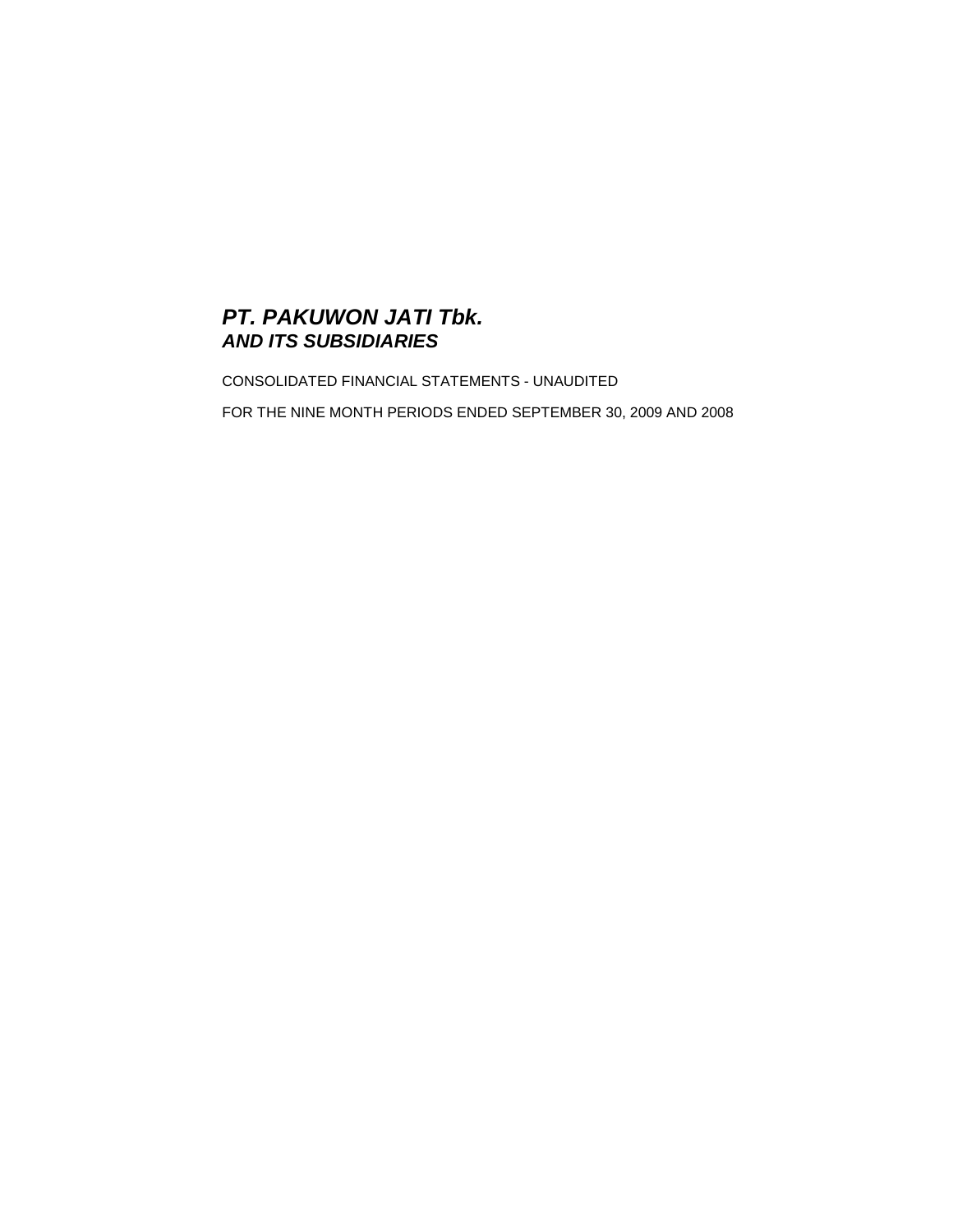# **PT. PAKUWON JATI Tbk. AND ITS SUBSIDIARIES TABLE OF CONTENTS**

# Page

# **CONSOLIDATED FINANCIAL STATEMENTS** - As of September 30, 2009 and 2008 and for the nine month periods then ended

| Consolidated Balance Sheets                  | $\mathcal{P}$  |
|----------------------------------------------|----------------|
| Consolidated Statements of Income            | $\overline{4}$ |
| Consolidated Statements of Changes in Equity | 5              |
| <b>Consolidated Statements of Cash Flows</b> | 6              |
| Notes to Consolidated Financial Statements   |                |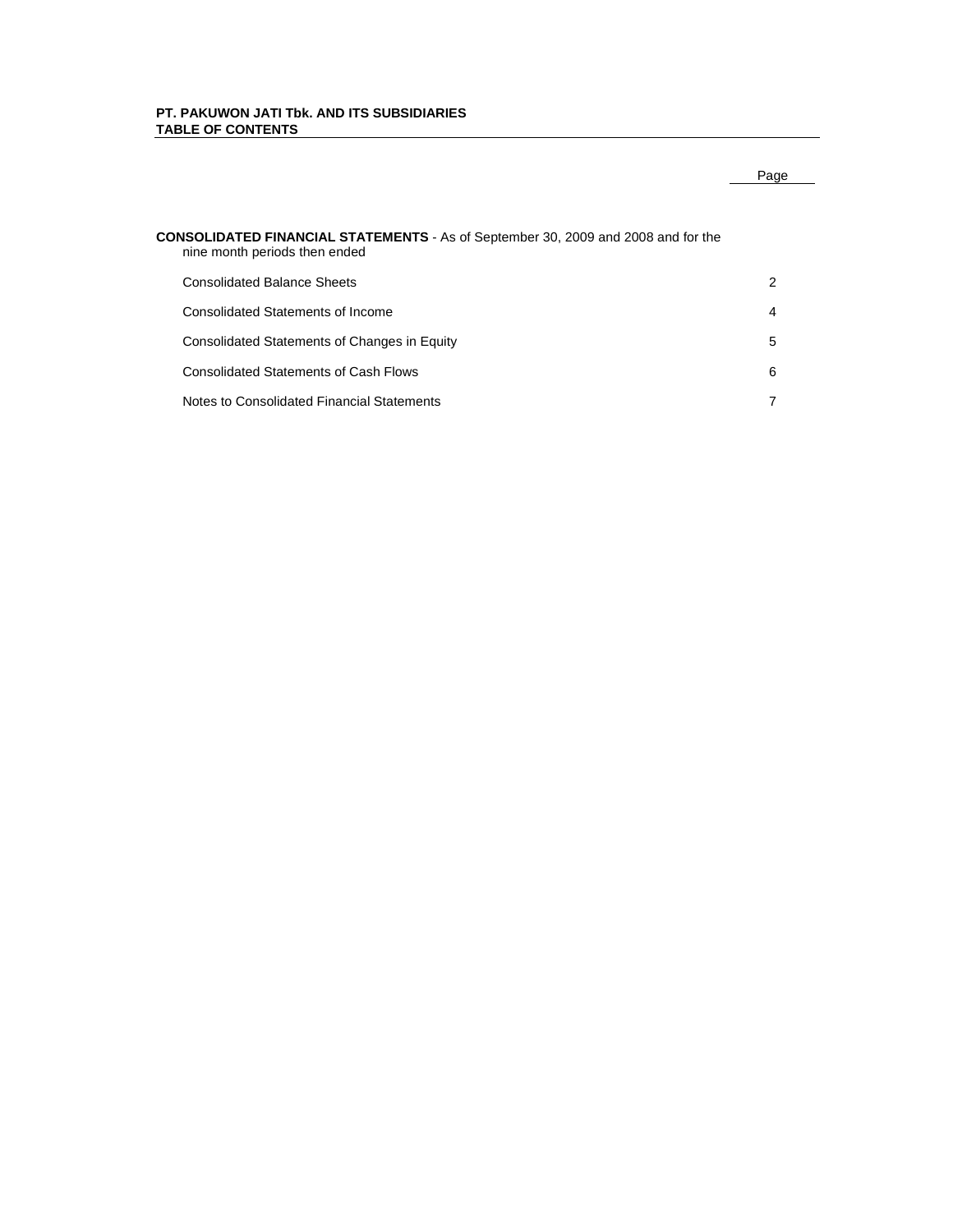# **PT. PAKUWON JATI Tbk. AND ITS SUBSIDIARIES CONSOLIDATED BALANCE SHEETS SEPTEMBER 30, 2009 AND 2008**

|                                             | <b>Notes</b> | 2009          | 2008          |
|---------------------------------------------|--------------|---------------|---------------|
|                                             |              | Rp'000        | Rp'000        |
| <b>ASSETS</b>                               |              |               |               |
| <b>CURRENT ASSETS</b>                       |              |               |               |
| Cash and cash equivalents                   | 3g,4         | 334,948,004   | 269,947,908   |
| Fund for replacement of hotel's furniture,  |              |               |               |
| fixtures and equipment                      | 3h,4         | 3,129,603     | 2,253,187     |
| Trade accounts receivable from third        |              |               |               |
| parties-net of allowance for doubtful       |              |               |               |
| accounts of Rp 909,943 thousand in 2009     |              |               |               |
| and Rp 1,861,265 thousand in 2008           | 3i,5         | 36,936,615    | 43,489,058    |
| Other accounts receivable from              |              |               |               |
| third parties                               |              | 5,420,702     | 1,865,794     |
| Inventories                                 | Зj           | 2,405,375     | 3,465,952     |
| Prepaid taxes                               | 3x, 12       | 29,406,866    | 70,414,259    |
| Advance and prepaid expenses                | 3k           | 10,544,871    | 4,283,120     |
| <b>Total Current Assests</b>                |              | 422,792,035   | 395,719,278   |
| <b>NONCURRENT ASSETS</b>                    |              |               |               |
| Restricted time deposits                    | 6            | 127,789,200   | 247,120,090   |
| Deferred tax assets - net                   | 3x           | 318,411       | 5,922,349     |
| Real estate assets                          | 3I,7         |               |               |
| Real estate inventories                     |              | 782,317,270   | 657,344,003   |
| Land not yet developed                      |              | 218,759,625   | 218,309,392   |
| Investment properties - net of              |              |               |               |
| accumulated depreciation of                 |              |               |               |
| Rp 209,659,779 thousand in 2009 and         |              |               |               |
| Rp 186,228,675 thousand in 2008             | 2a,3m,8      | 619,866,830   | 593,343,174   |
| Property and equipment-net of               |              |               |               |
| accumulated depreciation of                 |              |               |               |
| Rp 243,937,784 thousand in 2009 and         |              |               |               |
| Rp 220,215,557 thousand in 2008             | 2a,3n,9      | 1,491,384,884 | 1,247,824,222 |
| Property and equipment under build, operate |              |               |               |
| and transfer (BOT) scheme - net of          |              |               |               |
| accumulated depreciation of                 |              |               |               |
| Rp 52,786,405 thousand in 2009 and          |              |               |               |
| Rp 49,170,385 thousand in 2008              | 30,10        | 5,876,252     | 9,492,273     |
| Deferred charges - landrights               | 3r           | 829,237       |               |
| Other assets                                |              |               | 5,983,531     |
| <b>Total Noncurrent Assets</b>              |              | 3,247,141,710 | 2,985,339,034 |
| <b>TOTAL ASSETS</b>                         |              | 3,669,933,745 | 3,381,058,312 |

See accompanying notes to consolidated financial statements which are an integral part of the consolidated financial statements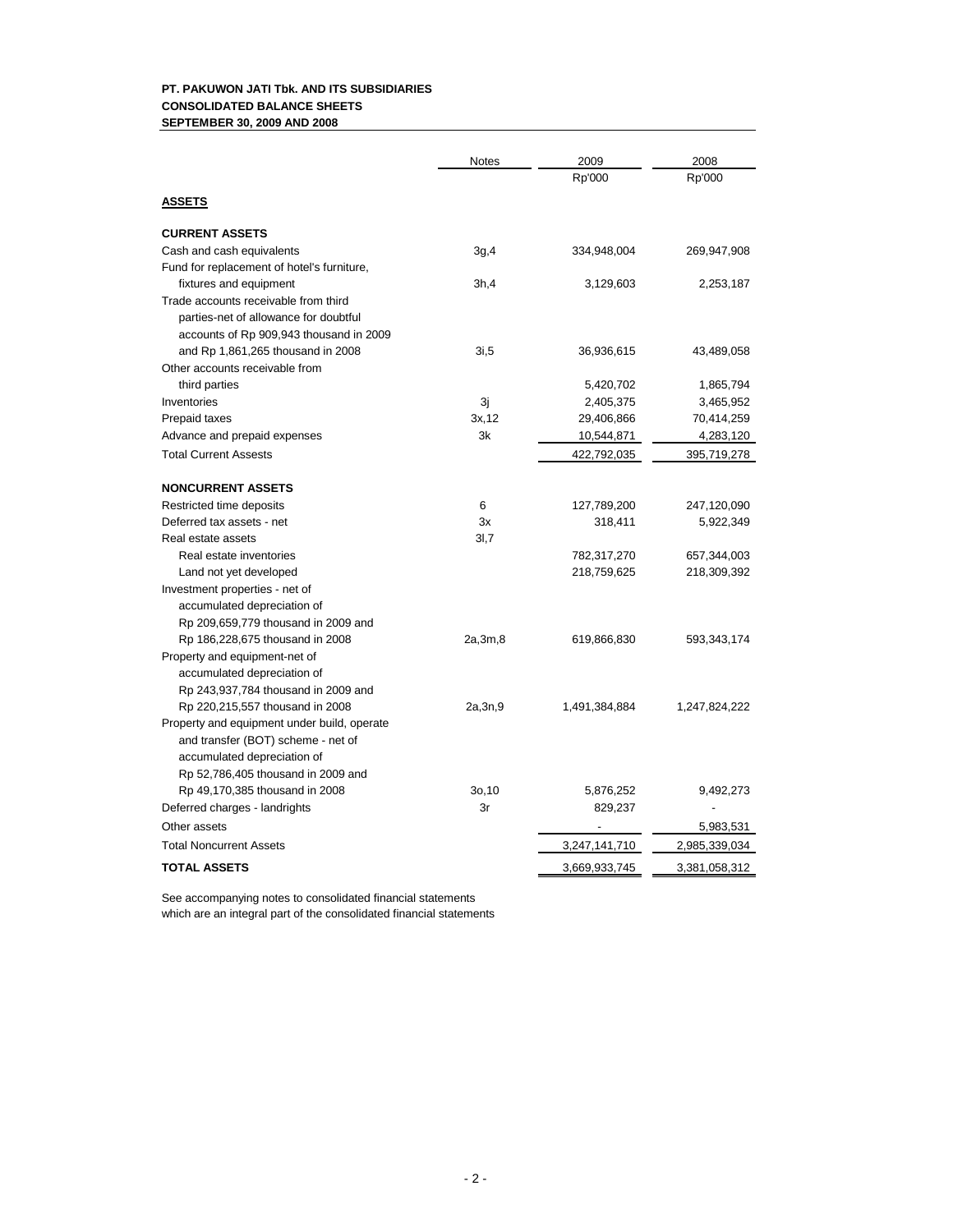# **PT. PAKUWON JATI Tbk. AND ITS SUBSIDIARIES CONSOLIDATED BALANCE SHEETS SEPTEMBER 30, 2009 AND 2008**

|                                                   | <b>Notes</b> | 2009          | 2008          |
|---------------------------------------------------|--------------|---------------|---------------|
|                                                   |              | Rp'000        | Rp'000        |
| <b>LIABILITIES AND EQUITY</b>                     |              |               |               |
|                                                   |              |               |               |
| <b>CURRENT LIABILITIES</b>                        |              |               |               |
| Trade accounts payable                            | 11           |               |               |
| Related party                                     | 3e           | 2,647,601     | 10,641,510    |
| Third parties                                     |              | 85,659,459    | 40,145,496    |
| Other account payable                             |              | 16,327,126    | 10,902,867    |
| Taxes payable                                     | 3x, 12       | 7,633,647     | 11,510,873    |
| Current portion of accrued expenses               | 13           | 56,356,719    | 53,483,926    |
| Reserve for replacement of hotel's furniture,     |              |               |               |
| fixtures and equipment                            | 3h,4         | 3,129,603     | 2,253,187     |
| Current portion of unearned income                | 3s, 3w, 14   | 124,067,745   | 113,962,681   |
| Bank loan                                         | 16           | 35,000,000    |               |
| Current maturities of long-term liabilities       |              |               |               |
| Bank loan                                         | 16           | 3,650,000     |               |
| Other account payable                             | 3t.17        | 2,968,119     | 3,486,675     |
| Bonds payable                                     | 3t, 3u, 18   | 273,313,992   | 39,737,700    |
| <b>Total Current Liabilities</b>                  |              | 610,754,010   | 286,124,915   |
|                                                   |              |               |               |
| <b>NONCURRENT LIABILITIES</b>                     |              |               |               |
| Long term accrued expense - net                   |              |               |               |
| of current portion                                | 13           | 87,981,270    | 90,027,346    |
| Long term unearned income - net                   |              |               |               |
| of current portion                                | 3s, 3w, 14   | 47,824,023    | 42,201,593    |
| Advances from customers                           | 3w, 15       | 193,679,478   | 214,462,594   |
| Post employment benefit obligation                | 3v           | 30,115,338    | 28,714,395    |
| Deferred tax liability                            | 3x           | 10,400,537    |               |
| Long term liabilities - net of current maturities |              |               |               |
| Other account payable                             | 3t, 17       | 6,150,399     | 24,743,226    |
| Bonds payable                                     | 3t, 3u, 18   | 829,365,526   | 1,060,234,454 |
| Tenant's deposits                                 |              | 65,153,754    | 50,865,743    |
| Mandatory convertible notes payable               | 19           | 451,581,076   | 424,109,098   |
| <b>Total Noncurrent Liabilities</b>               |              | 1,722,251,400 | 1,935,358,449 |
|                                                   |              |               |               |
| <b>MINORITY INTEREST IN NET ASSETS</b>            |              |               |               |
| OF SUBSIDIARIES                                   | 3b, 3c, 20   | 98,068,274    | 82,509,965    |
|                                                   |              |               |               |
| <b>EQUITY</b>                                     |              |               |               |
| Capital stock - Rp 100 par value per share        |              |               |               |
| Authorized - 12,500,000,000 shares                |              |               |               |
| Subscribed and paid-up -                          |              |               |               |
| 10,033,250,500 shares                             | 21,22        | 1,003,325,050 | 1,003,325,050 |
| Retained earnings                                 |              | 235,535,010   | 73,739,933    |
| <b>Total Equity</b>                               |              | 1,238,860,060 | 1,077,064,983 |
| <b>TOTAL LIABILITIES AND EQUITY</b>               |              | 3,669,933,745 | 3,381,058,312 |
|                                                   |              |               |               |

See accompanying notes to consolidated financial statements which are an integral part of the consolidated financial statements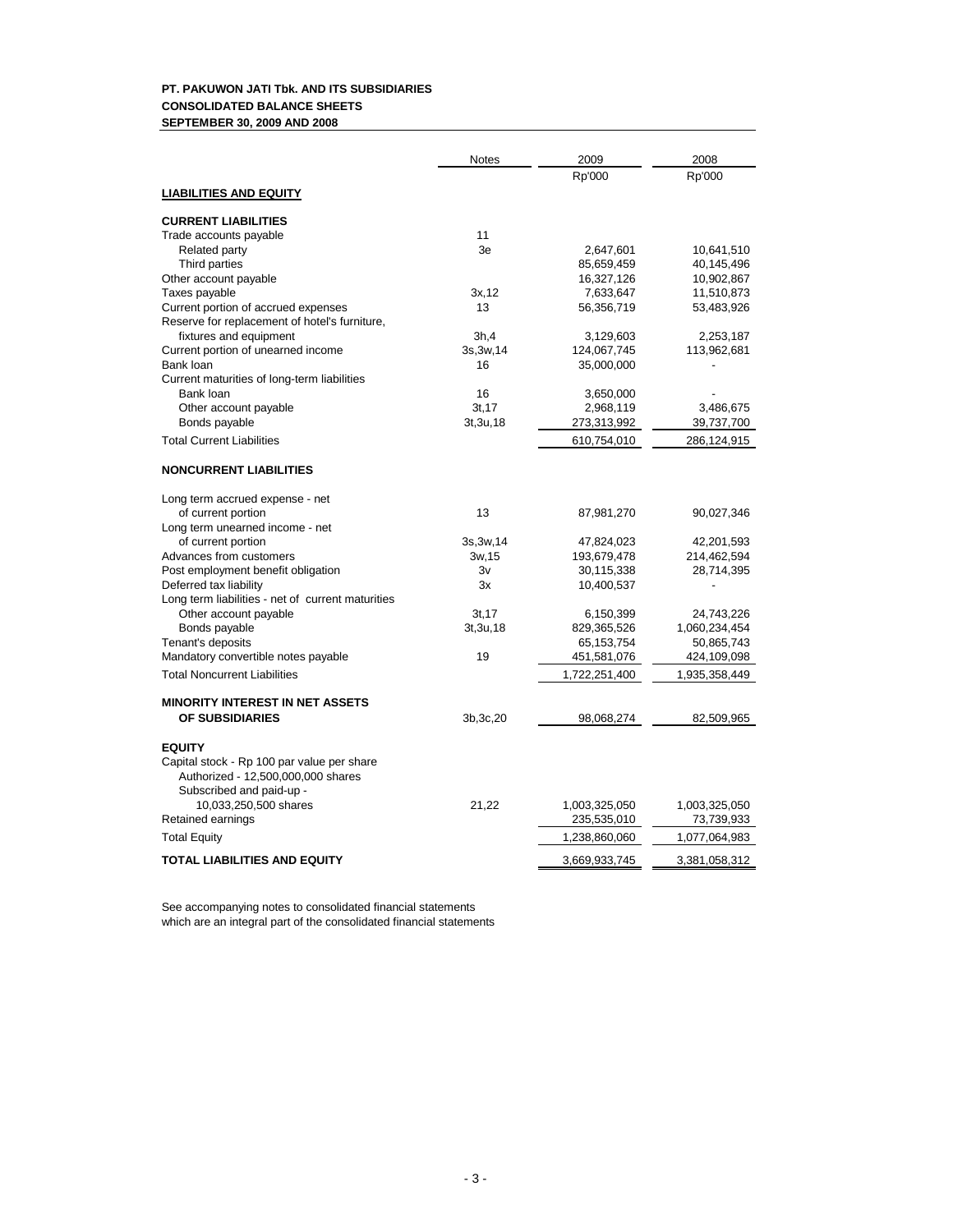# **PT. PAKUWON JATI Tbk. AND ITS SUBSIDIARIES CONSOLIDATED STATEMENTS OF INCOME FOR THE PERIODS ENDED SEPTEMBER 30, 2009 AND 2008**

|                                                           | Notes      | 2009                 | 2008           |
|-----------------------------------------------------------|------------|----------------------|----------------|
|                                                           |            | Rp'000               | Rp'000         |
| <b>SALES AND REVENUES</b>                                 | 3q, 3w, 23 | 535,654,797          | 326,322,815    |
| DIRECT COSTS AND COST OF SALES                            | 3w,24      | 283,618,769          | 162,460,747    |
| <b>GROSS PROFIT</b>                                       |            | 252,036,028          | 163,862,068    |
| <b>OPERATING EXPENSES</b>                                 | 3w,25      |                      |                |
| General and administrative                                |            | 20,227,382           | 24,237,200     |
| Marketing                                                 |            | 16,853,280           | 21,847,547     |
| <b>Total Operating Expenses</b>                           |            | 37,080,662           | 46,084,746     |
| <b>INCOME FROM OPERATIONS</b>                             |            | 214,955,366          | 117,777,322    |
| <b>OTHER INCOME (CHARGES)</b>                             |            |                      |                |
| Interest Income<br>Reversal of allowance for doubtful     | 3w,26      | 18,315,113           | 18,101,627     |
| accounts - net                                            | 3i         | 1,378,355            |                |
| Gain on foreign exchange-net                              | 3d         | 96,187,862           | 8,345,646      |
| Financial charges                                         | 27         | (51, 949, 370)       | (66,680,571)   |
| Gain on sale of equipment<br>Others - net                 | 3n<br>17   | 72,264<br>(656, 185) | 4,791,242      |
| Other income (charges)-net                                |            | 63,348,039           | (35, 442, 056) |
| <b>INCOME BEFORE TAX</b>                                  |            | 278,303,406          | 82,335,266     |
| <b>TAX EXPENSE</b>                                        | 3x, 12     |                      |                |
| <b>Current Tax</b>                                        |            | (30,650,835)         | (17, 791, 242) |
| Deferred Tax                                              |            | (966, 985)           | (1,062,488)    |
|                                                           |            | (31,617,821)         | (18, 853, 730) |
| <b>INCOME BEFORE MINORITY INTEREST</b>                    |            |                      |                |
| IN NET INCOME (LOSS) OF SUBSIDIARIES                      |            | 246,685,585          | 63,481,536     |
| MINORITY INTEREST IN NET (INCOME) LOSS<br>OF SUBSIDIARIES | 3b, 3c, 20 | (11,750,505)         | 189,069        |
| <b>NET INCOME</b>                                         |            | 234,935,080          | 63,670,605     |
| <b>EARNING PER SHARE</b>                                  |            |                      |                |
| (In full Rupiah)                                          | 3y,28      |                      |                |
| Basic                                                     |            | 23.42                | 6.35           |
| <b>Diluted</b>                                            |            | 21.08                | 7.37           |
|                                                           |            |                      |                |

See accompanying notes to consolidated financial statements

which are an integral part of the consolidated financial statements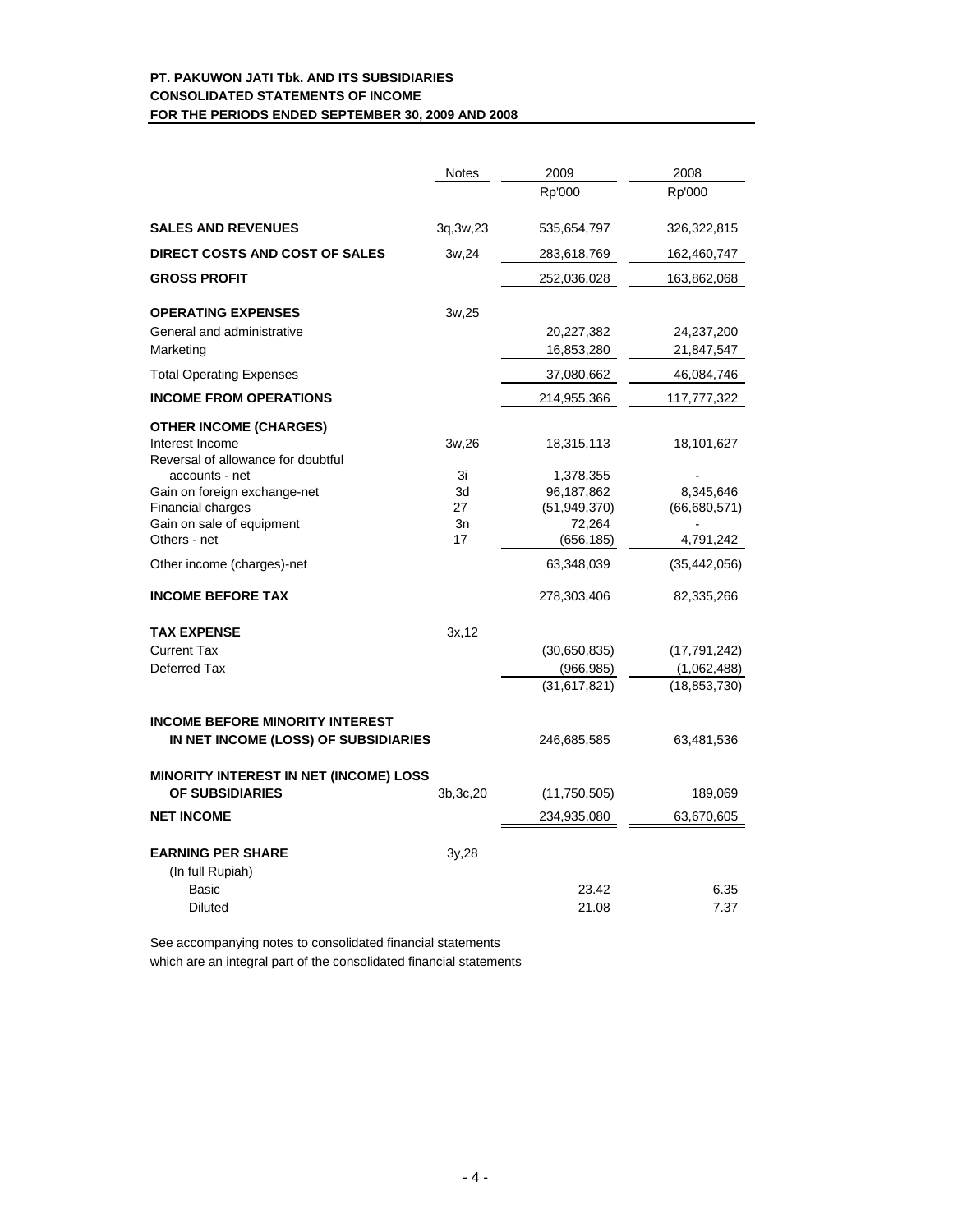# **PT. PAKUWON JATI TBK. AND ITS SUBSIDIARIES<br>CONSOLIDATED STATEMENTS OF CHANGES IN EQUITY<br>FOR THE PERIODS ENDED SEPTEMBER 30, 2009 AND 2008 FOR THE PERIODS ENDED SEPTEMBER 30, 2009 AND 2008 CONSOLIDATED STATEMENTS OF CHANGES IN EQUITY PT. PAKUWON JATI Tbk. AND ITS SUBSIDIARIES**

|                                                                                                               |              |                       | Additional      | Revaluation increment in |                  |               |
|---------------------------------------------------------------------------------------------------------------|--------------|-----------------------|-----------------|--------------------------|------------------|---------------|
|                                                                                                               | <b>Notes</b> | Paid-up capital stock | paid-in capital | property and equipment   | Retained earning | Total equity  |
|                                                                                                               |              | Rp'000                | Rp'000          | Rp'000                   | Rp'000           | Rp'000        |
| Issuance of bonus shares from:<br>Balance as of January 1, 2008                                               |              | 771,788,500           | 166,933,000     | 542,682,951              | (468,010,073)    | 1,013,394,378 |
| Revaluation increment in property<br>Additional paid-in capital                                               | 21,22        | 166,933,000           | (166, 933, 000) |                          |                  |               |
| and equipment                                                                                                 | 9,21         | 64,603,550            |                 | (64, 603, 550)           |                  |               |
| Reclassification of revaluation increment<br>in property and equipment caused<br>by implementation of PSAK 16 |              |                       |                 |                          |                  |               |
| (Revised 2007)                                                                                                | 2a, 3n, 8,9  |                       |                 | (478,079,401)            | 478,079,401      |               |
| Net income for the year                                                                                       |              |                       |                 |                          | 63,670,605       | 63,670,605    |
| Balance as of September 30, 2008                                                                              |              | 1,003,325,050         |                 |                          | 73,739,933       | 1,077,064,983 |
| Balance as of January 1, 2009                                                                                 |              | 1,003,325,050         |                 |                          | 599,930          | 1,003,924,980 |
| Net income for the year                                                                                       |              |                       |                 |                          | 234,935,080      | 234,935,080   |
| Balance as of September 30, 2009                                                                              |              | 1,003,325,050         |                 |                          | 235,535,010      | 1,238,860,060 |
|                                                                                                               |              |                       |                 |                          |                  |               |

which are an integral part of the consolidated financial statements which are an integral part of the consolidated financial statements See accompanying notes to consolidated financial statements See accompanying notes to consolidated financial statements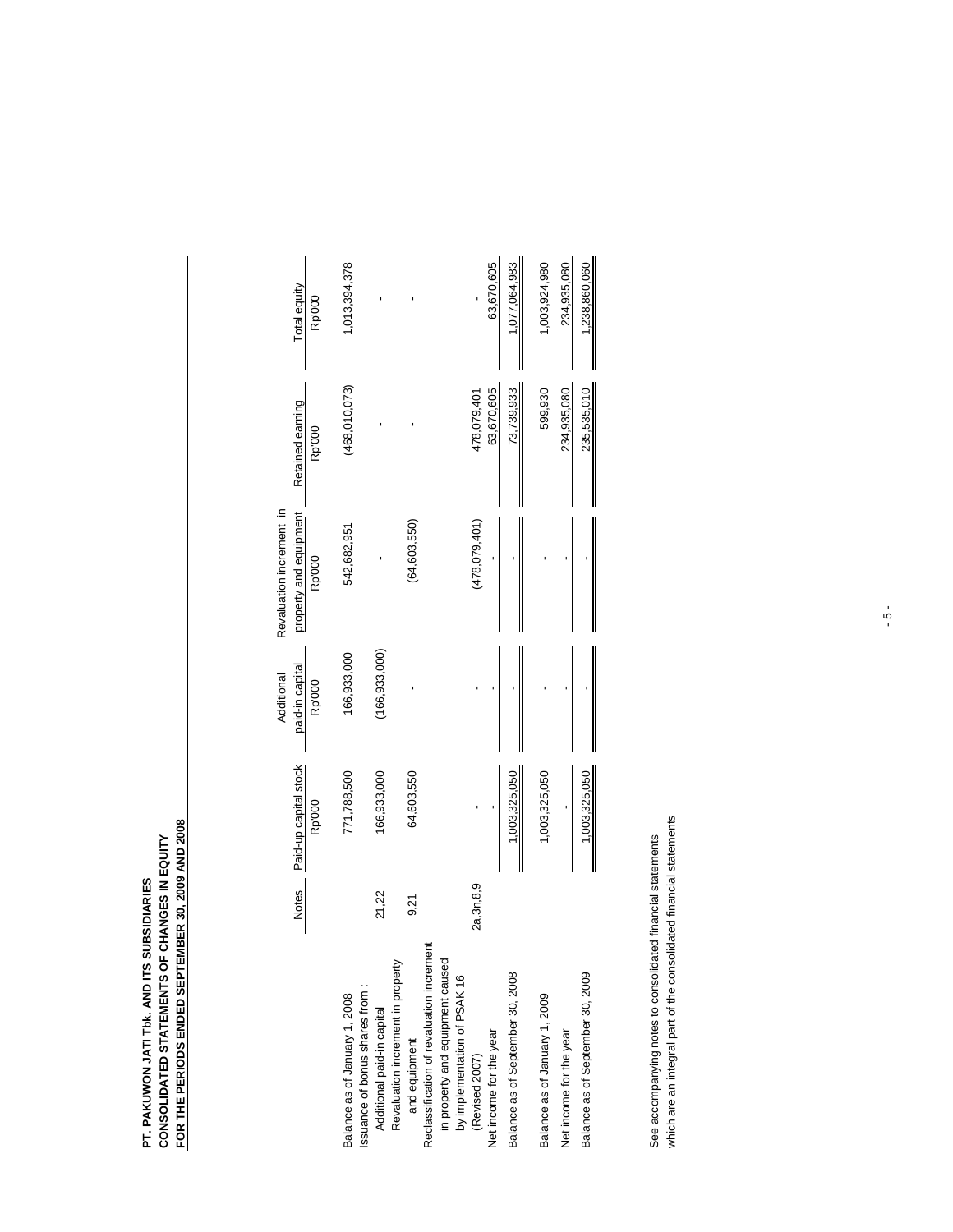# **PT. PAKUWON JATI Tbk. AND ITS SUBSIDIARIES CONSOLIDATED STATEMENTS OF CASH FLOW FOR THE PERIODS ENDED SEPTEMBER 30, 2009 AND 2008**

|                                                      | 2009            | 2008            |
|------------------------------------------------------|-----------------|-----------------|
|                                                      | Rp'000          | Rp'000          |
| <b>CASH FLOW FROM OPERATING ACTIVITIES</b>           |                 |                 |
| Cash received from customers                         | 544.503.414     | 494,583,011     |
| Cash paid to contractors of the subsidiary's project |                 |                 |
| in order to construct real estate assets             | (40, 498, 924)  | (90, 581, 875)  |
| Cash paid to suppliers, employees and others         | (214, 462, 291) | (228, 714, 501) |
| Cash generated from operations                       | 289,542,199     | 175,286,635     |
| Interest received                                    | 16,598,876      | 15,171,823      |
| Interest and bank charges paid                       | (101, 366, 964) | (85, 326, 399)  |
| Income tax paid                                      | (6,680,010)     | (4, 410, 059)   |
| Net Cash Provided by Operating Activities            | 198,094,100     | 100,722,000     |
|                                                      |                 |                 |
| <b>CASH FLOW FROM INVESTING ACTIVITIES</b>           |                 |                 |
| Withdrawal of restricted time deposits               | 144,178,329     | 308,431,156     |
| Acquisition of investment properties                 |                 |                 |
| and property and equipment                           | (262, 764, 832) | (246, 969, 610) |
| Net Cash Provided by Investing Activities            | (118, 586, 503) | 61,461,546      |
| <b>CASH FLOW FROM FINANCING ACTIVITIES</b>           |                 |                 |
| Payments of bonds payable                            | (38, 838, 804)  | (37, 296, 651)  |
| Proceeds from bank loan                              | 35,000,000      |                 |
| Net Cash Used in Financing Activities                | (3,838,804)     | (37, 296, 651)  |
|                                                      |                 |                 |
| NET INCREASE IN CASH AND CASH EQUIVALENT             | 75,668,793      | 124,886,895     |
| <b>CASH AND CASH EQUIVALENTS AT</b>                  |                 |                 |
| <b>BEGINNING OF PERIOD</b>                           | 268,515,724     | 146,830,225     |
| Effect of foreign exchange rate changes              | (6, 106, 910)   | 483,975         |
| <b>CASH AND CASH EQUIVALENTS AT</b>                  |                 |                 |
| <b>END OF PERIOD</b>                                 | 338,077,607     | 272,201,095     |

See accompanying notes to consolidated financial statements which are an integral part of the consolidated financial statements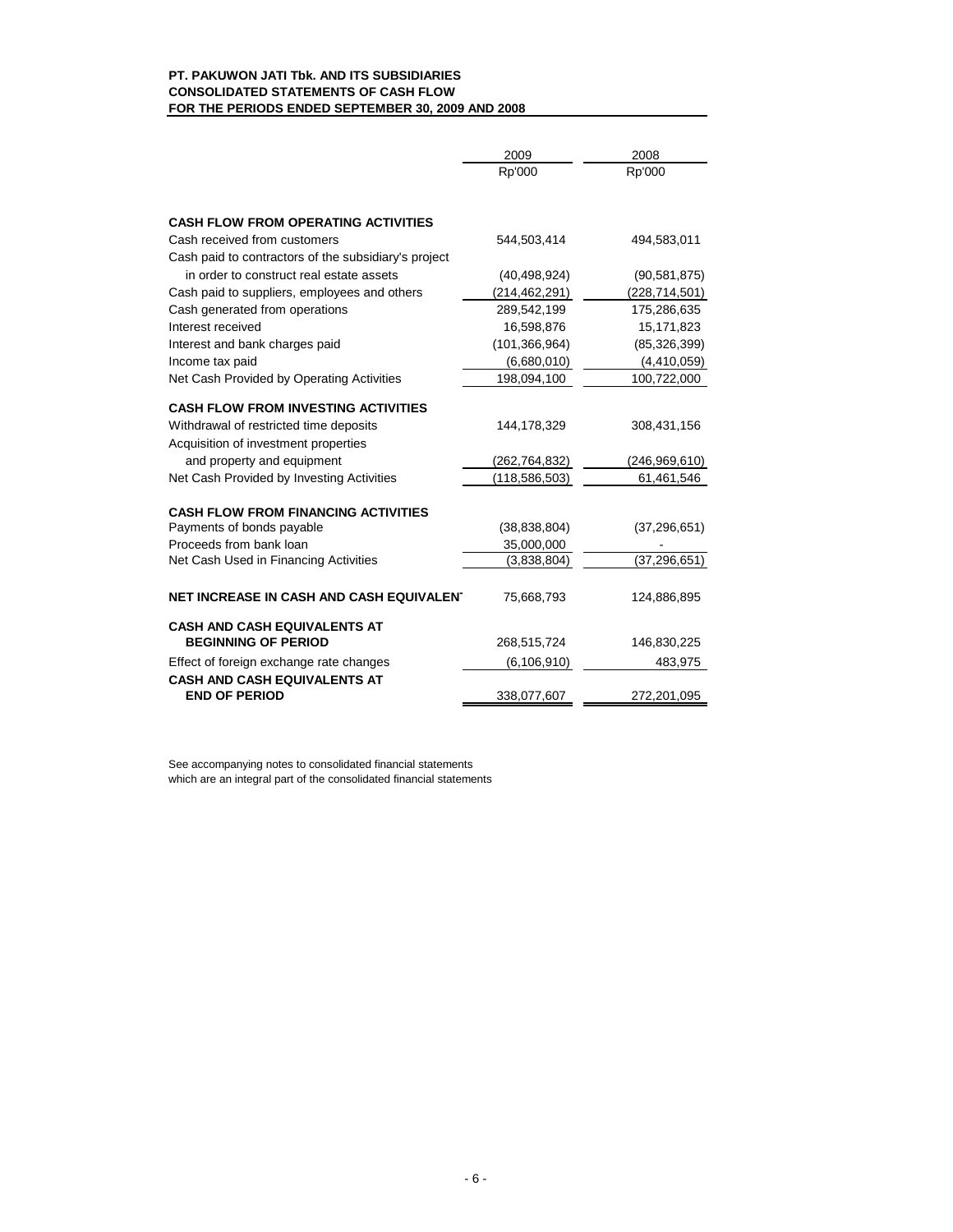# **1. GENERAL**

## **a. Establishment and General Information**

PT. Pakuwon Jati Tbk. (the "Company") was established based on Notarial Deed No. 281 dated September 20, 1982 of Kartini Muljadi, SH notary in Jakarta. The Deed of Establishment was approved by the Minister of Justice in his Decision Letter No. C2-308.HT.01.TH.83, dated January 17, 1983, and was published in the State Gazette No. 28, dated April 8, 1983 Supplement No. 420. The Company's Articles of Association have been amended several times, most recently by Notarial Deed No. 87 dated February 23, 2009, of Noor Irawati, SH., notary in Surabaya, concerning the new Company's management. The amendment was approved by Minister of Justice and Human Rights in his Decision Letter No. AHU-AH.01.10-12074 dated August 3, 2009.

The Company is domiciled in Surabaya with its office located at Menara Mandiri 15<sup>th</sup> Floor, Jl. Basuki Rachmad No. 8 – 12, Surabaya, Indonesia.

According to Article 3 of the Company's Articles of Association, the scope of its activities is to engage in the operations of (1) shopping center named as Tunjungan Plaza, (2) business center named as Menara Mandiri, (3) five-star hotel named as Sheraton Surabaya Hotel and Towers (the Hotel), and (4) real estate business Pakuwon City (formerly Laguna Indah Housing) and industrial estate (which is not yet operating and will change to residential estate), which are all situated in Surabaya. The Company started commercial operations in May 1986. The Company had average total number of employees of 1.417 in 2009 and 1.437 in 2008.

The Company's management at September 30, 2009 and 2008 consisted of the following:

|                               | September 30, 2009                                 | September 30, 2008                  |
|-------------------------------|----------------------------------------------------|-------------------------------------|
| <b>President Commissioner</b> | Alexander Tedia                                    | Alexander Tedia                     |
| Commissioner                  |                                                    | Acub Zainal (Deceased)              |
| Independent Commissioner      | Drs. Agus Soesanto                                 | I Nyoman Budhiarta, S.E. (Deceased) |
|                               | Dr Dyah Prajnyaparamitha Duarsa Drs. Agus Soesanto |                                     |
| <b>President Director</b>     | Ir. Richard Adisastra                              | Ir. Richard Adisastra               |
| <b>Directors</b>              | A.S. Ridwan Suhendra                               | A.S. Ridwan Suhendra                |
|                               | Omar Ishananto, S.H.                               | Omar Ishananto, S.H.                |
|                               | Drs. Minarto                                       | Drs. Minarto                        |

The Company's audit committee at September 30, 2009 and 2008 consisted of the following:

| Chairman       | Drs. Agus Soesanto              |
|----------------|---------------------------------|
| <b>Members</b> | Theresia Tuti Harjati, SE., Ak. |
|                | Edwin Derma Radar Hukum         |

# **b. Consolidated Subsidiaries**

The Company has a direct ownership interest of more than 50% in the following subsidiaries:

|                                         |                        | Nature of Business and      |         | Percentage of Ownership | Total Asset as of<br>September 30, 2009 |
|-----------------------------------------|------------------------|-----------------------------|---------|-------------------------|-----------------------------------------|
| Subsidiaries                            | Domicile               | <b>Status of Operations</b> | 2009    | 2008                    | (before elimination)                    |
|                                         |                        |                             |         |                         | Rp'000                                  |
| PT Artisan Wahyu (AW)                   | Jakarta,               | <b>Property Development</b> |         |                         |                                         |
|                                         | Indonesia              | of Gandaria City            | 83.33%  | 83.33%                  | 1,383,490,144                           |
| PT. Pakuwon Sentra Wisata (PSW)         | Surabaya,<br>Indonesia | Dormant                     | 99.99%  | 99.99%                  | 3.319.241                               |
| PT. Regency Laguna Jasamedika<br>(RLJM) | Surabaya,<br>Indonesia | Dormant                     | 99.99%  | 99.99%                  | 16.042.040                              |
| Pakuwon Jati Finance, B.V. (PJBV)       | <b>Netherlands</b>     | <b>Financial Services</b>   | 100.00% | 100.00%                 | 1,128,024,735                           |

Based on Notarial Deed No. 4 dated March 2, 2007 of Esther Mercia Sulaiman, SH., notary in Jakarta, the Company has acquired 83.33% equity ownership of AW through the purchase of 80,000 new shares with an acquisition cost of US\$ 80,000,000 (equivalent to Rp 728,400,000,000) which was accounted using the purchase method (Note 29).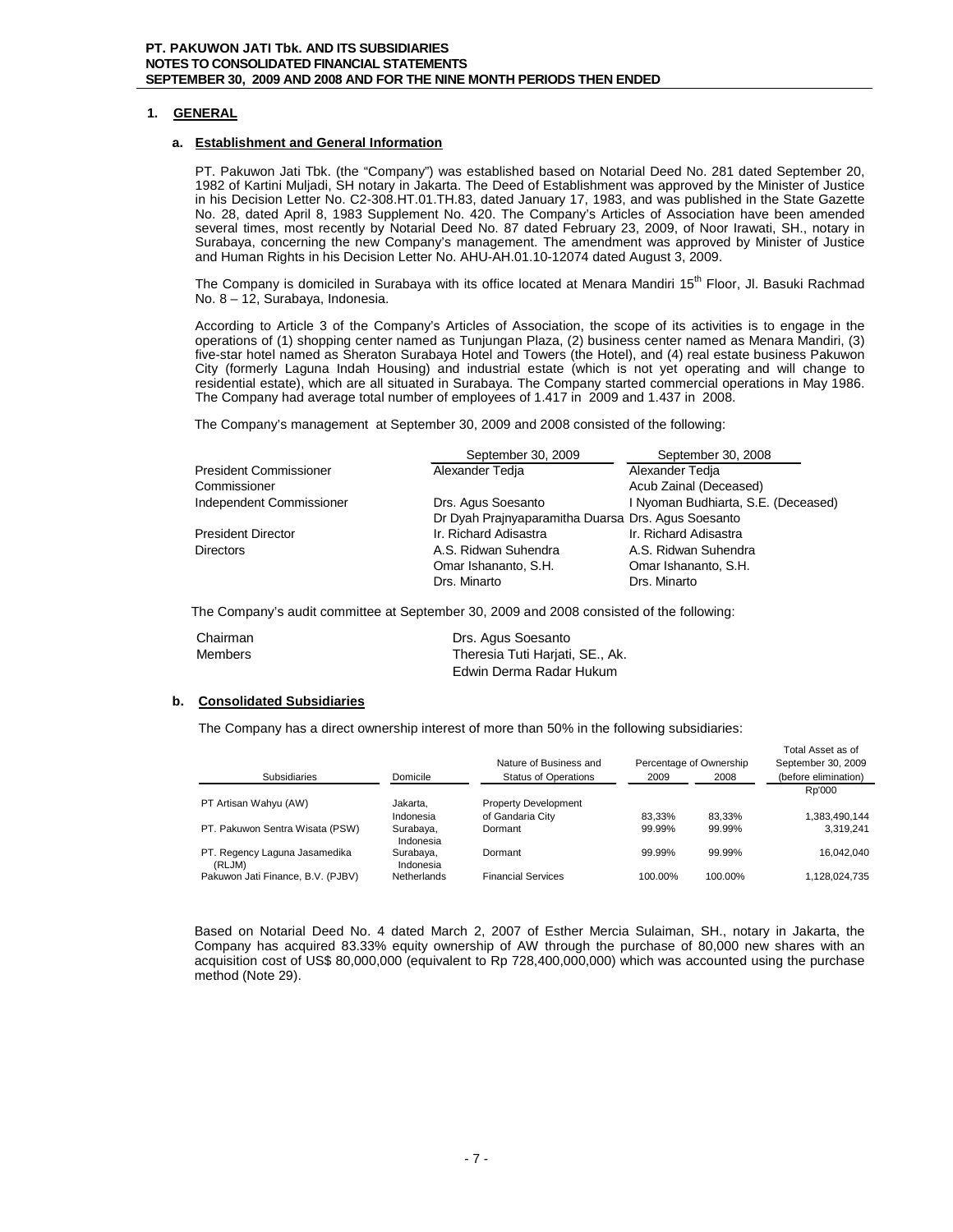# **c. Public Offering of Shares and Bonds of the Company and Its Subsidiary**

## **Shares**

On August 22, 1989, the Company obtained the Notice of Effectivity from the Chairman of Bapepam (currently Bapepam-LK) in his Letter No. SI-044/SHM/MK.10/1989 for its public offering of 3,000,000 shares. These shares were listed in the Jakarta Stock Exchange on October 9, 1989.

On July 24, 1991, the Company obtained the Notice of Effectivity from the Chairman of Bapepam in his Letter No. S-1115/PM/1991 for its limited public offering of 50,000,000 shares through Rights Issue I to stockholders. The shares were listed in the Jakarta Stock Exchange and Surabaya Stock Exchange on October 1, 1991.

On September 29, 1994, the Company obtained the Notice of Effectivity from the Chairman of Bapepam in his Letter No. S-1163/PM/1994 for its limited public offering of 105,000,000 shares through Rights Issue II to stockholders. The shares were listed in the Surabaya Stock Exchange and Jakarta Stock Exchange on September 29, 1994 and July 15, 1994, respectively

Based on Extraordinary General Meeting of Stockholders dated October 17, 2005, the stockholders agreed to increase the subscribed and paid-up capital stock by 247,000,000 shares without preemptive right to existing stockholders according to Bapepam's Regulation No. IX.D.4.

In 2007, the Company completed a stock split (Note 21).

In 2008, the Company issued bonus shares arising from additional paid in capital and a part of the revaluation increment in property and equipment (Note 21 and 22). As of September 30, 2009, all of the Company's shares totaling 10.033.250.500 shares have been listed in the Indonesia Stock Exchange. (formerly Jakarta Stock Exchange and Surabaya Stock Exchange).

## **Bonds**

On September 11, 1996, the Company obtained the Notice of Effectivity from the Chairman of Bapepam in his Letter No. S-946/PM/1996 for its public offering of Bonds I in 1996 with a nominal value of Rp 150,000,000 thousand and a fixed coupon rate of 19.125% per annum. The bonds were listed in the Surabaya Stock Exchange on July 2, 1996.

In 2006, PJBV (a subsidiary) issued bonds amounting to US\$ 110,000,000 which were listed at the Singapore Stock Exchange with Bank of New York London Branch as Trustee.

# **2. ADOPTION OF REVISED STATEMENTS OF FINANCIAL ACCOUNTING STANDARDS (PSAK)**

# **a. Standards effective in the current period**

In the current year, the Company and subsidiaries adopted the following revised PSAK which are effective for financial statements beginning on or after January 1, 2008:

# **PSAK 13 (Revised 2007) Investment Property**

The revisions to PSAK 13 have had no impact on the Company and subsidiaries' accounting policy. The principal change to the standard, which allows the use of fair value or cost model in measuring investment property subsequent to initial recognition, has no impact on these financial statements because on initial adoption of the standard, management has chosen to use the cost model and it has been the Company and its subsidiaries' policy under the old PSAK to measure investment property subsequent to initial recognition using the cost model. For presentation purposes, in September 30, 2008, land, building and facilities with machinery and equipment with a carrying amount of Rp 593.343.174 thousand is reclassified in the balance sheet to investment properties.

# **PSAK 16 (Revised 2007) Property and Equipment**

The revised PSAK 16 permits the use of fair value or cost model in measuring property and equipment subsequent to initial recognition, and requires among other things the component approach in depreciating the asset and a review at least annually of the residual value and useful life of the asset. On initial adoption the management has chosen to continue using the cost model. However, management has determined that it was not practicable to estimate the effect of the component approach and the changes in residual value of the asset either retroactively or prospectively from any earlier date. Accordingly, the adoption of this standard has not resulted in a change in the prior year carrying amount of the property and equipment. For certain assets that have been revalued in prior year in accordance with government regulation, the revaluation amount is considered as deemed cost for the purpose of applying PSAK 16, and the balance of revaluation surplus of Rp 478.079.401 thousand previously presented as a separate item in equity, was reclassified to retained earnings on initial adoption of the standard.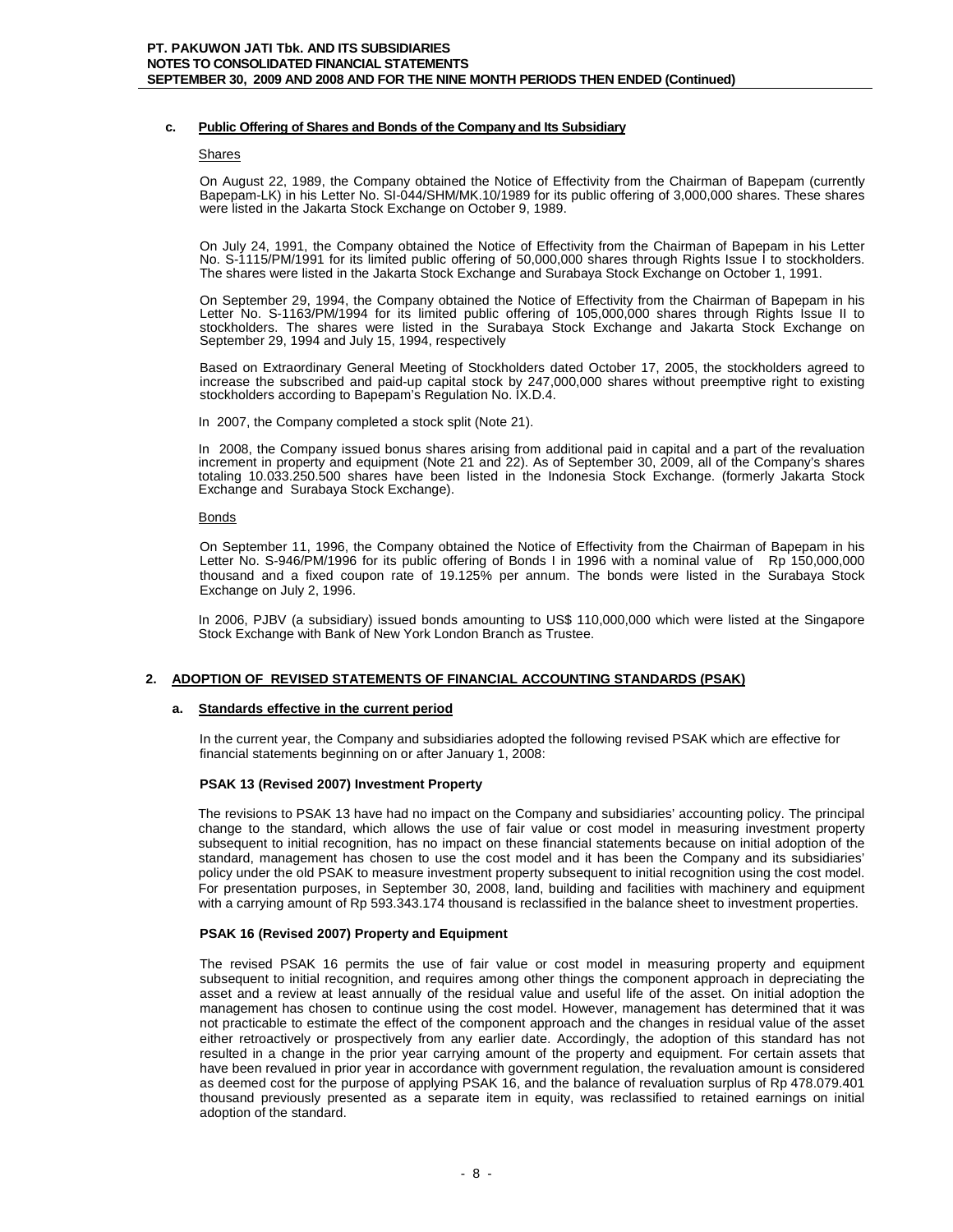# **PSAK 30 (Revised 2007), Leases**

The adoption of the revised PSAK 30 resulted in a change in accounting policy for leases. The principal change to the standard, which is the finance or operating lease classification of the arrangement depending on the transfer of substantially all the risks and rewards, had no impact on prior year financial statements. Management has determined that there are no significant operating leases on initial adoption that would have been classified as finance lease under the revised standard.

# **b. Standards in issue not yet adopted**

# **PSAK 50 (Revised 2006), Financial Instruments: Presentation and Disclosures**

In December 2006, DSAK issued PSAK 50 (Revised 2006), Financial Instruments: Presentation and Disclosures, which supersedes the presentation and disclosure requirements of PSAK 50 (1998), Accounting for Investments in Certain Securities, and PSAK 55 (Revised 1999), Accounting for Derivatives and Hedging Activities.

The objective of the revised standard is to establish principles for the presentation and disclosures of financial instruments as liabilities or equity and for offsetting financial assets and financial liabilities. It applies to the classification of financial instruments, from the perspective of the issuer, into financial assets, financial liabilities and equity instruments; the classification of the related interests, dividends, losses and gains; and the circumstances in which financial assets and financial liabilities should be offset. The principles in this standard complement the principles for recognizing and measuring financial assets and financial liabilities in PSAK 55 (Revised 2006), Financial Instruments: Recognition and Measurement.

This standard should be applied prospectively for periods beginning on or after January 1, 2010.

# **PSAK 55 (Revised 2006), Financial Instruments: Recognition and Measurement**

In December 2006, DSAK issued PSAK 55 (Revised 2006), Financial Instruments: Recognition and Measurement.

This standard establishes the principles for recognizing and measuring financial assets, financial liabilities and some contracts to buy or sell non-financial items. The standard also provides guidance on derecognition, when financial assets and liabilities may be measured at fair value, how to determine fair value and assess impairment, as well as hedge accounting.

This standard supersedes the principles of financial instruments recognition and measurement prescribed in certain previously issued accounting standards.

Entities shall apply this standard prospectively for financial statements covering the periods beginning on or after January 1, 2010. Early application is permitted.

# **PSAK 14 (Revised 2008), Inventory**

In September 2008, DSAK issued the revised accounting standard for inventory which supersedes PSAK 14, Inventory.

The principal changes to the standard include among other things the requirement to use the same cost formula for all inventories having similar nature and use to the entity, and for purchase of inventories with deferred settlement term, the difference between the purchase price for normal credit terms and the amount paid is recognized over the period of financing.

This standard is effective for financial statements beginning on or after January 1, 2009. Earlier application is encouraged.

Management is evaluating the effect of these standards on the consolidated financial statements.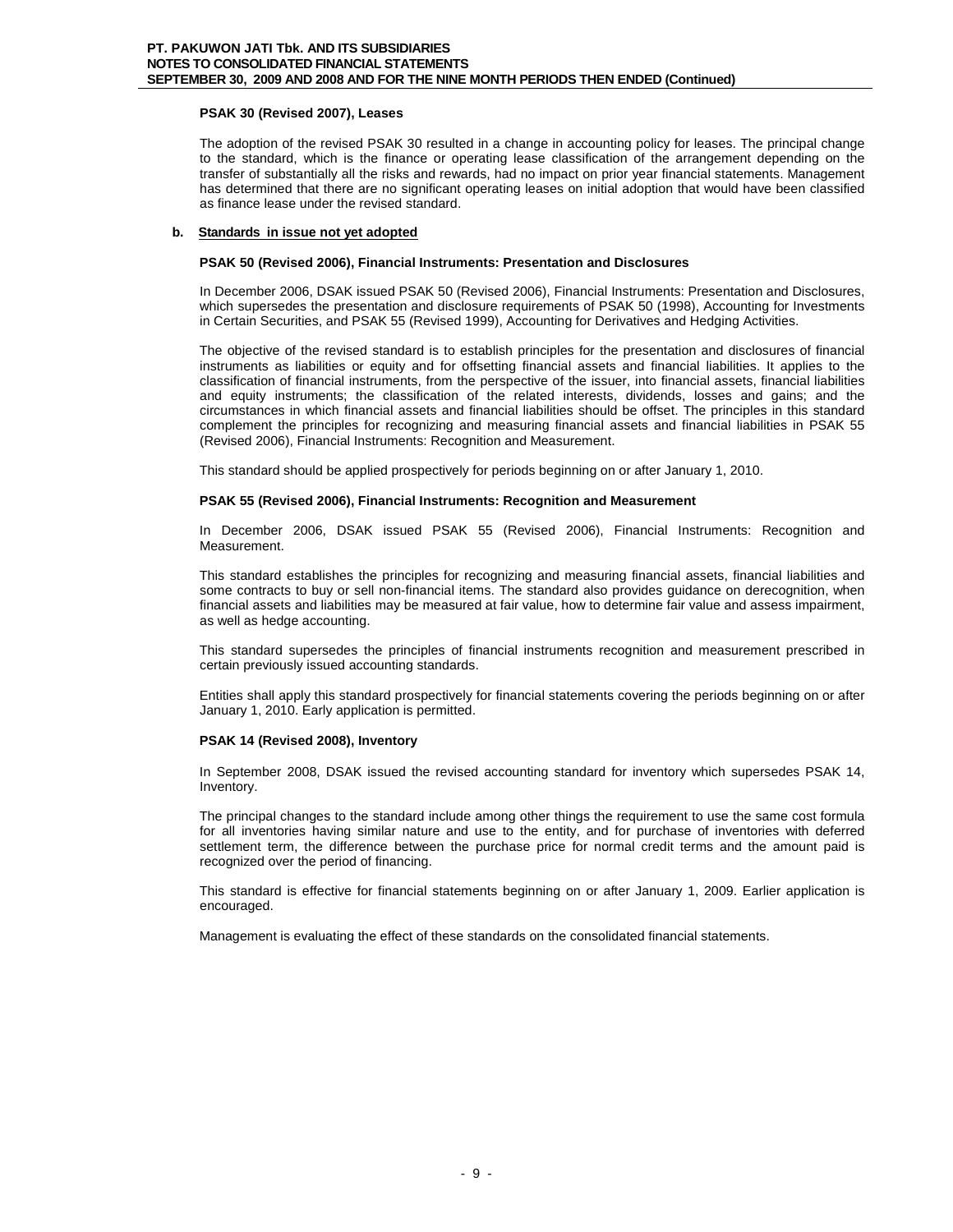# **3. SUMMARY OF SIGNIFICANT ACCOUNTING POLICIES**

# **a. Consolidated Financial Statement Presentation**

The consolidated financial statements have been prepared using accounting principles and reporting practices generally accepted in Indonesia, and are not intended to present the financial position, results of operations and cash flows in accordance with accounting principles and reporting practices generally accepted in other countries and jurisdictions.

The consolidated financial statements, except for the statements of cash flows, are prepared under the accrual basis of accounting. The reporting currency used in the preparation of the consolidated financial statements is the Indonesian Rupiah (Rp). The measurement basis is the historical cost, except for certain accounts which are measured on the bases described in the related accounting policies.

The consolidated statements of cash flows are prepared using the direct method with classifications of cash flows into operating, investing and financing activities.

## **b. Principles of Consolidation**

The consolidated financial statements incorporate the financial statements of the Company and entities controlled by the Company and its subsidiaries (Note 1b). Control is achieved where the Company has the power to govern the financial and operating policies of the investee entity so as to obtain benefits from its activities. Control is also presumed to exist when the Company owns directly or indirectly through subsidiaries, more than 50% of the voting rights.

The minority interest consists of the amount of those interest at the date of original business combination (Note 3c) and minority's share of movements in equity since the date of the business combination. Any losses applicable to the minority interest in excess of the minority interest are allocated against the interests of the parent.

The results of subsidiaries acquired or disposed of during the year are included in the consolidated statement of income from the effective date of acquisition or up to the effective date of disposal, as appropriate.

Where necessary, adjustments are made to the financial statements of the subsidiaries to bring the accounting policies used in line with those used by the Company.

All intra-group transactions, balances, income and expenses are eliminated on consolidation.

# **c. Business Combinations**

Acquisitions of subsidiaries and businesses are accounted for using the purchase method. The cost of the business combination is the aggregate of the fair value (at the date of exchange) of assets given, liabilities incurred or assumed, and equity instruments issued in exchange for control of the acquire, plus any costs directly attributable to the business combination..

On acquisition, the assets and liabilities of a subsidiary are measured at their fair values at the date of acquisition. Any excess of the cost of acquisition over the fair values of the identifiable net assets acquired is recognized as goodwill. When the cost of acquisition is less than the interest in the fair values of the identifiable assets and liabilities acquired as at the date of acquisition (i.e. discount on acquisition), the fair values of the acquired non-monetary assets are reduced proportionately until all the excess is eliminated.

The interest of the minority shareholders is stated at the minority's proportion of the historical cost of the net assets.

## **d. Foreign Currency Transactions and Translation**

The books of accounts of the Company and its subsidiaries, except PJBV, are maintained in Indonesian Rupiah. Transactions during the year involving foreign currencies are recorded at the rates of exchange prevailing at the time the transactions are made. At balance sheet date, monetary assets and liabilities denominated in foreign currencies are adjusted to reflect the rates of exchange prevailing at that date. The resulting gains or losses are credited or charged to current operations.

PJBV's operating activities, which is domiciled in Amsterdam, is an integral part of the Company's activities, hence, the books of accounts of PJBV which is maintained in United State (U.S.) Dollar is translated into Rupiah using the same procedures as the Company.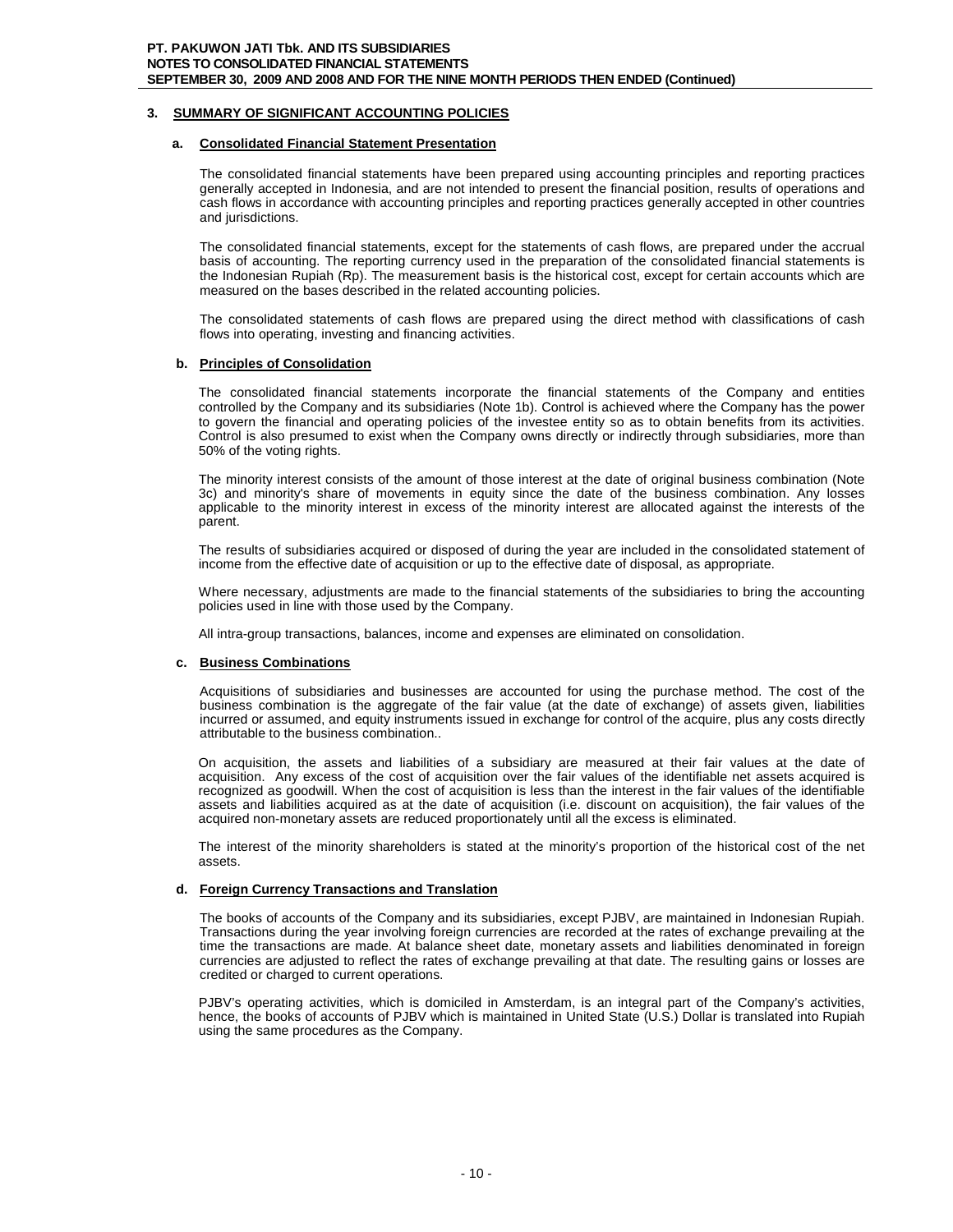# **e. Transactions with Related Parties**

Related parties consist of the following:

- 1) companies that directly, or indirectly through one or more intermediaries, control, or are controlled by, or are under common control with, the Company (including holding companies, subsidiaries and fellow subsidiaries);
- 2) associates;
- 3) individuals owning, directly or indirectly, an interest in the voting power of the Company that gives them significant influence over the Company, and close members of the family of any such individuals (close members of the family are those who can influence or can be influenced by such individuals in their transactions with the Company);
- 4) key management personnel who have the authority and responsibility for planning, directing and controlling the Company's activities, including commissioners, directors and managers of the Company and close members of their families; and
- 5) companies in which a substantial interest in the voting power is owned, directly or indirectly, by any person described in (3) or (4) or over which such a person is able to exercise significant influence. This includes companies owned by commissioners, directors or major stockholders of the Company and companies which have a common key member of management as the Company.

All transactions with related parties, whether or not made at similar terms and conditions as those done with third parties, are disclosed in the consolidated financial statements.

# **f. Use of Estimates**

The preparation of consolidated financial statements in conformity with accounting principles generally accepted in Indonesia requires management to make estimates and assumptions that affect the reported amounts of assets and liabilities and disclosure of contingent assets and liabilities at the date of the consolidated financial statements and the reported amounts of revenues and expenses during the reporting period. Actual results could be different from these estimates.

# **g. Cash and Cash Equivalents**

Cash and cash equivalents consist of cash on hand and in banks and all unrestricted investments with maturities of three months or less from the date of placement.

# **h. Fund / Reserve for Replacement of Hotel's Furniture, Fixtures and Equipment**

Reserve for replacement of and addition to the Hotel's furniture, fixtures and equipment is provided at 3.5% of the Hotel's preceding year's total revenues.

A fund is specifically set aside to cover the reserve and is maintained in a bank account. Interest earned on such bank account represents a component of the reserve and the fund.

The cost of replacements of and additions to the Hotel's furniture, fixtures and equipment represents reduction in the balance of the reserve and the fund.

# **i. Allowance for Doubtful Accounts**

Allowance for doubtful accounts is provided based on a review of the status of the individual receivable accounts at the end of the year.

# **j. Inventories**

Inventories representing food and beverages, fuel, office supplies and building maintenance materials, are stated at cost or net realizable value, whichever is lower. Cost of inventories is determined using the weighted average method.

# **k. Prepaid Expenses**

Prepaid expenses are amortized over their beneficial periods using the straight-line method.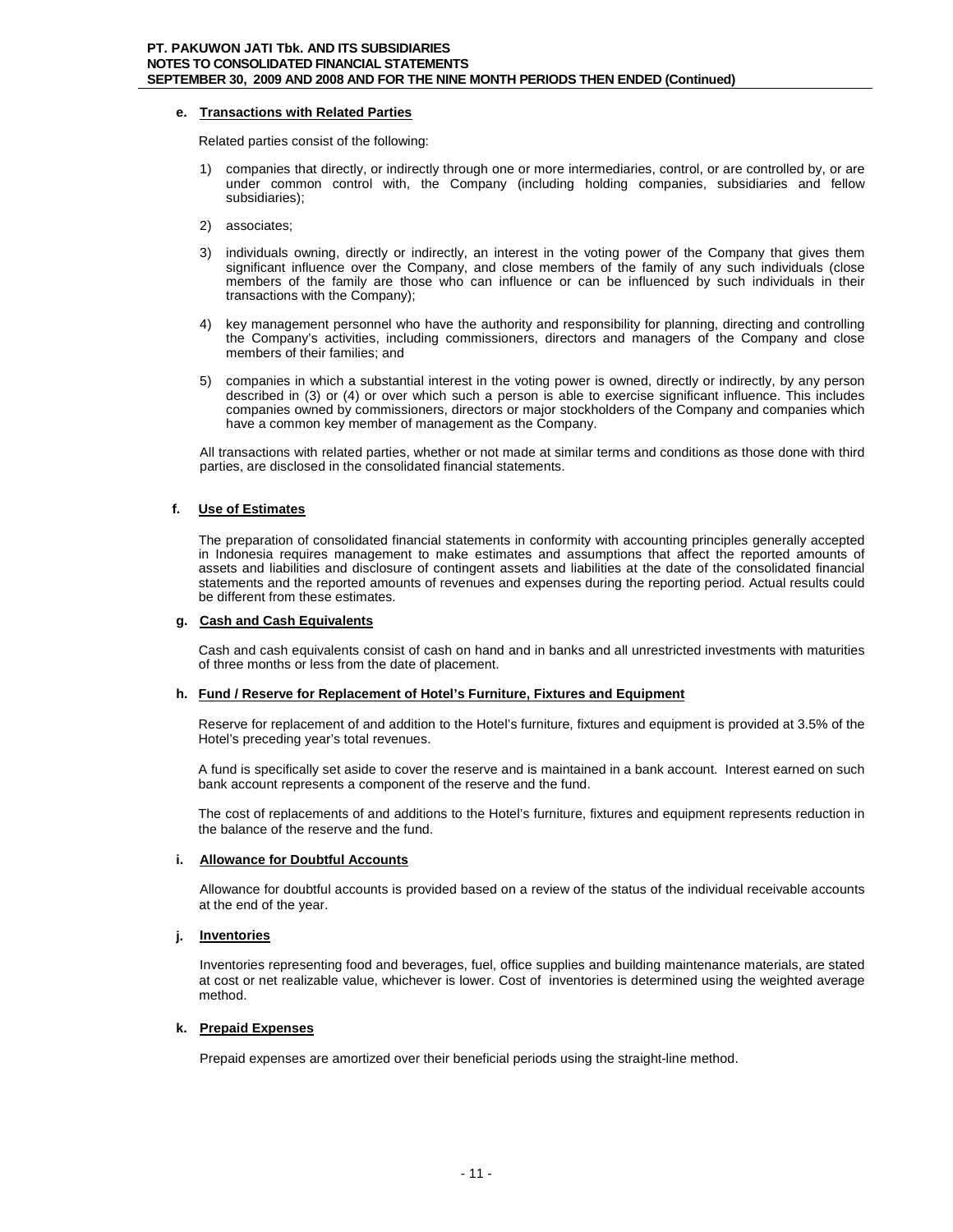# **l. Real Estate Assets**

## Real Estate Inventories

Real estate inventories consisting of land lot already developed, land and buildings (houses and condominium units) ready for sale, buildings (houses) under construction, and land under development, are stated at cost or net realizable value, whichever is lower.

The cost of land under development consists of the cost of land for development, direct and indirect costs related to the development of real estate assets and borrowing costs. The cost of land under development is transferred to the buildings (houses) under construction account when the development is completed or is transferred to the land account when it is ready for sale, based on the area of saleable lots.

The cost of buildings under construction consists of the cost of developed land, construction costs and borrowing costs, and is transferred to the land and buildings ready for sale account when the development of the land and construction of buildings are completed. Cost is determined using the specific identification method.

## Land Not Yet Developed

Land not yet developed consists of land that has not been developed yet and is stated at cost or net realizable value, whichever is lower.

The cost of land not yet developed consists of pre-development costs and cost of the land. The cost of land not yet developed is transferred to the land under development account when the development of the land has started or is transferred to the buildings (houses) under construction account when the land is ready for development.

# **m. Investment Properties**

Investment properties are properties (land or a building – or part of a building – or both) held to earn rentals or for capital appreciation or both. Investment properties are measured at cost less accumulated depreciation and any accumulated impairment losses.

Depreciation is computed using the straight-line method based on the estimated useful life of the investment properties as follows:

|                         | Years  |
|-------------------------|--------|
| Building and facilities | $5-30$ |
| Machinary and equipment | $5-20$ |

Land is stated at cost and is not depreciated.

# **n. Property and Equipment - Direct Acquisitions**

Property and equipment held for use in the production or supply of goods or services, or for administrative purposes, are stated at cost, less accumulated depreciation and any accumulated impairment losses.

Certain assets were revalued in previous years based on an independent appraisal made in accordance with government regulations. In line with the initial adoption of PSAK 16 (Revised 2007), the previous revalued amount of certain assets under the previous standard is considered as deemed cost, and the balance of the revaluation surplus previously reported as separate line item in equity is reclassified into retained earnings.

Depreciation is computed using the straight-line method based on the estimated useful lives of the assets as follows:

|                                 | Years     |
|---------------------------------|-----------|
|                                 |           |
| <b>Buildings and facilities</b> | $20 - 30$ |
| Machinery and equipment         | $10 - 20$ |
| Motor vehicles                  | $4 - 5$   |
| Office equipment                | $4 - 5$   |
| Interior design                 | $5 - 10$  |

The estimated useful lives, residual values and depreciation method are reviewed at each year end, with the effect of any changes in estimate accounted for on a prospective basis.

Land is stated at cost and is not depreciated.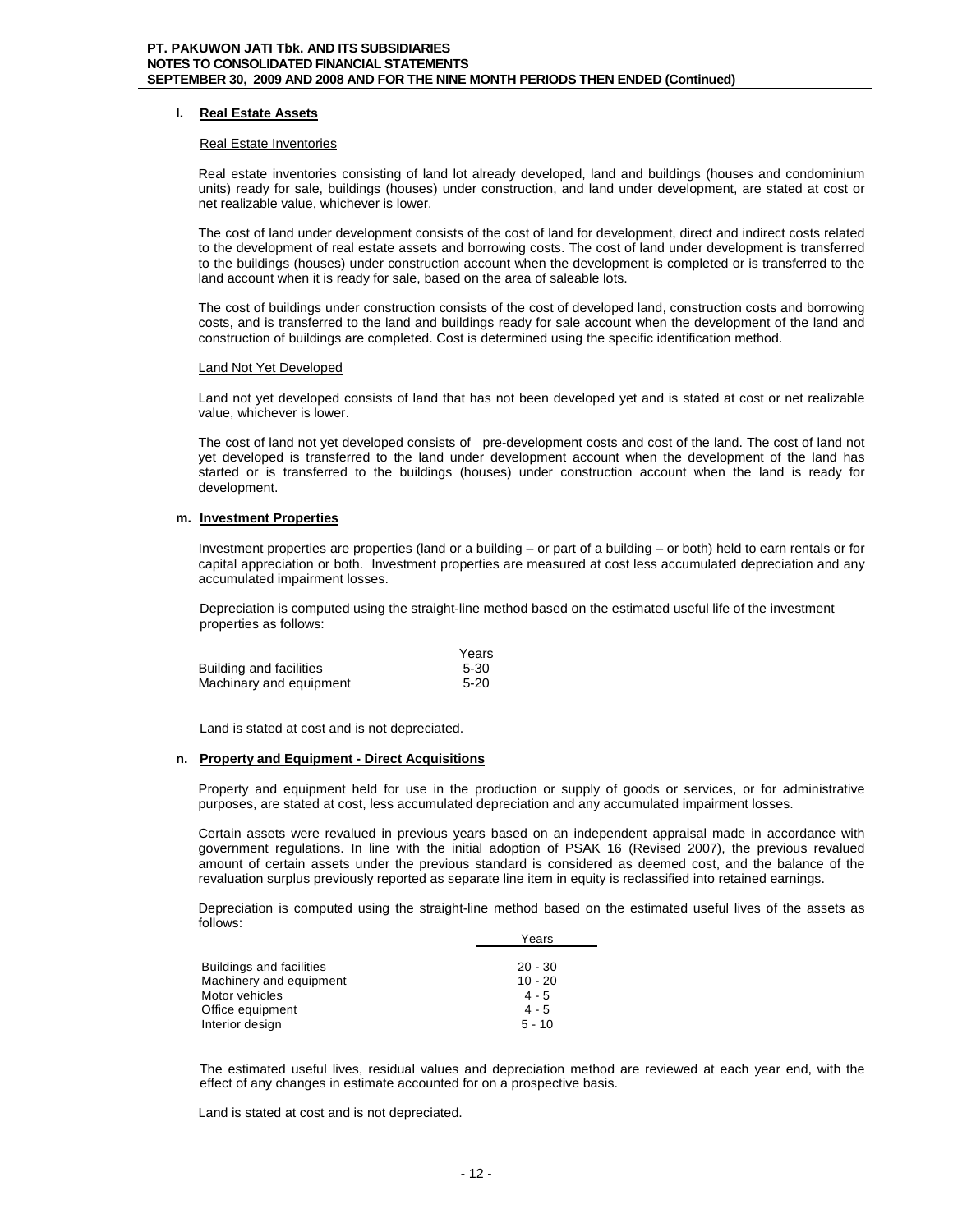The cost of maintenance and repairs is charged to operations as incurred. Other costs incurred subsequently to add, to replace or service an item of property and equipment, are recognized as asset if, and only if it is probable that future economic benefits associated with the item will flow to the entity and the cost of the item can be measured reliably. When assets are retired or otherwise disposed of, their carrying values and the related accumulated depreciation and any impairment loss are removed from the accounts and any resulting gain or loss is reflected in the current operations.

Construction in progress is stated at cost which includes borrowing costs during construction on debts incurred to finance the construction. Construction in progress is transferred to the respective property and equipment account when completed and ready for use.

## **o. Property and Equipment under Build, Operate and Transfer (BOT) Scheme**

Property and equipment constructed under BOT scheme, including fixtures and facilities on them are presented at cost less accumulated depreciation. Depreciation is computed based on the estimated useful lives of the related property and equipment under build, operate and transfer scheme following the term of the agreement using the straight-line method over 20 years.

## **p. Impairment of an asset**

When the carrying amount of an asset exceeds its estimated recoverable amount, the asset is write down to its estimated recoverable amount, which is determined as the higher of net selling price or value in use.

## **q. Leases**

Leases are classified as finance leases whenever the terms of the lease transfer substantially all the risks and rewards of ownership to the lessee. All other leases are classified as operating leases.

## **As Lessor**

Rental income from operating leases is recognized on a straight-line basis over the term of the relevant lease. Initial direct costs incurred in negotiating and arranging an operating lease are added to the carrying amount of the leased asset and recognized on a straight-line basis over the lease term.

## **As Lessee**

Operating lease payments are recognized as an expense on a straight-line basis over the lease term, except where another systematic basis is more representative of the time pattern in which economic benefits from the leased asset are consumed. Contingent rentals arising under operating leases are recognized as an expense in the period in which they are incurred

# **r. Deferred Charges for Landrights**

Expenses related to the legal processing of landrights are deferred and amortized using the straight-line method over the legal term of the landright since the legal term of the right is shorter than its economic life.

# **s. Unearned Income**

Unearned income represents receipt of advance payment of rent and service charges which are recognized proportionally over the earning period.

# **t. Debt Restructuring**

The excess of the carrying amount of the loan and related accounts over the total future cash payments specified by the new terms of the loan in a troubled debt restructuring involving only modification of terms is recognized immediately as restructuring gain. After the restructuring, all cash payments under the terms of the loan are deducted from the carrying amount of the loan, and no interest expense is recognized on such loan until maturity.

If the carrying amount of the loan is less than the total future cash payments specified by the new terms of the loan in a troubled debt restructuring involving only modification of terms, no gain or loss is recognized. The effect of such restructuring is accounted for respectively from the time of restructuring. After the restructuring, interest expense is computed by applying a constant effective interest rate to the carrying amount of the loan and related accounts at the beginning of each period until maturity.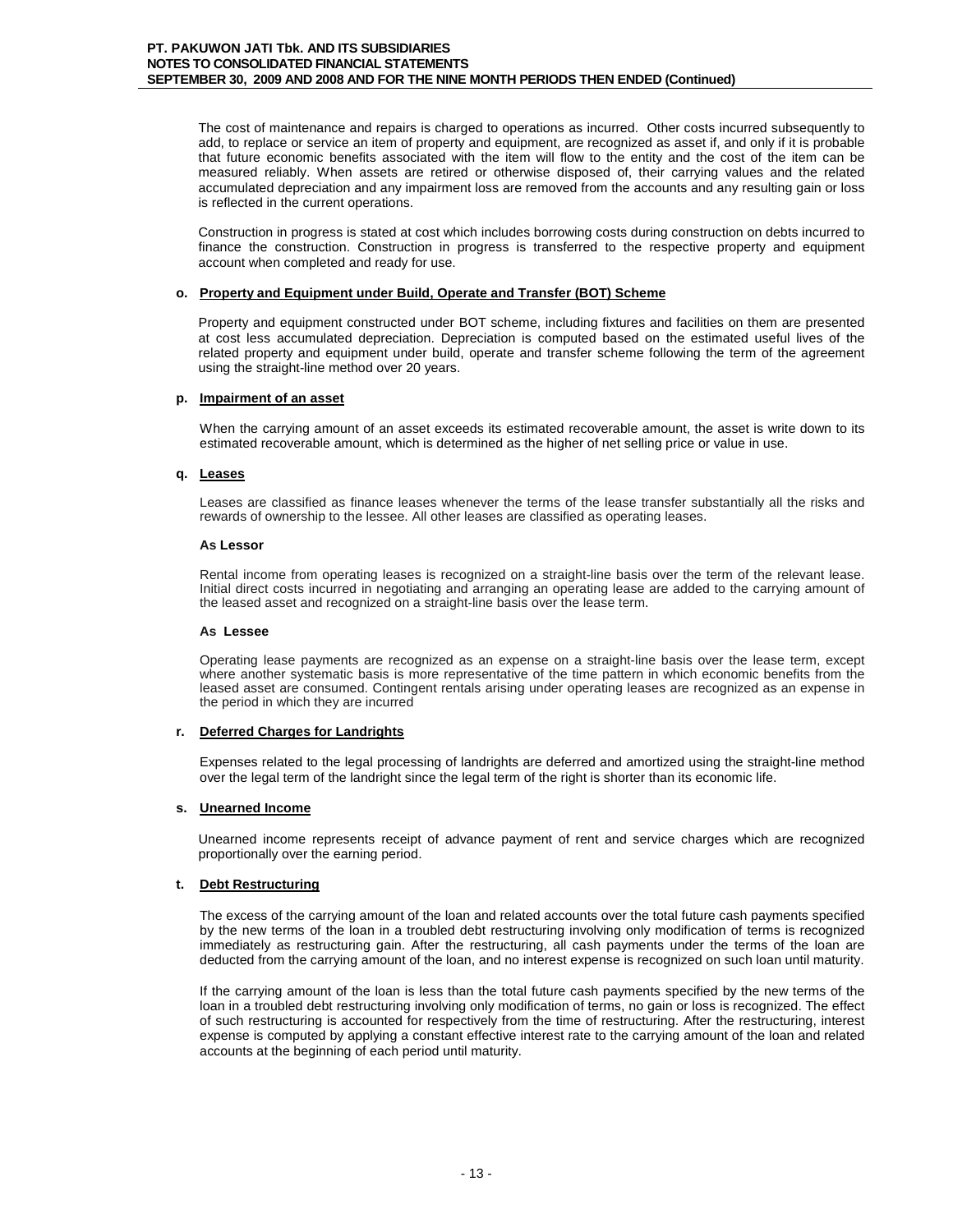When settlement of the loan is made through transfer of asset, the excess of the carrying amount of the restructured debt over the fair value of the asset is recognized immediately as debt restructuring gain. Gain arising from the restructuring of loans through transfer of assets which terms and conditions are not fully met is recognized as deferred gain or loss on the restructured loans presented under other accounts payable account and will be recognized as gain in the consolidated statement of income when related terms and conditions are fully met.

# **u. Issuance Costs of Bonds**

Issuance costs of Bond are deducted directly from the related proceeds of the related bonds to determine the net proceeds of the bonds. Differences between the net proceeds and nominal values represent discount or premium which are amortized using the straight-line method over the term of the bonds.

# **v. Post-Employment Benefits**

The Company provides defined post-employment benefits to its employees in accordance with Labor Law No. 13/2003. No funding has been made to this defined benefit plan.

The cost of providing post-employment benefits is determined using the Projected Unit Credit Method. The accumulated unrecognized actuarial gains or losses that exceed 10% of the present value of defined benefit obligations are recognized on a straight-line basis over the expected average remaining working lives of the participating employees. Past service cost is recognized immediately to the extent that the benefits are already vested, and otherwise is amortized on a straight-line basis over the average period until the benefits become vested.

The benefit obligation recognized in the balance sheet represents the present value of the defined benefit obligation, as adjusted for unrecognized actuarial gains or losses and unrecognized past service cost.

Aside from providing post-employment benefits in accordance with Labor Law No. 13/2003, the Hotel has established a defined contribution plan covering all its local permanent employees. The Hotel's contribution to the plan is charged to current operations.

# **w. Revenue and Expense Recognition**

Space Rental Revenue and Service Charges

Revenues from space rental and service charges are recognized based on the terms of the contract. Revenues from parking and hotel operations are recognized when the services are rendered.

# Revenue from Real Estate

Revenues from the sale of residential houses, office buildings, and condominiums are recognized using the full accrual method, when all of the following criteria are met:

- The deed of sale has been signed;
- The balance is deemed collectible;
- Receivables from sale are free from subordination; and
- All rights, risks and benefits have been transferred substantially to the buyer (a memorandum of transfer agreement has been released).

Proceeds from the sale of land lot, wherein the construction of the building is completed without involving the seller, are recognized in full when all of the following criteria are met:

- The deed of sale has been signed;
- The buyer has paid a down payment of at least 20% of the agreed sales price, and the period of cancellation / refund has expired;
- The balance is deemed collectible;
- The receivables are free from subordination; and;
- All improvements and related facilities on this project are completed and the seller has no further obligation to the buyer.

If any of the above criteria are not met, the payments received from the buyers are recognized as advances from customers and recorded using the deposit method until all the criteria are met.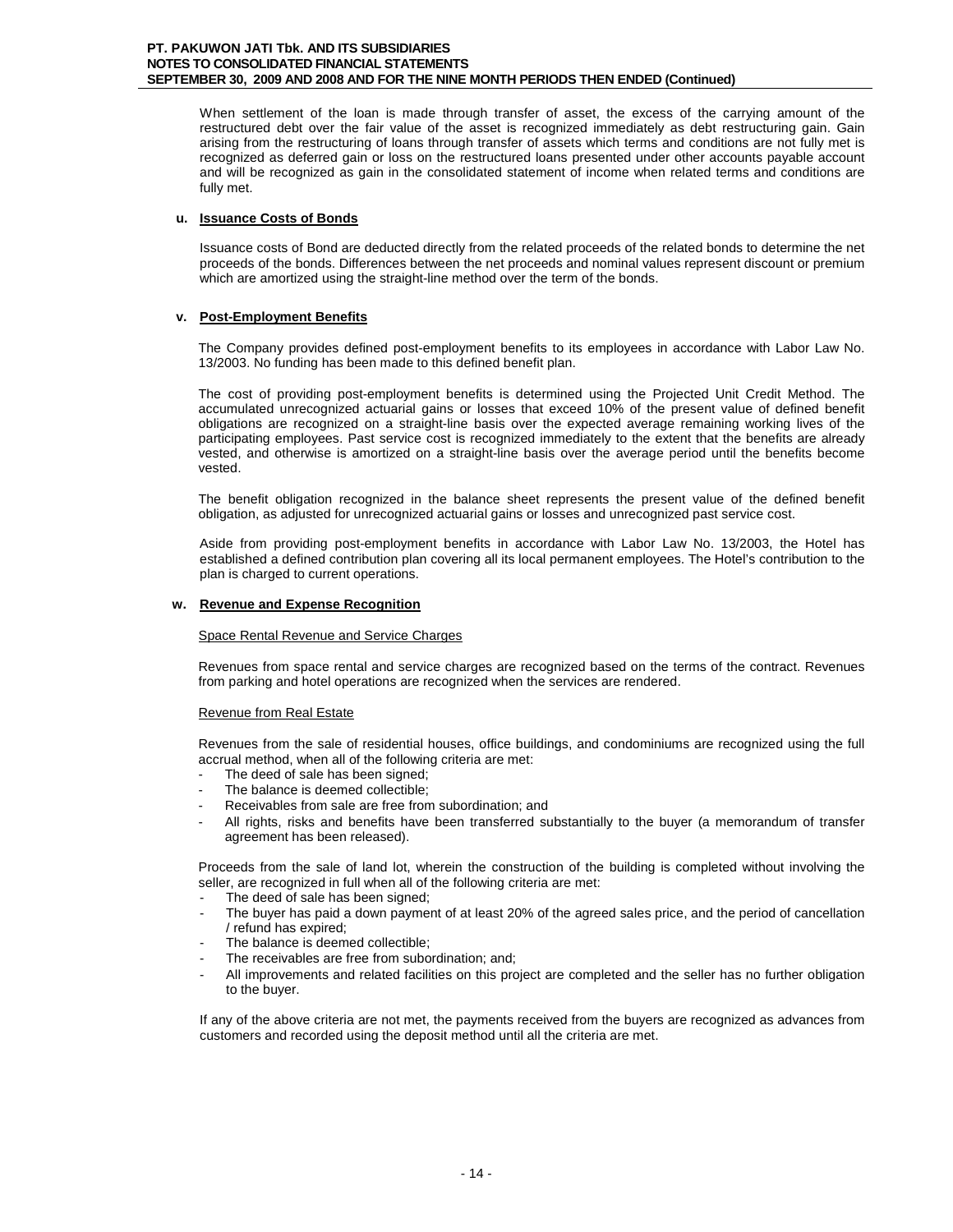## Revenue from sale of condominium and office building

Revenues from sale of condominium and office building are recognized using the percentage of completion method, when all of the following criteria are met:

- The construction has progressed beyond the preliminary stage, or at least the foundation of the building has been completed.
- Cumulative payments equal or exceed 20% of the agreed sales price and the refund period has expired; and
- All of the revenues and costs can be reasonably estimated.

If any of the above criteria are not met, all payments received from the buyers are recorded as advances from customers received using the deposit method, until all the criteria are met.

## Interest income

Interest income is accrued on time basis, by reference to the principal outstanding and at the applicable interest rate.

## Expenses

Expenses are recognized when incurred (accrual basis).

## **x. Income Tax**

## Final Income Tax

Final income tax expense is recognized proportionally with the accounting income recognized during the year. The difference between the final income tax paid and the final tax expense in the consolidated statement of income is recognized as prepaid tax or tax payable. If the income is subject to final income tax, no deferred tax asset or liability is recognized on the differences between the financial statement carrying amounts of assets and liabilities and their respective tax bases.

## Non-Final Income Tax

Current tax expense is determined based on the taxable income for the year computed using prevailing tax rates.

Deferred tax assets and liabilities are recognized for the future tax consequences attributable to the differences between the financial statement carrying amounts of existing assets and liabilities and their respective tax bases, except those differences that are subject to final tax. Deferred tax liabilities are recognized for all taxable temporary differences and deferred tax assets are recognized for deductible temporary differences to the extent that it is probable that taxable income will be available in future periods against which the deductible temporary differences can be utilized.

Deferred tax is calculated at the tax rates that have been enacted or substantively enacted at the balance sheet date. Deferred tax is charged or credited in the consolidated statement of income, except when it relates to items charged or credited directly to equity, in which case, the deferred tax is also charged or credited directly to equity.

Deferred tax assets and liabilities are offset in the consolidated balance sheet, except if they are for different legal entities, in the same manner the current tax assets and liabilities are presented.

# **y. Earnings (Loss) per Share**

Basic earnings (loss) per share is computed by dividing net income (loss) by the weighted average number of shares outstanding during the year.

Diluted earnings (loss) per share is computed by the weighted average number of share outstanding as adjusted for the effects of all potentially dilutive ordinary shares.

If the number of shares outstanding increases as a result of stock split and bonus shares, the calculation of basic earnings (loss) per share for all periods presented is adjusted retrospectively.

## **z. Segment Information**

Segment information is prepared using the accounting principles adopted for preparing and presenting the consolidated financial statements. The Company's primary reporting segment information is based on business segment, while its secondary reporting segment information is based on geographical segment.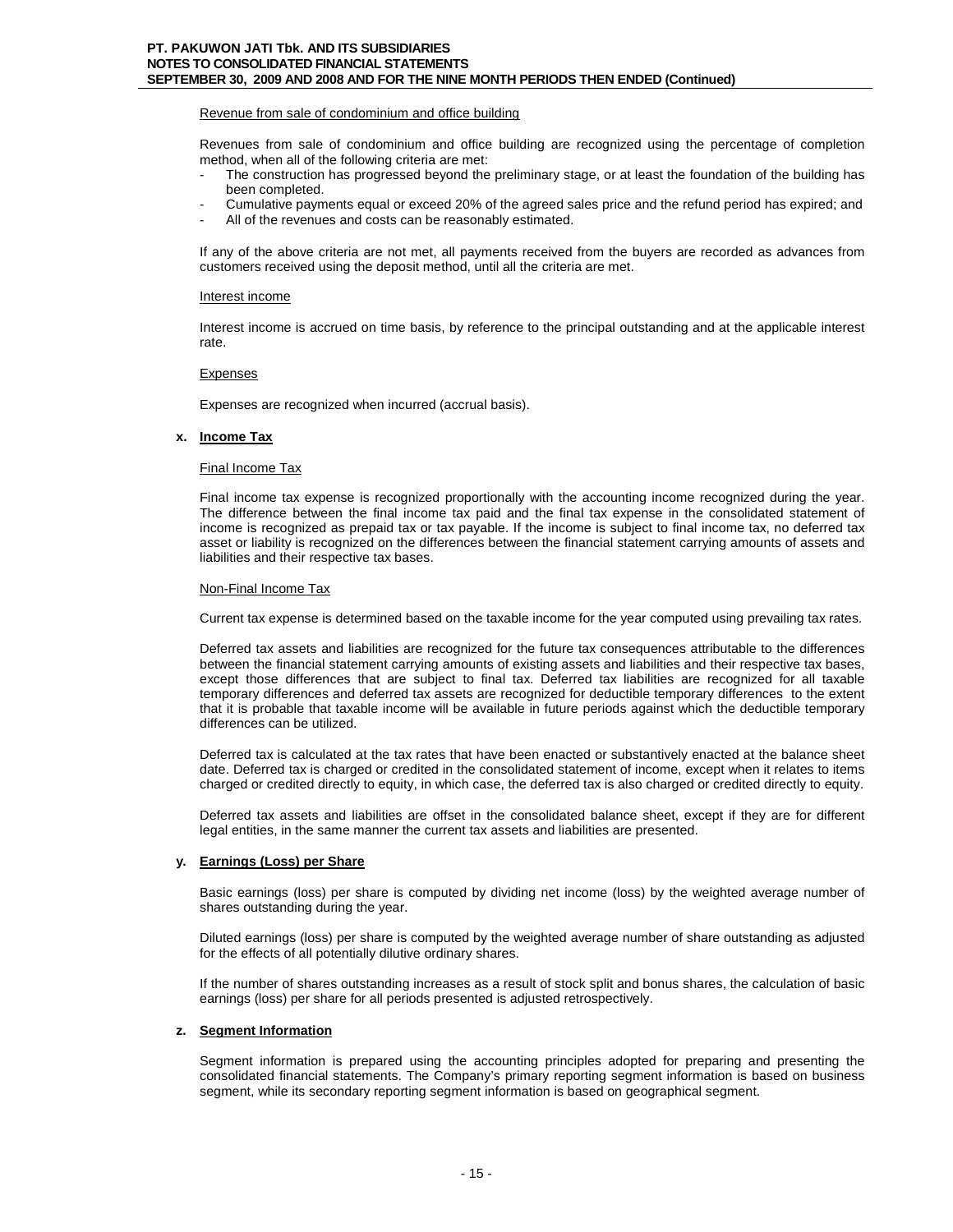A business segment is a distinguishable component of an enterprise that is engaged in producing an individual product or service or a group of related products or services and that is subject to risks and returns that are different from those of other segments.

A geographical segments is a distinguishable component of an enterprise that is engaged in providing products or services within a particular economic environment and that is subject to risks and returns that are different from those of components operating in other economic environments.

Assets and liabilities that relate jointly to two or more segments are allocated to those segments, if and only if, the related revenues and expenses are allocated to those segments and the relative autonomy of those segments.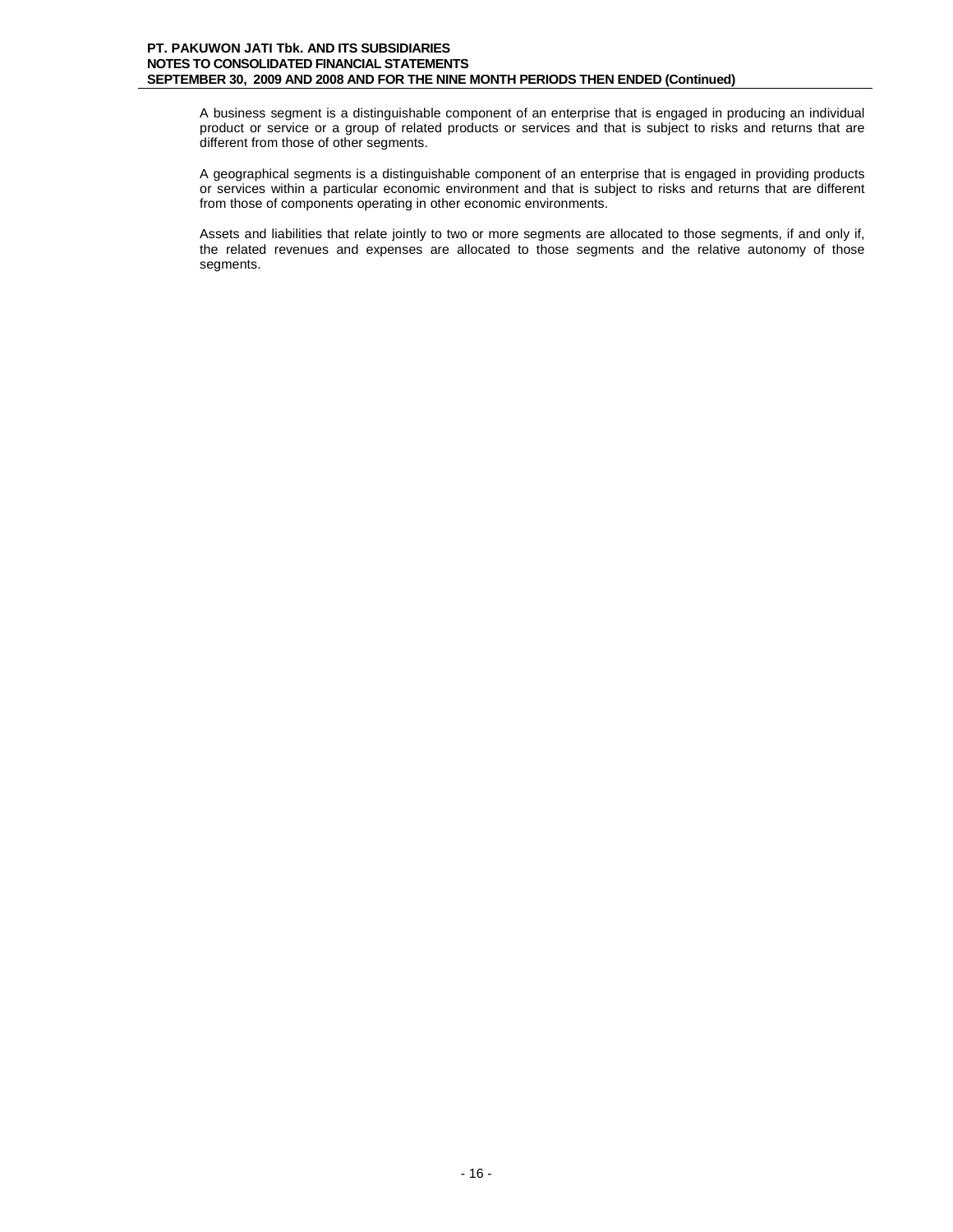# **4. CASH AND CASH EQUIVALENTS**

|                                                     | 2009            | 2008             |
|-----------------------------------------------------|-----------------|------------------|
|                                                     | Rp'000          | Rp'000           |
| Cash                                                | 3,280,009       | 1,957,128        |
| <b>Bank</b>                                         |                 |                  |
| Rupiah                                              |                 |                  |
| <b>Bank Central Asia</b>                            | 11,470,519      | 3,965,499        |
| <b>Bank Mandiri</b>                                 | 6,827,482       | 4,935,191        |
| Bank Danamon Indonesia                              | 5,142,114       | 3,565,478        |
| Bank Internasional Indonesia                        | 2,005,317       | 495,159          |
| Bank CIMB Niaga (formerly Bank Lippo)               | 1,434,096       | 3,224,828        |
| Bank Mega                                           | 987,884         | 59,246           |
| Bank Rakyat Indonesia                               | 519,987         | 180,130          |
| Others (below Rp 10 million)                        | 97,852          | 9,376            |
| U.S. Dollar                                         |                 |                  |
| <b>ING Asia Private Bank Limited</b>                | 4,689,885       | 2,824,331        |
| Bank Danamon Indonesia                              | 3,646,165       | 519,688          |
| <b>Bank Mandiri</b>                                 | 2,919,642       | 686,825          |
| Bank of New York                                    | 890,411         | 861,780          |
| JP Morgan                                           | 708,016         |                  |
| Bank CIMB Niaga (formerly Bank Lippo)               | 206,611         | 97,964           |
| <b>Bank Panin</b>                                   | 19,900          | 23,655           |
| Others (below Rp 10 million)                        | 9,981           | 7,039            |
| Euro                                                |                 |                  |
| <b>ING Asia Private Bank Limited</b>                | 121,578         | 22,269           |
| Time deposits                                       |                 |                  |
| Rupiah                                              |                 |                  |
| Bank Danamon Indonesia                              | 68,937,806      | 20,844,562       |
| <b>Bank Permata</b>                                 | 68,014,409      |                  |
| Bank Internasional Indonesia                        | 44,252,787      | 125,406,724      |
| <b>Bank Mandiri</b>                                 | 5,360,671       | 5,735,714        |
| Bank Mega                                           | 3,208,245       | 18,268,473       |
| Bank Rakyat Indonesia                               | 1,746,394       | 1,449,594        |
| U.S. Dollar                                         |                 |                  |
| Bank Danamon Indonesia                              | 87,452,037      | 32,819,339       |
| Bank Mega                                           | 11,003,463      | 38,230,470       |
| UBS AG, Singapura                                   | 2,931,545       |                  |
| <b>Bank Mandiri</b>                                 | 192,800         | 190,120          |
| Bank DBS Indonesia                                  |                 | 5,820,513        |
| Total cash and cash equivalents                     | 338,077,607     | 272,201,095      |
| Fund for replacement of hotel's furniture,          |                 |                  |
| fixtures and equipment                              | (3, 129, 603)   | (2,253,187)      |
| <b>Net</b>                                          | 334,948,004     | 269,947,908      |
| Interest rates per annum on time deposits<br>Rupiah | 5.75 % - 9.50 % | 8.00 % - 12.00 % |
| U.S. Dollar                                         | 2.50%           | 4.00% - 4.25 %   |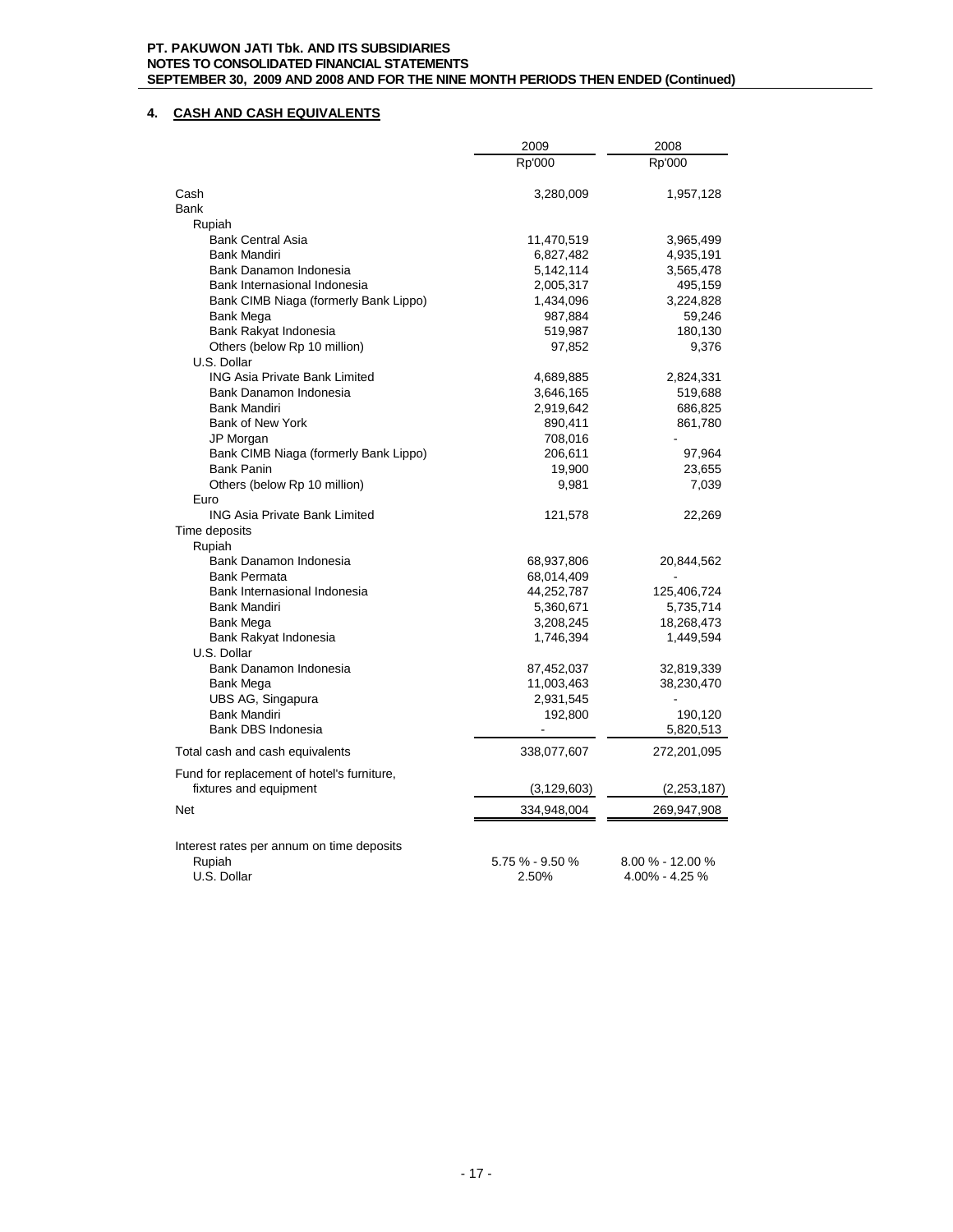# **5. TRADE ACCOUNTS RECEIVABLE FROM THIRD PARTIES**

|                                                       | 2009                     | 2008                      |
|-------------------------------------------------------|--------------------------|---------------------------|
|                                                       | Rp'000                   | Rp'000                    |
| a. By Business Segment:                               |                          |                           |
| Sale of land and buildings<br>Space rental and others | 18,187,744<br>13,492,884 | 24,813,323<br>14,615,123  |
| Hotel                                                 | 6,165,930                | 5,921,877                 |
| Total<br>Allowance for doubtful accounts              | 37,846,558<br>(909,943)  | 45,350,323<br>(1,861,265) |
| <b>Net</b>                                            | 36,936,615               | 43,489,058                |
| b. By Age Category:                                   |                          |                           |
|                                                       | 26,828,553               | 34,827,260                |
| Current                                               |                          |                           |
| $1 - 30$ days                                         | 6,155,125                | 4,344,855                 |
| 31 - 60 days<br>61 - 90 days                          | 1,257,861<br>410,762     | 2,192,995<br>1,023,442    |
| More than 90 days                                     | 3,194,257                | 2,961,771                 |
| Total                                                 | 37,846,558               | 45,350,323                |
| Allowance for doubtful accounts                       | (909,943)                | (1,861,265)               |
| <b>Net</b>                                            | 36,936,615               | 43,489,058                |
| Changes in the allowance for doubtful<br>accounts:    |                          |                           |
| Beginning balance                                     | 2,288,298                | 3,314,438                 |
| Provision (reversal of allowance)                     | (1,378,355)              | (1, 453, 173)             |

Ending balance 809,943 1,861,265

All trade accounts receivable in 2009 and 2008 are in Rupiah currency.

Management believes that the allowance for doubtful accounts is adequate to cover possible losses on uncollectible accounts.

Management also believes that there is no significant risk associated to the above receivables.

Trade accounts receivable from hotel operations amounting to Rp 6,165,930 thousand and Rp 5,921,877 thousand were used as collateral for Series C Bonds in 2009 and 2008 (Note 18).

# **6. RESTRICTED TIME DEPOSITS**

|                                                       | 2009        | 2008              |
|-------------------------------------------------------|-------------|-------------------|
|                                                       | Rp'000      | Rp'000            |
| The Subsidiary (AW)<br>ING Asia Private Bank Limited, |             |                   |
| Singapore (US\$ 13,059,963.97)                        |             | 122,476,342       |
| Total                                                 |             | 122,476,342       |
| The Company                                           |             |                   |
| UBS AG, Singapore (US\$ 13,200,000)                   | 127,789,200 | 124,643,748       |
| Total                                                 | 127,789,200 | 247,120,090       |
|                                                       |             |                   |
| Interest rate per annum                               | 2.11%       | $3.01\% - 4.03\%$ |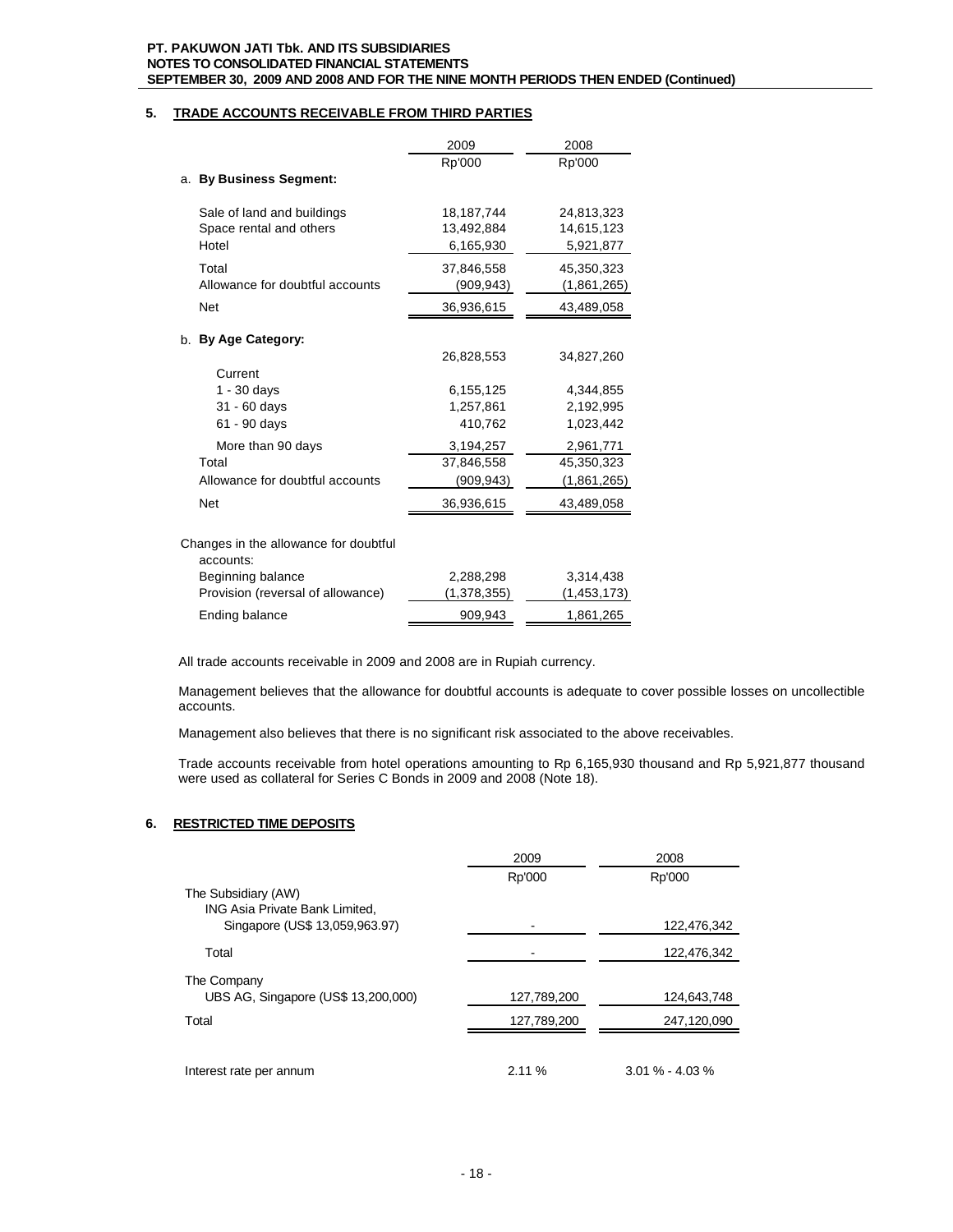Time deposits owned by AW represent proceeds from the issuance of the subsidiary's capital stock and restricted only for the construction of Superblock Gandaria City. As of September 30, 2009, the deposit has been withdrawn and transferred to cash and cash equivalents account.

Time deposits owned by the Company represent restricted time deposit that will be used for the payment of interest of Senior Secured Note in November 2009 (Note 18).

# **7. REAL ESTATE ASSETS**

Real Estate Inventories

|                                   | 2009        | 2008        |
|-----------------------------------|-------------|-------------|
|                                   | Rp'000      | Rp'000      |
| Land lot already developed        |             |             |
| Laguna Indah                      | 17,532,230  | 17,532,230  |
| Virginia Regency                  | 13,925,014  | 14,081,539  |
| Laguna Regency                    | 2,056,216   | 2,262,197   |
| Royal Villa                       | 1,641,547   | 1,641,547   |
| Riviera Villa                     | 1,050,292   | 1,047,606   |
| Westwood Villa                    | 951,308     | 951,308     |
| Taman Mutiara                     | 934,842     | 1,008,628   |
| Land and buildings ready for sale |             |             |
| Pakuwon Town Square               | 7,082,636   |             |
| Model unit                        | 2,424,342   | 2,424,341   |
| Taman Permata                     | 130,219     | 130,219     |
| Total                             | 47,728,646  | 41,079,615  |
| Condominium unit:                 |             |             |
| Kondominium Regency               | 4,939,780   | 5,912,316   |
| Land under development:           |             |             |
| Superblock Gandaria City          | 548,160,535 | 482,847,791 |
| Palm Beach                        | 121,633,547 | 81,955,866  |
| Pakuwon Town Square               | 59,854,763  | 45,548,415  |
| Total                             | 729,648,844 | 610,352,072 |
| Total                             | 782,317,270 | 657,344,003 |

# Land Not Yet Developed

| 2009        | 2008        |
|-------------|-------------|
| Rp'000      | Rp'000      |
|             |             |
| 120,318,642 | 120,923,505 |
| 75,255,460  | 74,201,858  |
| 18,060,877  | 18,060,877  |
| 5,124,646   | 5,123,152   |
| 218,759,625 | 218,309,392 |
|             |             |

The total land not yet developed measures 2,571,191 square meters in 2009 and 2,582,206 square meters in 2008. Other than Superblock Gandaria City which is located in Jakarta, all real estate inventories are located in Surabaya, East Java.

In 2009, borrowing costs capitalized to land and building under development (Superblock Gandaria City) consisting of interest expense amounted to Rp 24,090,708 thousand.

In 2008, borrowing costs capitalized to land and building under development (Superblock Gandaria City) amounted to Rp 22,939,499 thousand consisting of interest expense of Rp 21,477,482 thousand and loss on foreign exchange of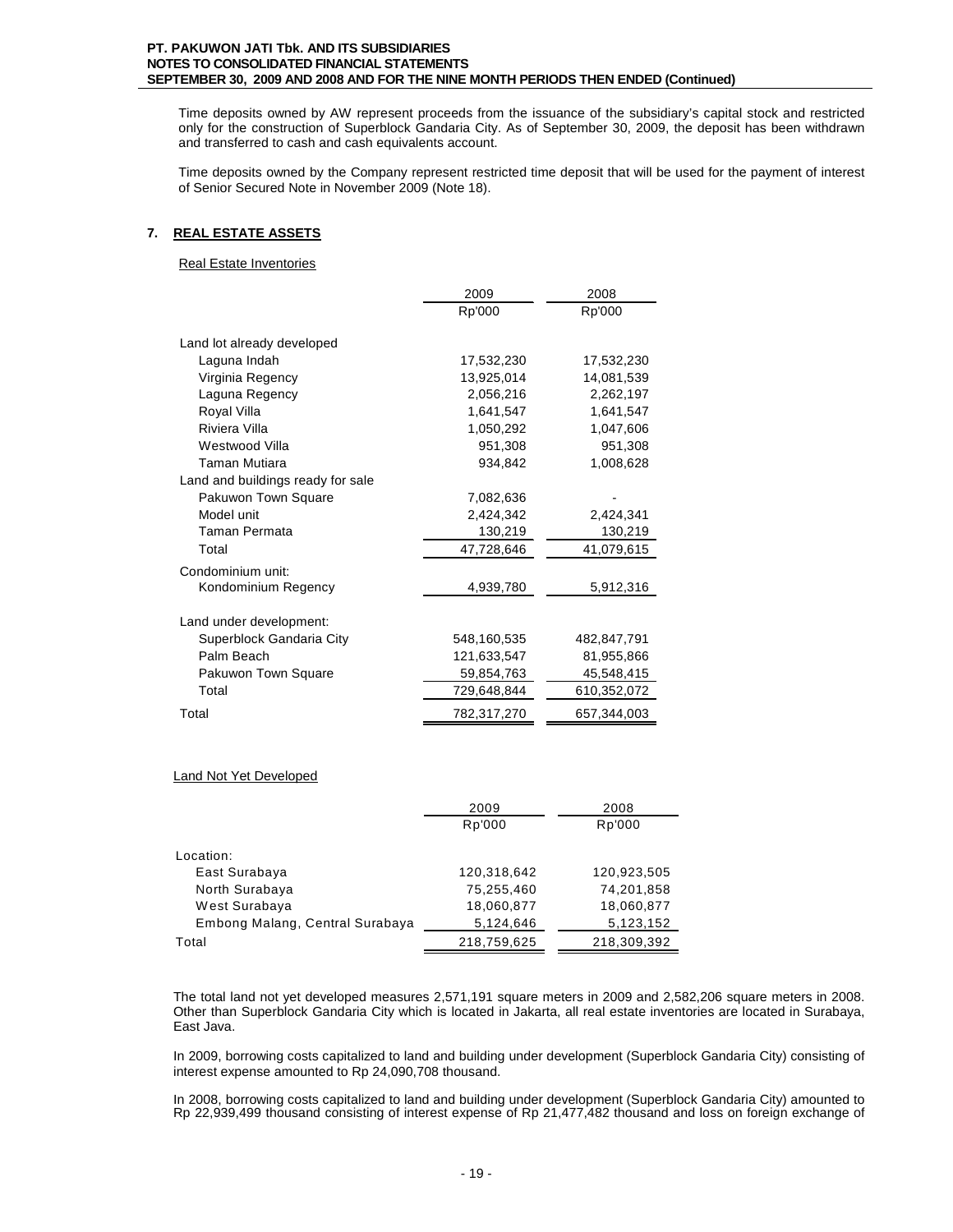# Rp 1,462,017 thousand.

As of September 30, 2009 and 2008, land and building under development (Superblock Gandaria City) was covered by contractor all risk insurance with PT MAA General Assurance for US\$ 144,300,000.

# **8. INVESTMENT PROPERTIES**

|                                | January 1, 2009 | Additions  | Deductions | Reclassification | September 30, 2009 |
|--------------------------------|-----------------|------------|------------|------------------|--------------------|
|                                | Rp'000          | Rp'000     | Rp'000     | Rp'000           | Rp'000             |
| Cost:                          |                 |            |            |                  |                    |
| Land                           | 242,326,057     |            |            |                  | 242,326,057        |
| <b>Building and facilities</b> | 440.488.092     | 3,780,978  |            |                  | 444,269,070        |
| Machinery and equipment        | 140,391,293     | 2,540,189  |            |                  | 142,931,482        |
| Total                          | 823.205.442     | 6.321.167  |            |                  | 829,526,609        |
| Accumulated depreciation:      |                 |            |            |                  |                    |
| <b>Building and facilities</b> | 126,212,282     | 12,087,830 |            |                  | 138,300,112        |
| Machinery and equipment        | 65,618,499      | 5,741,168  |            |                  | 71,359,667         |
| Total                          | 191.830.781     | 17,828,998 |            |                  | 209.659.779        |
| Net Book Value                 | 631,374,661     |            |            |                  | 619,866,830        |

|                                | January 1, 2008 | <b>Additions</b> | Deductions | Reclassification | September 30, 2008 |
|--------------------------------|-----------------|------------------|------------|------------------|--------------------|
|                                | Rp'000          | Rp'000           | Rp'000     | Rp'000           | Rp'000             |
| Cost:                          |                 |                  |            |                  |                    |
| Land                           | 236.858.454     | 3.502.603        |            |                  | 240.361.057        |
| <b>Building and facilities</b> | 403,166,619     | 1,173,431        |            |                  | 404,340,050        |
| Machinery and equipment        | 134,430,524     | 1,476,266        | 1,036,048  |                  | 134,870,742        |
| Total                          | 774,455,597     | 6,152,300        | 1,036,048  |                  | 779,571,849        |
| Accumulated depreciation:      |                 |                  |            |                  |                    |
| <b>Building and facilities</b> | 112.031.285     | 10.393.749       |            |                  | 122.425.034        |
| Machinery and equipment        | 58,806,704      | 5,277,533        | 280,596    |                  | 63,803,641         |
| Total                          | 170.837.989     | 15,671,282       | 280,596    |                  | 186,228,675        |
| Net Book Value                 | 603.617.608     |                  |            |                  | 593.343.174        |

The fair value of the investment properties as of September 30 2009 amounted to Rp 2,037,000,000 thousand based on management assessment. The valuation was done based on cost and revenue method.

Depreciation amounting to Rp 17,828,998 thousand and Rp 15,671,282 thousand for the periods ended September 30, 2009 and 2008 respectively were recorded under direct costs-building expenses (Note 24).

Certain investment properties were revalued in 1999. On initial adoption of PSAK 13 (Revised 2007), the revalued amount of those assets are considered as deemed cost and the balance of the revaluation increment, which was previously recorded as part of equity, is reclassified to retained earnings.

As of September 30, 2009 and 2008, the investment properties were insured along with property and equipment.

In 2009 and 2008, the land and building comprising Tunjungan Plaza I and III with HGB Nos. 446, 206, 266, 284, 286, 293, and 299 are used as collateral for Senior Secured Notes (Note 18).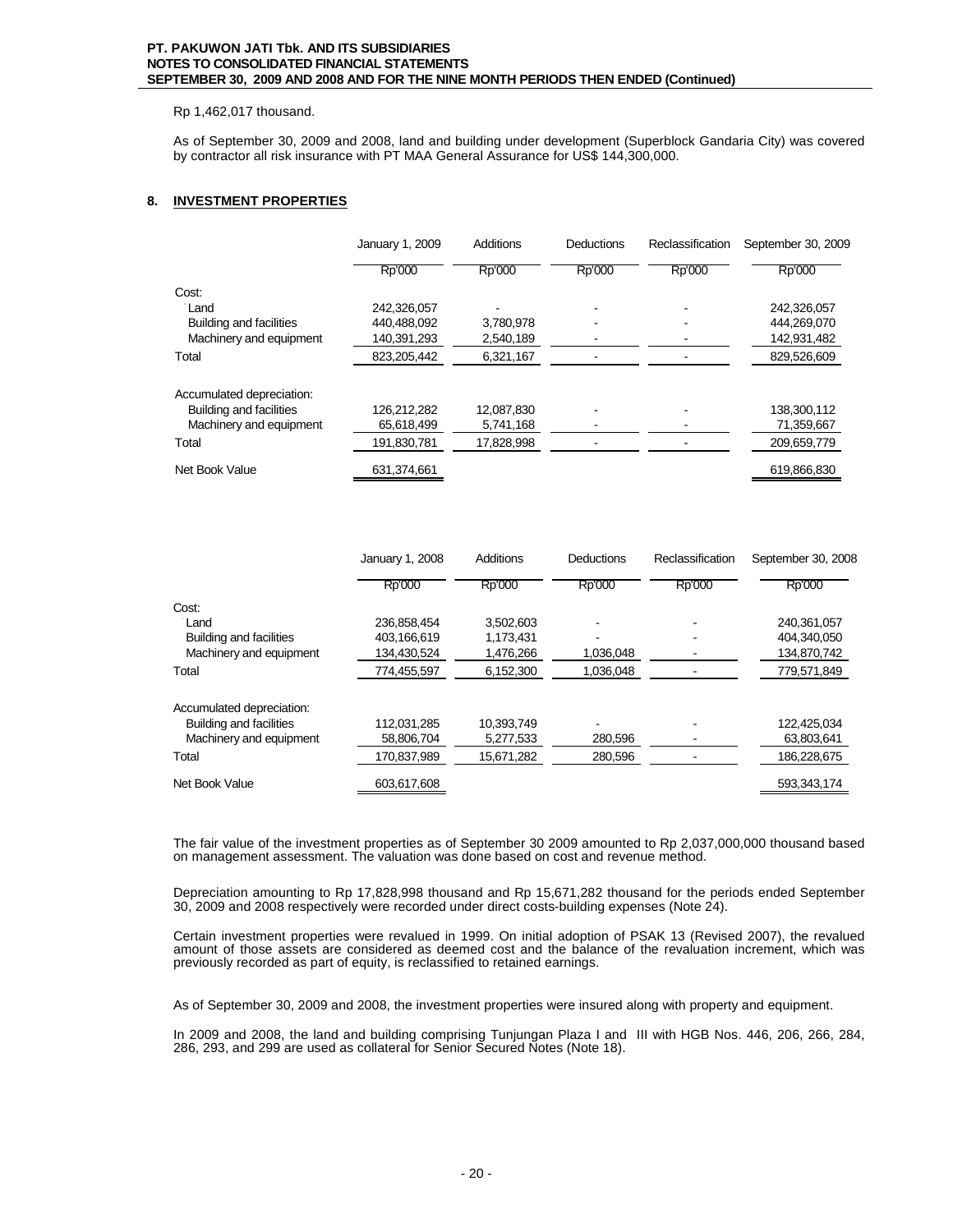# **9. PROPERTY AND EQUIPMENT**

|                                 | January 1, 2009 | Additions  | Deductions | Reclassification | September 30, 2009 |
|---------------------------------|-----------------|------------|------------|------------------|--------------------|
|                                 | Rp'000          | Rp'000     | Rp'000     | Rp'000           | Rp'000             |
| Cost:                           |                 |            |            |                  |                    |
| Land                            | 499,521,866     | 18,217,166 |            |                  | 517,739,032        |
| <b>Buildings and facilities</b> | 464,038,117     |            |            | 877,416          | 464,915,532        |
| Machinery and equipment         | 28,867,803      |            |            |                  | 28,867,803         |
| Motor vehicles                  | 13,336,782      | 143,800    | 56,078     |                  | 13,424,504         |
| Office equipment                | 32,709,129      | 773,910    | 140,981    | (83,033)         | 33,259,025         |
| Interior design                 | 33,393,585      |            |            |                  | 33,393,585         |
| Construction in progress        |                 |            |            |                  |                    |
| <b>Buildings and facilities</b> | 600,135,344     | 44,465,260 |            | (877,416)        | 643,723,189        |
| Total                           | 1,672,002,625   | 63,600,136 | 197,059    | (83,033)         | 1,735,322,669      |
| Accumulated depreciation        |                 |            |            |                  |                    |
| <b>Buildings and facilities</b> | 158,953,619     | 11,850,882 |            |                  | 170,804,501        |
| Machinery and equipment         | 18,725,683      | 1,198,164  |            |                  | 19,923,847         |
| Motor vehicles                  | 9,877,714       | 1,156,116  | 41,628     |                  | 10,992,202         |
| Office equipment                | 27,409,329      | 1,500,627  |            | 83,033           | 28,826,923         |
| Interior design                 | 11,535,265      | 1,855,045  |            |                  | 13,390,310         |
| Total                           | 226,501,611     | 17,560,834 | 41,628     | 83,033           | 243,937,784        |
| Net Book Value                  | 1,445,501,014   |            |            |                  | 1,491,384,884      |

|                                 | January 1, 2008 | <b>Additions</b> | Deductions | Reclassification | September 30, 2008 |
|---------------------------------|-----------------|------------------|------------|------------------|--------------------|
|                                 | Rp'000          | Rp'000           | Rp'000     | Rp'000           | Rp'000             |
| Cost:                           |                 |                  |            |                  |                    |
| Land                            | 445,308,312     | 39,219,191       |            |                  | 484,527,503        |
| <b>Buildings and facilities</b> | 463,765,664     | 270,916          |            |                  | 464,036,580        |
| Machinery and equipment         | 28,828,981      | 59,921           | 21,099     |                  | 28,867,803         |
| Motor vehicles                  | 12,739,482      | 803,700          |            |                  | 13,543,182         |
| Office equipment                | 29,798,453      | 2,344,457        |            |                  | 32,142,911         |
| Interior design                 | 11,273,253      | 1,108,584        |            |                  | 12,381,838         |
| Construction in progress        |                 |                  |            |                  |                    |
| <b>Buildings and facilities</b> | 184,776,589     | 247,763,374      |            |                  | 432,539,963        |
| Total                           | 1,176,490,734   | 291,570,143      | 21,099     |                  | 1,468,039,779      |
| Accumulated depreciation        |                 |                  |            |                  |                    |
| <b>Buildings and facilities</b> | 143, 166, 622   | 11,838,851       |            |                  | 155,005,473        |
| Machinery and equipment         | 17,139,871      | 1,202,039        | 15,952     |                  | 18,325,958         |
| Motor vehicles                  | 8,134,131       | 1,435,255        |            |                  | 9,569,386          |
| Office equipment                | 25,637,527      | 1,287,920        |            |                  | 26,925,447         |
| Interior design                 | 10,161,113      | 228,178          |            |                  | 10,389,293         |
| Total                           | 204,239,264     | 15,992,243       | 15,952     |                  | 220,215,557        |
| Net Book Value                  | 972,251,470     |                  |            |                  | 1,247,824,222      |

In 2006 and 1999, the Company revalued part of its property and equipment. The revaluation was based on government rules. In 2006, the Company revalued land where the Sheraton Surabaya Hotel & Tower is located and two (2) parcels of land situated beside the Hotel, with net revaluation increment amounting to Rp 50,999,400 thousand. For the revaluation of property and equipment, the Company obtained approval from the Tax Office for Listed Companies on December 26, 2006 through its Decision Letter No. 2027/WPJ.07/BD.04/2006. In 1999, the Company revalued part of its property and equipment as of December 31, 1998 with net revaluation increment in property and equipment amounting to Rp 491,683,551 thousand. The Company obtained approval from the Tax Office for Listed Companies in its Decision Letter No. 021/WPJ.06/KP.0404/1999 dated May 20, 1999. On September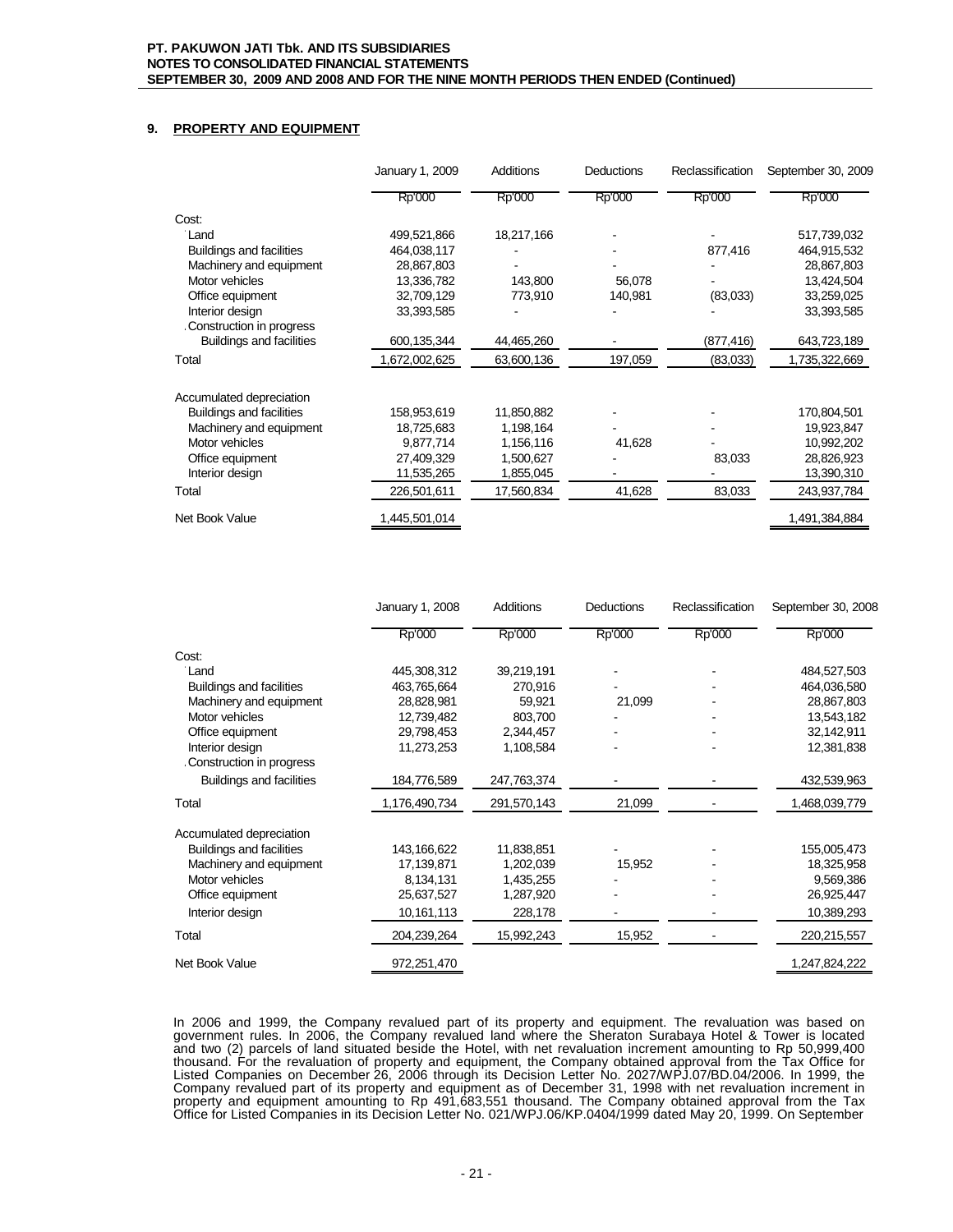30, 2009 and 2008, the balance of the net revaluation increment in property and equipment were recorded as part of equity amounting to Rp 542,682,951 thousand.

In 2008, revaluation increment amounting to Rp 64,603,550 thousand was used in the issuance of bonus share (Note 21).

On initial adoption of PSAK 16, (Revised 2007) the revalued amount of these assets are considered as deemed cost and the balance of the revaluation increment, which was previously recorded as part of equity, is reclassified to retained earning.

Depreciation amounting to Rp 17,560,834 thousand in 2009 and Rp 15,992,243 thousand in 2008 were recorded under direct cost-building expenses and under hotel operating expenses (Note 24).

Construction in progress includes building under construction in Jakarta called Superblock Gandaria City owned by AW. The building is estimated to be completed in 2010.

In 2009, borrowing costs capitalized to construction in progress consisting of interest expense amounted to Rp 40,348,377 thousand.

In 2008, borrowing costs capitalized to construction in progress amounted to Rp 26,342,683 thousand consisting of interest expense of Rp 24,663,769 thousand and gain on foreign exchange of Rp 1,678,914 thousand.

The Company and AW owns several parcels of land located in Kelurahan Kaliasin and Kedungdoro, Surabaya and in Gandaria with legal rights in the form of Building Use Rights (HGBs) for a period of 10 to 30 years from 2010 to 2032. Management believes that there will be no difficulty in the extension of the landrights since all parcels of land were acquired legally and supported by sufficient evidence of ownership.

In 2009 and 2008, land with HGB Nos. 265, 275 and 294 together with Sheraton Surabaya Hotel & Towers thereon are used as collateral for Series A and C Bonds. Land with HGB Nos. 183, 282, 290, 292, 300 and 458 together with the Tunjungan Plaza IV buildings thereon are used as collateral for Bonds Payable I.

In 2008, Pakuwon Center location consisting of land with HGB Nos. 828 and 1190 measures 6,886 m<sup>2</sup> in Pakuwon City are used as collateral for Bank Mega Loan.

At September 30, 2009 and 2008, investment properties, property and equipment and property and equipment under build, operate and transfer (BOT) scheme, except land, were insured as follows:

- − Tunjungan Plaza I and II / Menara Mandiri, Tunjungan Plaza III, Tunjungan Plaza IV, Central Plant and Laguna Square (Pakuwon City) were covered by property-all-risk insurance with PT. AIU Indonesia for US\$ 67,240,000 and Rp 26,000,000 thousand as of September 30, 2009 and with PT. Zurich Insurance Indonesia for US\$ 83,900,000 and Rp 15,000,000 thousand as of September 30, 2008. Sheraton Surabaya Hotel & Towers was covered by property-all-risk insurance with PT. Asuransi AIU Indonesia as of September 30, 2009 for US\$ 28,000,000 and with PT. Asuransi Allianz Utama Indonesia as of September 30, 2008 for US\$ 35,000,000. These properties were also insured against terrorism and sabotage with PT. Asuransi Bintang Tbk for US\$ 95,200,000 and US\$ 118,900,000 as of September 30, 2009 and 2008 respectively.
- − Tunjungan Plaza I, II / Menara Mandiri, III and IV, Central Plant and Laguna Square (Pakuwon City) were covered by Public Liability insurance with PT. AIU Indonesia and PT. Asuransi Allianz Indonesia in 2009 and 2008 for US\$ 1,000,000 and US\$ 250,000 respectively. Sheraton Surabaya Hotel & Towers was covered by Public Liability insurance with PT. ACE INA Insurance in 2008 for US\$ 10,000,000.
- Some of the vehicles were insured with PT. Asuransi AIU Indonesia and PT. Asuransi Allianz Utama Indonesia in 2009 and 2008 for Rp 2,094,000 thousand and Rp 2,226,000 thousand.

Management believes that the insurance coverage is adequate to cover possible losses on the assets insured.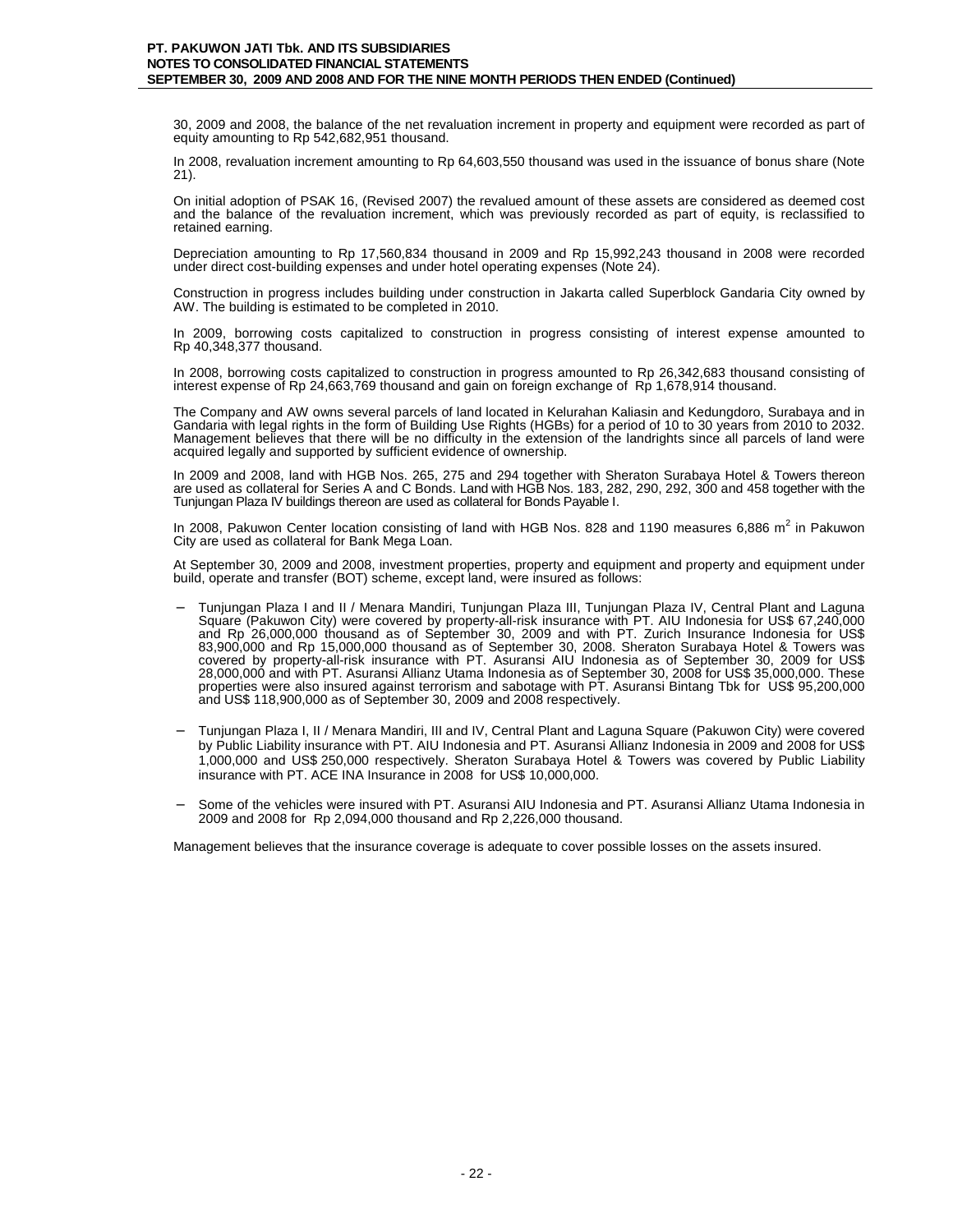# **10. PROPERTY AND EQUIPMENT UNDER BUILD, OPERATE AND TRANSFER (BOT) SCHEME**

|                           | January 1, 2009 | Additions | <b>Deductions</b> | September 30, 2009 |
|---------------------------|-----------------|-----------|-------------------|--------------------|
|                           | Rp'000          | Rp'000    | Rp'000            | Rp'000             |
| Cost::                    |                 |           |                   |                    |
| <b>Buildings</b>          | 46,927,905      |           |                   | 46,927,905         |
| Machinery and equipment   | 11,734,753      |           |                   | 11,734,753         |
| Total                     | 58,662,658      |           |                   | 58,662,658         |
| Accumulated depreciation: |                 |           |                   |                    |
| <b>Building</b>           | 39,956,905      | 2,271,961 |                   | 42,228,866         |
| Machinery and equipment   | 10,117,484      | 440,055   |                   | 10,557,539         |
| Total                     | 50,074,389      | 2,712,016 |                   | 52,786,405         |
| Net Book Value            | 8,588,269       |           |                   | 5,876,252          |

|                           | January 2008 | <b>Additions</b> | Deductions | September 30, 2008 |
|---------------------------|--------------|------------------|------------|--------------------|
|                           | Rp'000       | Rp'000           | Rp'000     | Rp'000             |
| Cost:                     |              |                  |            |                    |
| <b>Buildings</b>          | 46,927,905   |                  |            | 46,927,905         |
| Machinery and equipment   | 11,734,753   |                  |            | 11,734,753         |
| Total                     | 58,662,658   |                  |            | 58,662,658         |
| Accumulated depreciation: |              |                  |            |                    |
| <b>Buildings</b>          | 36,927,621   | 2,271,962        |            | 39,199,583         |
| Machinery and equipment   | 9,530,748    | 440,054          |            | 9,970,802          |
| Total                     | 46,458,370   | 2,712,016        |            | 49,170,386         |
| Net Book Value            | 12.204.288   |                  |            | 9.492.273          |

Amortization expense amounting to Rp 2,712,016 thousand in 2009 and 2008 respectively was presented under direct costs-building expenses (Note 24).

As of September 30, 2009 and 2008, the property and equipment under BOT scheme were insured along with property and equipment (Note 9).

# **11. TRADE ACCOUNTS PAYABLE**

|                                     | 2009       | 2008       |
|-------------------------------------|------------|------------|
|                                     | Rp'000     | Rp'000     |
| Related party                       |            |            |
| PT. Pakuwon Darma                   | 2,647,601  | 10,641,510 |
| Third party                         | 85,659,459 | 40,145,496 |
| <b>Total Trade Accounts Payable</b> | 88,307,059 | 50,787,006 |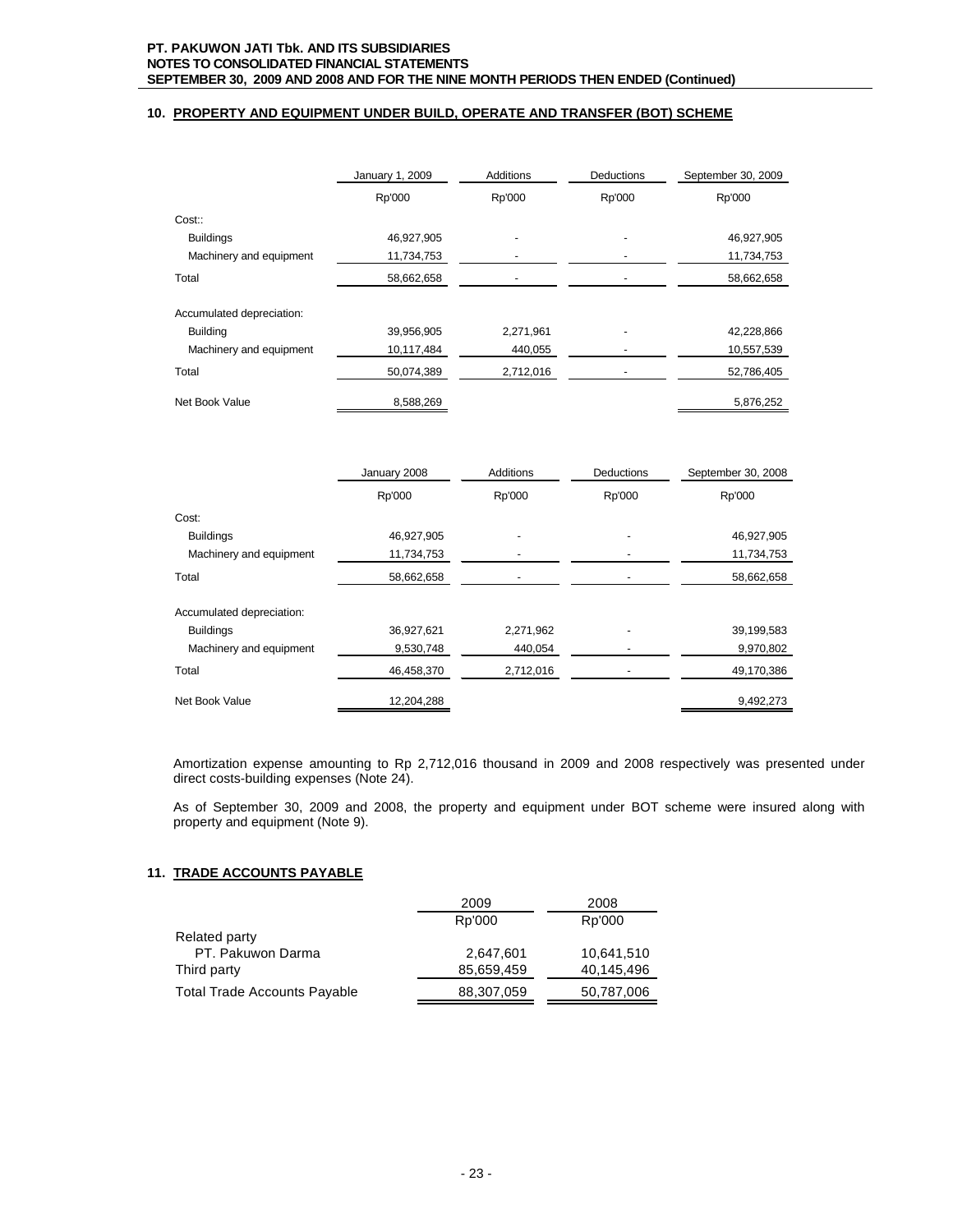# **12. TAXES PAYABLE, PREPAID TAXES AND TAX EXPENSES**

# Taxes Payable

|                                 | 2009      | 2008       |
|---------------------------------|-----------|------------|
|                                 | Rp'000    | Rp'000     |
| The Company:                    |           |            |
| Value added tax                 | 1,580,703 | 4,030,132  |
| Final income tax                | 784,085   | 526,577    |
| Income tax - article 21         | 286,822   | 23,064     |
| Income tax - article 23/26      | 119.880   | 127,083    |
| Taxes on promotional activities | 104,680   | 41,099     |
| Hotel and restaurant tax        | 1,067,872 | 552,761    |
| The subsidiaries:               |           |            |
| Value added tax                 |           | 5,563,874  |
| Current tax                     |           | 233,978    |
| Income tax - article 21         | 30,439    | 30,542     |
| Income tax - article 23/26      | 3,446,617 | 381,153    |
| Other                           | 212,550   | 610        |
| Total                           | 7,633,647 | 11,510,873 |

Details of final income tax payable are as follows:

|                                  | 2009           | 2008           |
|----------------------------------|----------------|----------------|
|                                  | Rp'000         | Rp'000         |
| The Company:                     |                |                |
| Final income tax                 | 20.620.012     | 17.430.114     |
| Less:                            |                |                |
| Amount withheld by third parties | (13, 155, 917) | (12, 493, 478) |
| Payment by the Company           | (6,680,010)    | (4,410,059)    |
| Final income tax payable         | 784,085        | 526,577        |

# Prepaid Taxes

|                                  | 2009       | 2008       |
|----------------------------------|------------|------------|
|                                  | Rp'000     | Rp'000     |
| The Company                      |            |            |
| Final income tax of unearned     |            |            |
| rental income and service charge | 13,284,965 | 11,729,589 |
| Value added tax                  |            | 49,831     |
| Income tax - article 22          | 19.970     | 2,450      |
| Income tax - article 23          |            | 30,809     |
| The Subsidiaries                 |            |            |
| Value added tax                  | 16.101.931 | 57,630,966 |
| Income tax - article 23          |            | 938,585    |
| Others                           |            | 32,029     |
| Total                            | 29.406.866 | 70.414.259 |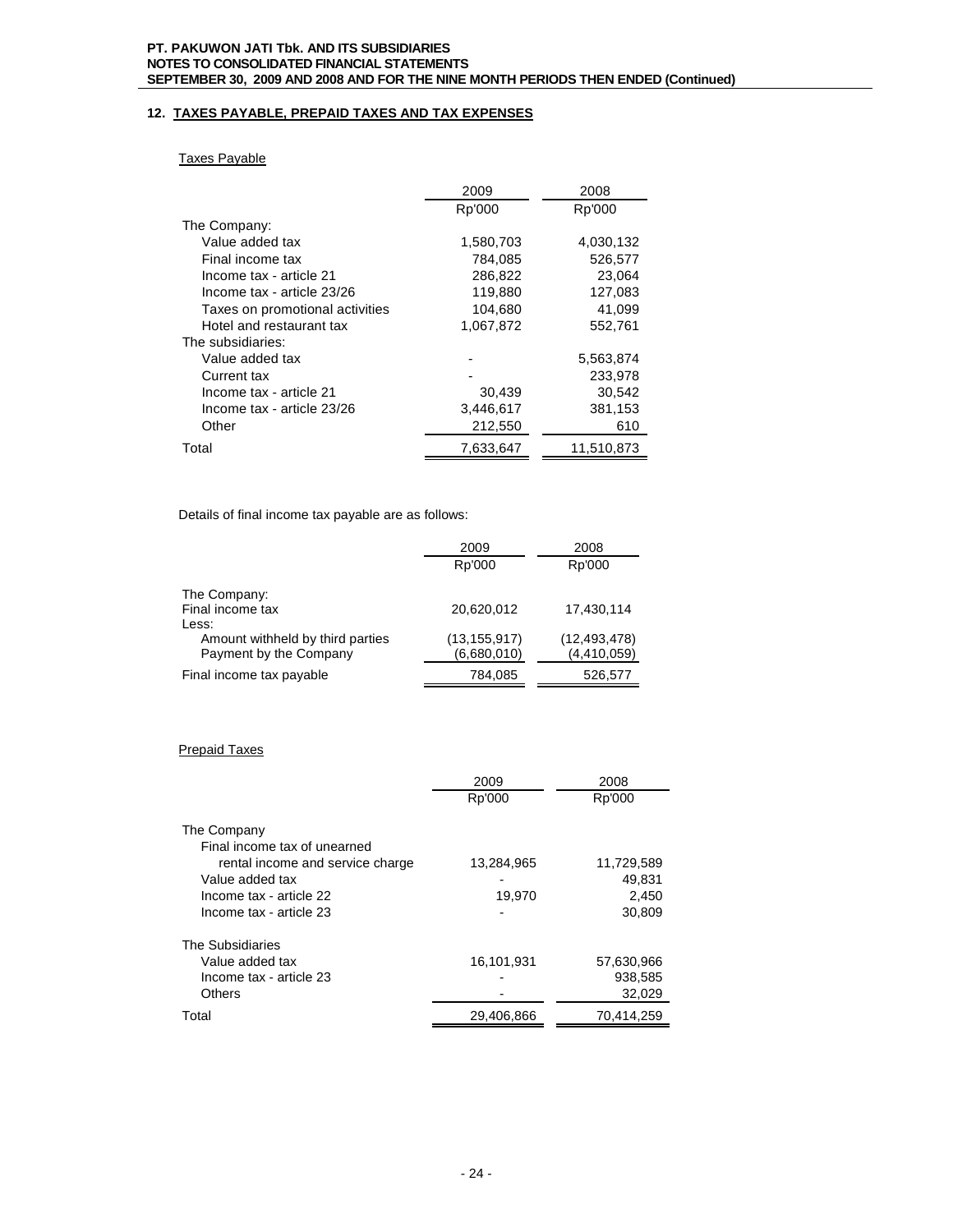# Tax Expenses

|                            | 2009       | 2008       |
|----------------------------|------------|------------|
|                            | Rp'000     | Rp'000     |
| Current tax expense        |            |            |
| Final income tax           |            |            |
| The Company                | 20,620,012 | 17,430,114 |
| Subsidiary                 | 10,031,711 |            |
| Nonfinal income tax        |            |            |
| Subsidiary                 | (887)      | 361,128    |
| Total current tax expense  | 30,650,835 | 17,791,242 |
| Deferred tax expense       |            |            |
| The Company                | 966,985    | 1.062,488  |
| Subsidiary                 |            |            |
| Total deferred tax expense | 966,985    | 1,062,488  |
| Net tax expense            | 31,617,821 | 18,853,730 |

# **13. ACCRUED EXPENSES**

|                                       | 2009         | 2008         |
|---------------------------------------|--------------|--------------|
|                                       | Rp'000       | Rp'000       |
| Interest and penalty payable on bonds |              |              |
| (Note 18)                             | 137,948,296  | 138,494,522  |
| Electricity, water, and gas           | 1,049,605    | 952,925      |
| Others                                | 5,340,088    | 4,063,825    |
| Total                                 | 144.337.989  | 143,511,272  |
| Current portion                       | (56,356,719) | (53,483,926) |
| Long-term portion                     | 87,981,270   | 90,027,346   |

# **14. UNEARNED INCOME**

|                   | 2009            | 2008          |
|-------------------|-----------------|---------------|
|                   | Rp'000          | Rp'000        |
| Space rental      | 161,457,254     | 144,798,478   |
| <b>Others</b>     | 10,434,515      | 11,365,796    |
| Total             | 171,891,769     | 156,164,274   |
| Current portion   | (124, 067, 745) | (113,962,681) |
| Long-term portion | 47,824,023      | 42,201,593    |

# **15. ADVANCES FROM CUSTOMERS**

This account mainly represents advance payments received by the Company and AW, a subsidiary, from customers for the retail center, pre-sale of condominiums and office buildings which do not satisfy the revenue recognition criteria.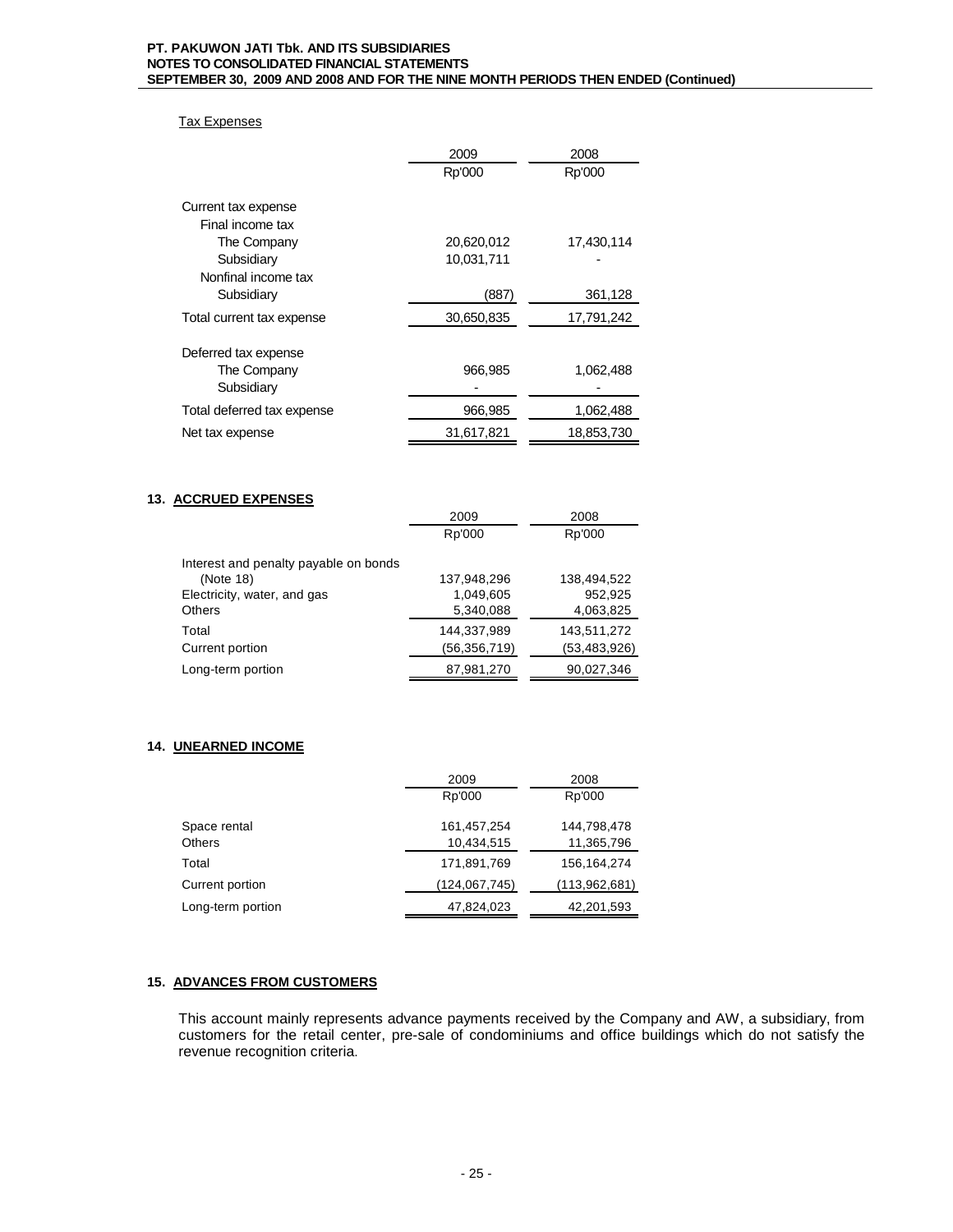# **16. BANK LOAN**

In September 2009, the Company obtained a term loan facility from Bank ICBC Indonesia used as a working capital (AR Financing) amounting to Rp 35,000,000 thousand due in 1 year. Interest rate per annum is at 12.5% with floating rate, which is paid monthly. Under the agreement, this AR Financing is secured by receivables of land lot and building (houses) units sold in Pakuwon City.

In September 2008, the Company obtained a term loan facility from Bank Mega with a maximum credit of Rp 45,000,000 thousand due in 3.5 years. Interest rate per annum is at 15% with floating rate, which is paid monthly. Under the agreement, this credit facility will be used to finance the Pakuwon Center construction. As of September 30, 2009, the Company has already used Rp 3,650,000 thousand of the credit facility.

The Company shall open an escrow account in Bank Mega as saving account for all Pakuwon Center and commercial unit Pakuwon Town Square rental revenue. The Company should maintain minimum fund balance in the escrow account of 30% of Pakuwon Town Square revenue.

The bank loan is secured by first priority security rights of 6,866 square meters land which a part of 114,680 square meters land with HGB Certificate Nos. 828 and 1190/Kelurahan Kejawan Putih Tambak with area of 19,366 square meters and 95.314 square meters, respectively. This land is the location of Pakuwon Center building construction site which is located in Pakuwon City in Surabaya. Both HGB certificates expire on July 11, 2014.

The loan agreement also requires the Company to comply with certain covenants.

# **17. OTHER ACCOUNTS PAYABLE**

|                                        | 2009      | 2008       |
|----------------------------------------|-----------|------------|
|                                        | Rp'000    | Rp'000     |
| Deferred gain on restructured          |           |            |
| bonds, from:                           |           |            |
| Reduction of interest and write-off of |           |            |
| penalty on Bonds I                     | 3,928,710 | 5,674,803  |
| Settlement with real estate            |           |            |
| inventory                              |           | 15,688,220 |
| Interest payable on Series C Bonds     | 2,029,239 | 3,706,309  |
| <b>Others</b>                          | 3,160,569 | 3,160,569  |
| Total                                  | 9,118,518 | 28,229,901 |
|                                        |           |            |
| Current maturities from:               |           |            |
| Reduction of interest and write-off of |           |            |
| penalty on Bonds I                     | 1,746,093 | 1,746,093  |
| Interest payable on Series C Bonds     | 1,222,026 | 1,740,582  |
| Total                                  | 2,968,119 | 3,486,675  |
| Long-term portion                      | 6,150,399 | 24.743.226 |

Deferred gain on restructured bonds from reduction of interest and write-off of penalty represents the diffrerence between the carrying amount of restructured Bonds I (principal and accrued interest) in 2003 and the agreed total settlement amount and outstanding loan balance. The difference was deferred since the carrying amount was less than the future cash payments.

The conditions for the settlement of the obligation through real estate assets have been fully met, hence the Company accounted for the remaining gain in 2008. In 2007, the Company accounted for the gain of Rp 7,993,912 thousand. The realized gain was presented as part of the other income.

Interest payable on Series C Bonds represents the difference between the nominal value of Series C Bonds and the future cash payments of the related restructured loan (Note 18) and will be realized on due date of each interest payable.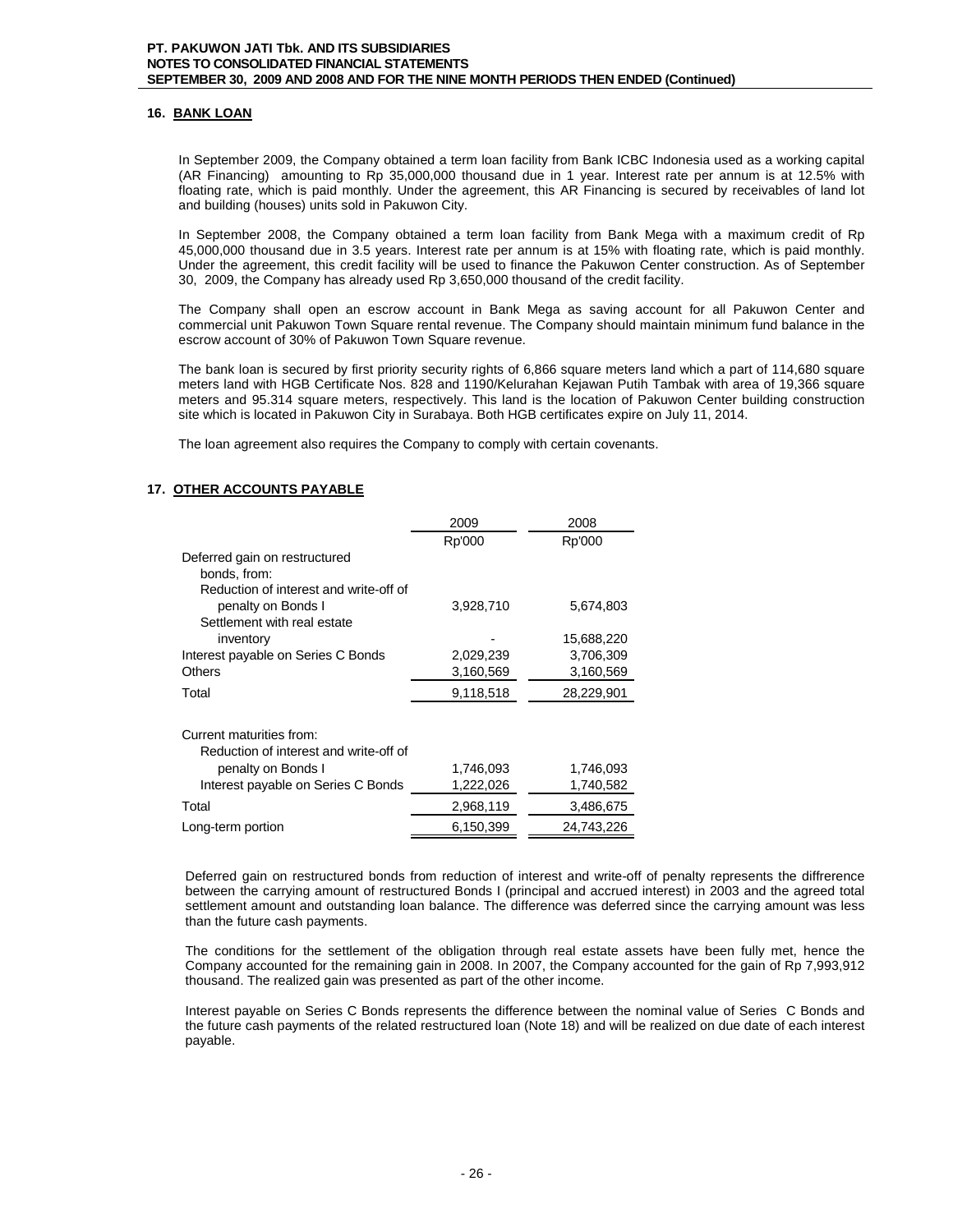# **18. BONDS PAYABLE**

|                                                                                                     | 2009            | 2008          |
|-----------------------------------------------------------------------------------------------------|-----------------|---------------|
|                                                                                                     | Rp'000          | Rp'000        |
| Senior Secured Notes - net of<br>unamortized bond is suance costs                                   | 1.046.480.788   | 1.004.478.218 |
| Bonds payable (in Rupiah)<br>Bonds I<br>Series C Bonds US\$ 1.830.000<br>in 2009 and US\$ 2.562,000 | 38.482.500      | 71.467.500    |
| in 2008                                                                                             | 17,716,230      | 24,026,436    |
| Total                                                                                               | 1.102.679.518   | 1.099.972.154 |
| Current maturities                                                                                  | (273, 313, 992) | (39,737,700)  |
| Long-term Bond Payable                                                                              | 829,365,526     | 1,060,234,454 |

# Senior Secured Notes

On November 16, 2006, PJBV (a subsidiary), as Issuer, issued bonds amounting to US\$ 110,000,000 with fixed interest of 12% per annum payable every six (6) months. The bonds have a term of five (5) years and are due on November 14, 2011. All the bonds were offered at 100% of the nominal value and are listed at the Singapore Stock Exchange with the Bank of New York London Branch as Trustee.

The bonds are unconditionally and irrevocably guaranteed by the Company and AW.

The funds generated from the issuance of bonds were used for the repayments of certain existing debts and the acquisition of 83.33% of AW, through the purchase of new shares (Note 29).

Based on "account management agreement" dated 16 Desember 2006, the Company would deposit the net proceeds from the issue of the Notes into an offshore account in Singapore. The acquisition portion in Pakuwon Offshore Account will be paid to AW on the date the acquisition is completed and AW will deposit these proceeds into an offshore account in Singapore.

The Company shall deposit into the Pakuwon Jati Offshore Interest Reserve Account (i) US\$ 13,126,667 representing the sum of the aggregate interest to be payable on the Notes on the first two interest payment dates and (ii) within 5 business days immediately following each interest payment date, funds in an amount sufficient to restore the balance on deposit in the Offshore Interest Reserve Account to maintain an aggregate amount equal to two successive interest payments on the Notes. It shall be the Company's obligation and responsibility to ensure that there are funds on deposit in the Offshore Interest Reserve Account sufficient to pay the aggregate amount of interest due.

The Company shall cause AW to deposit US\$ 80,000,000 into the Artisan Offshore Reserve Account. Funds on deposit in the Artisan Reserve Account may be withdrawn or transferred to either the Artisan Offshore Operating Account or the Artisan Onshore Operating Account to pay for (i) qualified construction costs, provided that as condition to such withdrawal AW will deliver to the Trustee a disbursement certificate, a written certification by an independent quantity surveyor and copies of invoices setting forth the charges from contractors and vendor included in such qualified construction (ii) qualified other construction and development related cost provided that as a condition to such withdrawal AW will deliver to the Trustee a disbursement certificate and copies of invoices setting forth the charges from contractors and vendors.

Based on the ratings issued by Moody's Investors Service, Inc. on March 16, 2009 and Fitch on October 22, 2009, the bonds are rated Caa1 and C/RR4 respectively.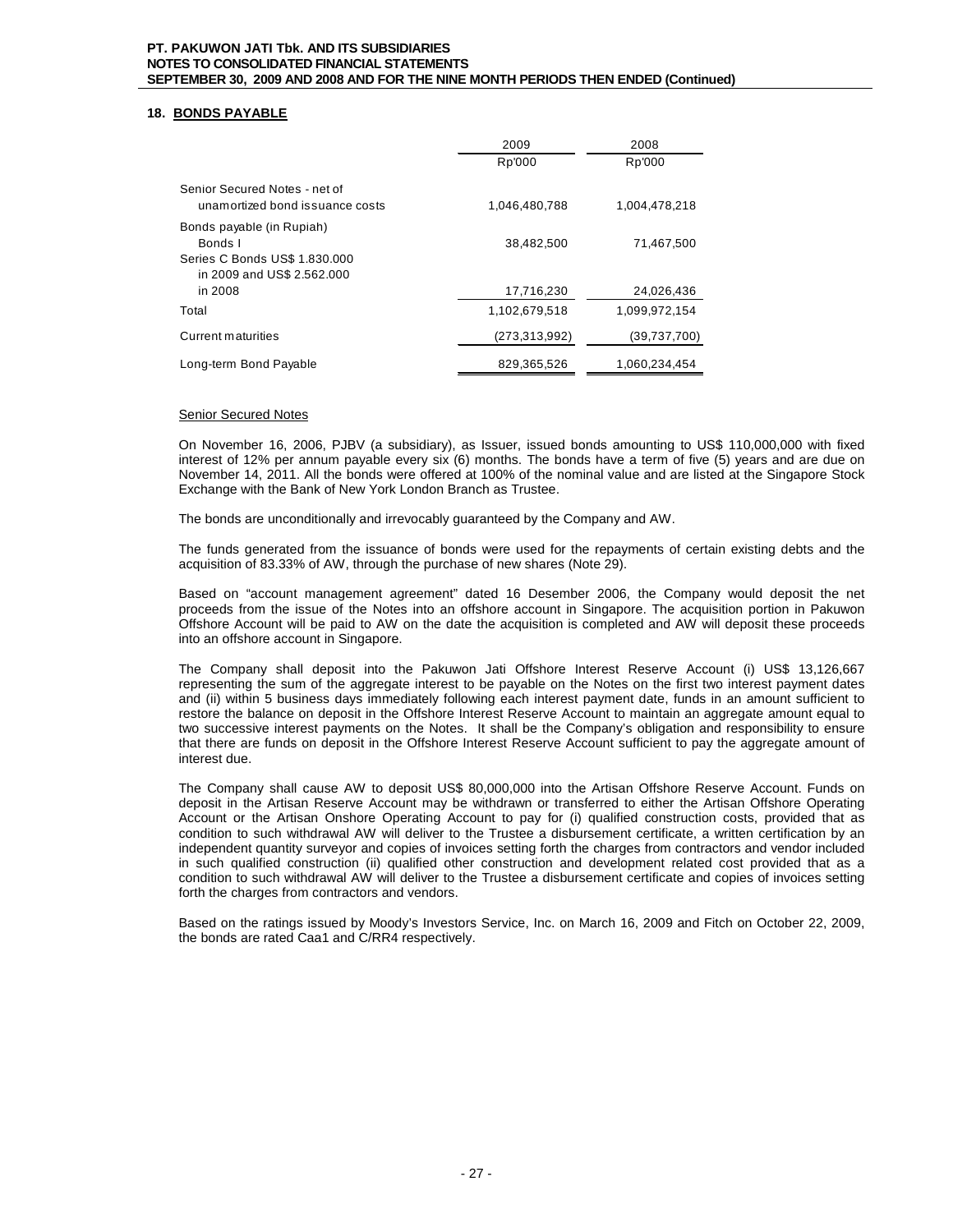The Senior Secured Notes payable consists of the following:

|                                  | 2009           | 2008           |
|----------------------------------|----------------|----------------|
|                                  | Rp'000         | Rp'000         |
| Nominal value (US\$ 110.000.000) | 1,064,910,000  | 1,031,580,000  |
| Unamortized bond issuance costs  | (18, 429, 212) | (27, 101, 782) |
| <b>Net</b>                       | 1,046,480,788  | 1,004,478,218  |

The Senior Secured Notes are secured by:

- First priority security rights over Tunjungan Plaza I and III (Note 8).
- − Fiduciary security of all movable assets located in Tunjungan Plaza I and III.
- Fiduciary security of all claims under insurance and reinsurance policies maintained on the land and buildings comprising Tunjungan Plaza I and III.
- − A pledge of the Company's shares in AW.
- Several offshore accounts and an onshore account to be managed by Account Managers in accordance with the Account Management Agreement.

The Issuer (PJBV) and the Company have agreed in the notes and indenture governing the notes to observe certain financial and negative covenants.

# Bonds Payable I

In 1996, the Company issued Bonds I totaling Rp 150,000,000 thousand, with interest at 19.125% per annum. The maturity date of these bonds has been extended up to September 28, 2011 based on Bondholders' General Meeting (RUPO) in 2003. The bonds were intended for the project development for Tunjungan Plaza IV. Bonds I are secured by HGB Certificate Nos. 183, 282, 290, 292, 300 and 458, covering a total area of 0.885 hectares located in Kelurahan Kedungdoro, Surabaya, together with the buildings thereon (Note 8 and 9).

In 2003, the Company and the holders of Bonds I agreed to restructure the bonds payable, as follows:

- a. Based on RUPO of Bonds I with principal totaling Rp 109,950,000 thousand as stated in the Minutes of RUPO I No. 65 dated September 23, 2003 and Deed No. 9 dated September 8, 2003 concerning Addendum V of the Custodianship Agreement of Bonds I both from Notary Mrs. Machrani Moertolo S. SH., the holders of Bonds I agreed on the following among others:
	- i. Schedule of payment of bond principal as follows :
		- 2005 amounting to Rp 16,492,500 thousand
		- 2007 amounting to Rp 21,990,000 thousand
		- 2009 amounting to Rp 32,985,000 thousand
		- 2011 amounting to Rp 38,482,500 thousand
	- ii. Floating rate of 1% over Bank Indonesia Certificate (SBI) capped at 12% per annum.
	- iii. Interest-free cash payment of interest in arrears amounting to Rp 102,303,802 thousand through installment of 2% per annum depending on the cash flow position of the Company and the remaining will be paid in the ninth year through refinancing. The past due interest was presented under accrued expenses (Note 13).
	- iv. Write-off of penalty for the late payment of coupon nos. 8, 9, and 10 amounting to Rp 519,456 thousand
	- v. Release as collateral of the land measuring 825,525 square meters located in Kelurahan Dukuh Sutorejo, Surabaya and Kelurahan Kalisari, Surabaya, upon the completion of Tunjungan Plaza IV project, in accordance with the valuation from independent appraiser appointed by the the Company the value of which is over 120% of the outstanding bonds principal..

As of December 31, 2008, the Company failed to meet certain financial ratio required. As stated in the credit agreement, upon failure by the Company to meet the above requirement, the bank can declare the the loans be payable on demand. On February 12, 2009, the Company has sent the letter to PT Bank Rakyat Indonesia (Persero) Tbk. (BRI) as the Trustee for the Bonds Payable I for a waiver of the financial covenants. On February 26, 2009, the Company received the letter from BRI stating that the waiver has been approved under a certain condition stated in the letter.

In 2009, the Company paid installments amounting to Rp 32,985,000 thousand thus Bond I payable amounted to Rp 38,482,500 thousand.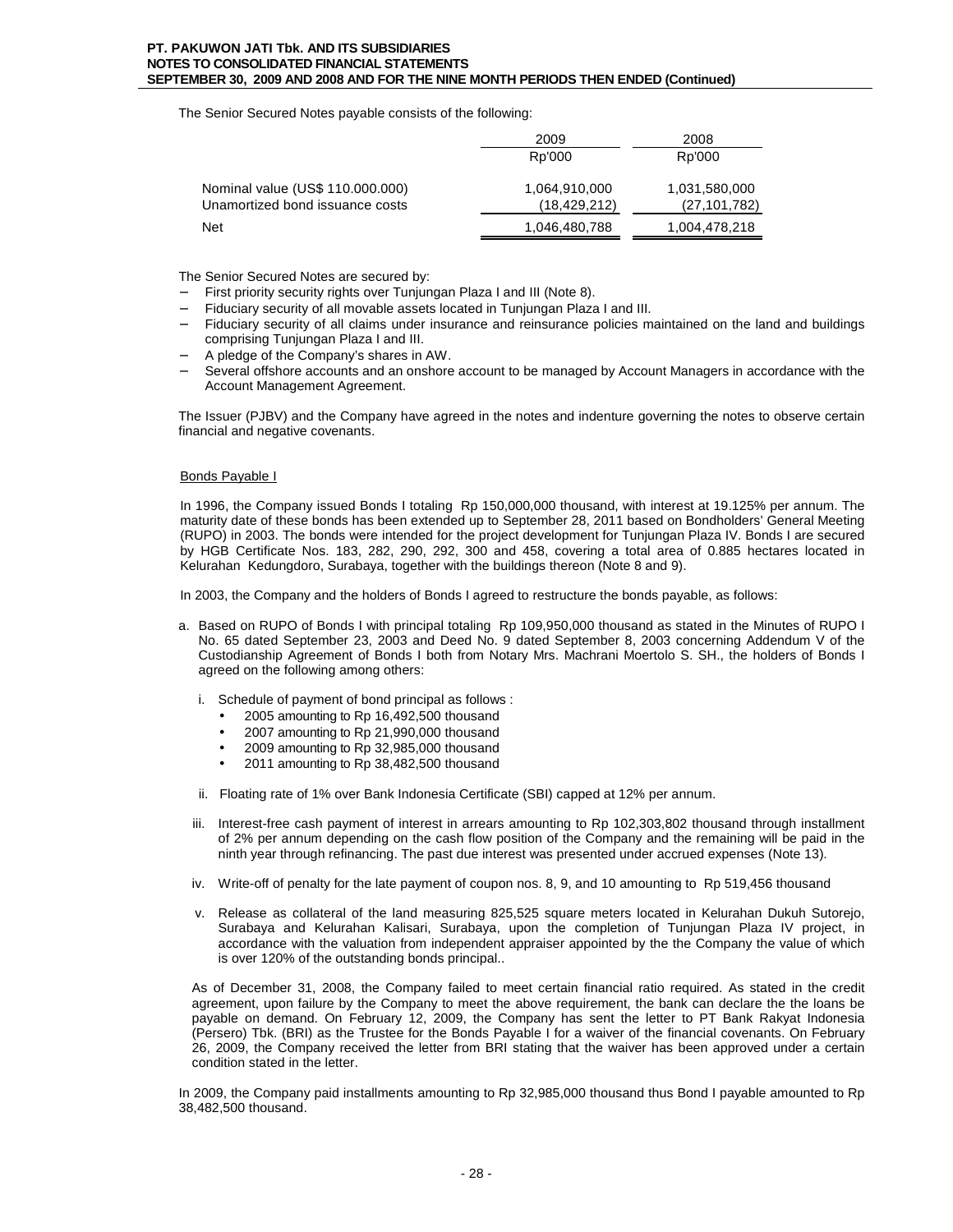Based on the ratings issued by Fitch, the Bond I payable as of October 22, 2009 is rated C.

## Series C Bonds

The balance of Series C Bonds issued to Bank Pan Indonesia (Panin) as of September 30, 2009 and 2008 amounted to US\$ 1,830,000 or equivalent Rp 17,716,230 thousand and US\$ 2,562,000 or equivalent Rp 24,026,436 thousand respectively. Payments to Series C Bonds in 2009 and 2008 each amounted US\$ 549,000.

Series C Bonds are transferable and redeemable at the option of the Company and have a term of seven (7) years from the date of issue. The bonds including the interest are payable in quarterly installments ranging from US\$ 186,741 to US\$ 248,473 until November 25, 2012.

Series C Bonds bear interest at the following rates per annum:

- $1^{\text{st}}$  year : 5%
- $2<sup>nd</sup>$  year : 6%
- $2<sup>nd</sup>$  year : 6%<br>•  $3<sup>rd</sup>$  year : 7%
- $4<sup>th</sup>$  to 7<sup>th</sup> year : 8%

Series A and C Bonds are secured by:

- The Company's HGBs with certificate Nos. 265, 275 and 294 covering a total area of 17,979 square meters together with the building thereon, located in Kelurahan Kedungdoro, Surabaya
- Receivables, claims and rights over proceeds from the hotel operations and proceeds from insurance claim.

# **19. MANDATORY CONVERTIBLE NOTES (MCN) PAYABLE**

|                                                                                            | 2009            | 2008            |
|--------------------------------------------------------------------------------------------|-----------------|-----------------|
|                                                                                            | Rp'000          | Rp'000          |
| Nominal value (US\$ 58,000,000)<br>Unamortized discount<br>(US\$ 11,353,881.24 in 2009 and | 561,498,000     | 543.924.000     |
| US\$ 12,776,167.86 in 2008)                                                                | (109, 916, 924) | (119, 814, 902) |
| Total                                                                                      | 451,581,076     | 424,109,098     |

On August 1, 2006, AW, a subsidiary, issued MCNs to UOB Kay Hian Finance Limited amounting to US\$ 58,000,000. These MCNs are convertible to one (1) share per US\$ 1,000 MCN until July 31, 2016. At any time after July 31, 2013 but prior to the maturity date, the note may be redeem in whole, but not in part, by the borrower upon at least 10 days revocable prior written notice to the lender at a redemption price equal to 120% of the principal amount. These MCN are non-interest bearing and are not secured by any collateral.

The discount represents the result of the valuation of the MCN at the time of acquisition of AW by the Company.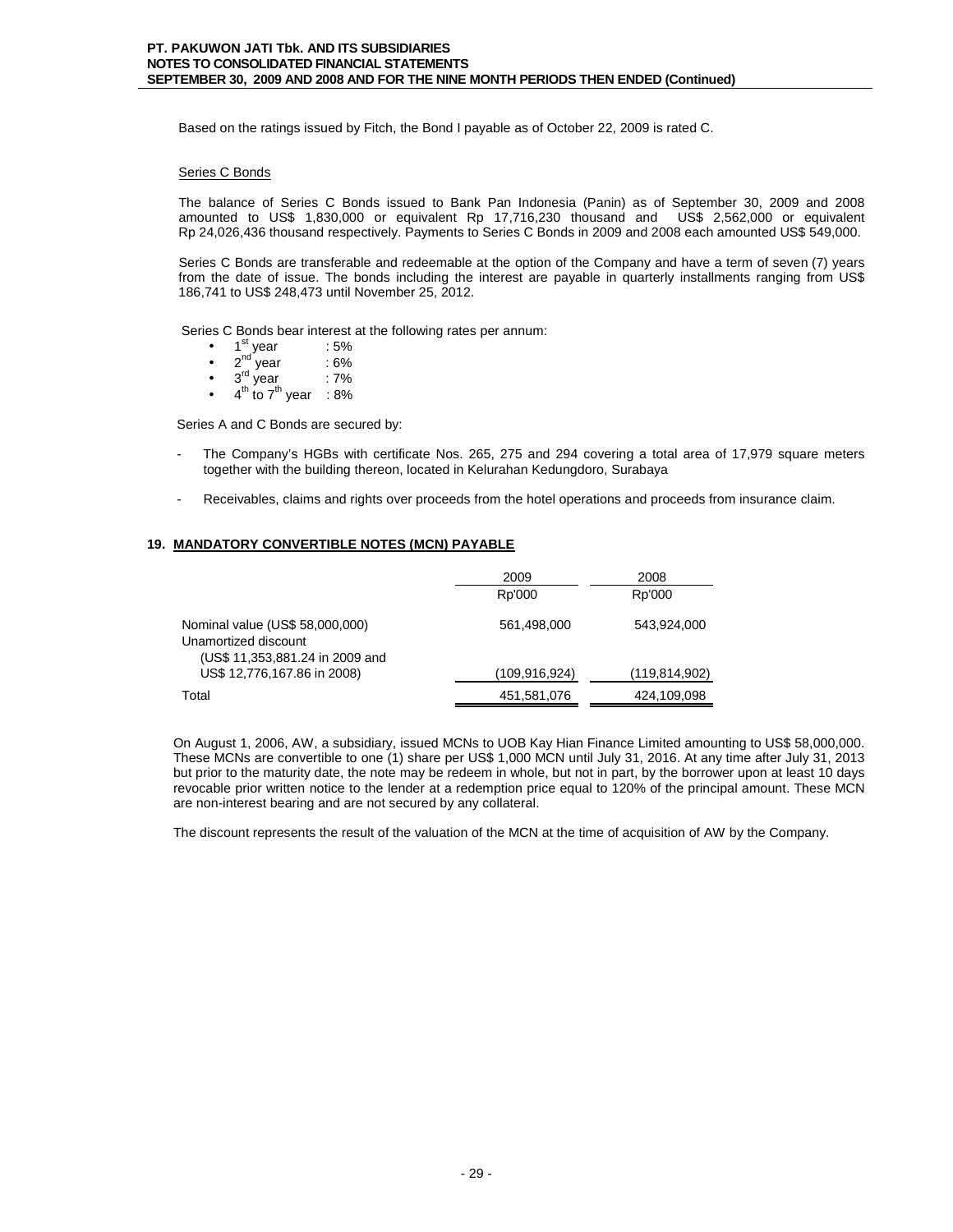# **20. MINORITY INTEREST IN SUBSIDIARIES**

|                                                              | 2009         | 2008       |
|--------------------------------------------------------------|--------------|------------|
|                                                              | Rp'000       | Rp'000     |
| a. Minority interest in net assets of<br>subsidiaries        |              |            |
| AW                                                           | 98,068,273   | 82,509,964 |
| <b>Others</b>                                                |              |            |
| Total                                                        | 98,068,274   | 82,509,965 |
| b. Minority interest in net (income) loss<br>of subsidiaries |              |            |
| AW<br><b>Others</b>                                          | (11,750,505) | 189,069    |
| Total                                                        | (11,750,505) | 189,069    |

# **21. CAPITAL STOCK**

|                                          | 2009 and 2008  |               |                      |
|------------------------------------------|----------------|---------------|----------------------|
|                                          | Number of      | Percentage of | Total Paid-up        |
| Name of stockholder                      | Shares         | Ownership     | <b>Capital Stock</b> |
|                                          |                | $\frac{0}{0}$ | Rp'000               |
| <b>BSL Investment Inc.</b>               | 2,221,898,250  | 22.14         | 222,189,825          |
| Burgami Investments Ltd                  | 2,096,581,500  | 20.90         | 209,658,150          |
| PT. Pakuwon Arthaniaga                   | 1,520,032,460  | 15.15         | 152,003,246          |
| Concord Media Investment Ltd (CMIL)      | 741,000,000    | 7.38          | 74,100,000           |
| Raylight Investments Limited             | 716.917.500    | 7.15          | 71,691,750           |
| Sino Connect Investments Limited         | 429,000,000    | 4.28          | 42,900,000           |
| <b>Oakhill Capital Limited</b>           | 390,000,000    | 3.89          | 39,000,000           |
| PT. Pakuwon Trijaya                      | 164.658.000    | 1.64          | 16.465.800           |
| Alexander Tedja (President Commissioner) | 1,872,000      | 0.02          | 187.200              |
| Richard Adisastra (President Director)   | 27,300         | 0.00          | 2,730                |
| Public (less than 5%)                    | 1,751,263,490  | 17.45         | 175,126,349          |
| Total                                    | 10,033,250,500 | 100.00        | 1,003,325,050        |

The changes in the shares outstanding for 2009 and 2008 are as follows:

|                                            | Number of shares |
|--------------------------------------------|------------------|
|                                            |                  |
| Balance as of January 1, 2008              | 7,717,885,000    |
| Increase from the issuance of bonus shares | 2,315,365,500    |
| Balance as of September 30, 2009 and 2008  | 10,033,250,500   |

Based on the Extraordinary General Meeting of Stockholders as stated in Notarial Deed No.192 dated September 30, 2008 of Noor Irawati, S.H., notary in Surabaya, which was approved by the Minister of Law and Human Right of Republic Indonesia through Letter No. AHU-90465.AH.01.02.TH.08 dated November 27, 2008, the stockholders have agreed to issue 2,315,365,500 bonus shares out of the additional paid-in capital and a part of the revaluation increment in property and equipment as of December 31, 2007 at 100 per share par value, at 10:3 ratio. The issuance of bonus share is effective on August 7, 2008, to stockholders who are included in the Stockholder's list as of July 23, 2008 at four o'clock in the afternoon. In accordance with the Letter Nos.S.03739/BEI.PSJ/07-2008 dated July 3, 2008 from the Indonesia Stock Exchange, the bonus shares stated above have been approved thus all of the Company's outstanding shares totaling 10,033,250,500 shares at par value of Rp 100 per share were listed on the Indonesia Stock Exchange.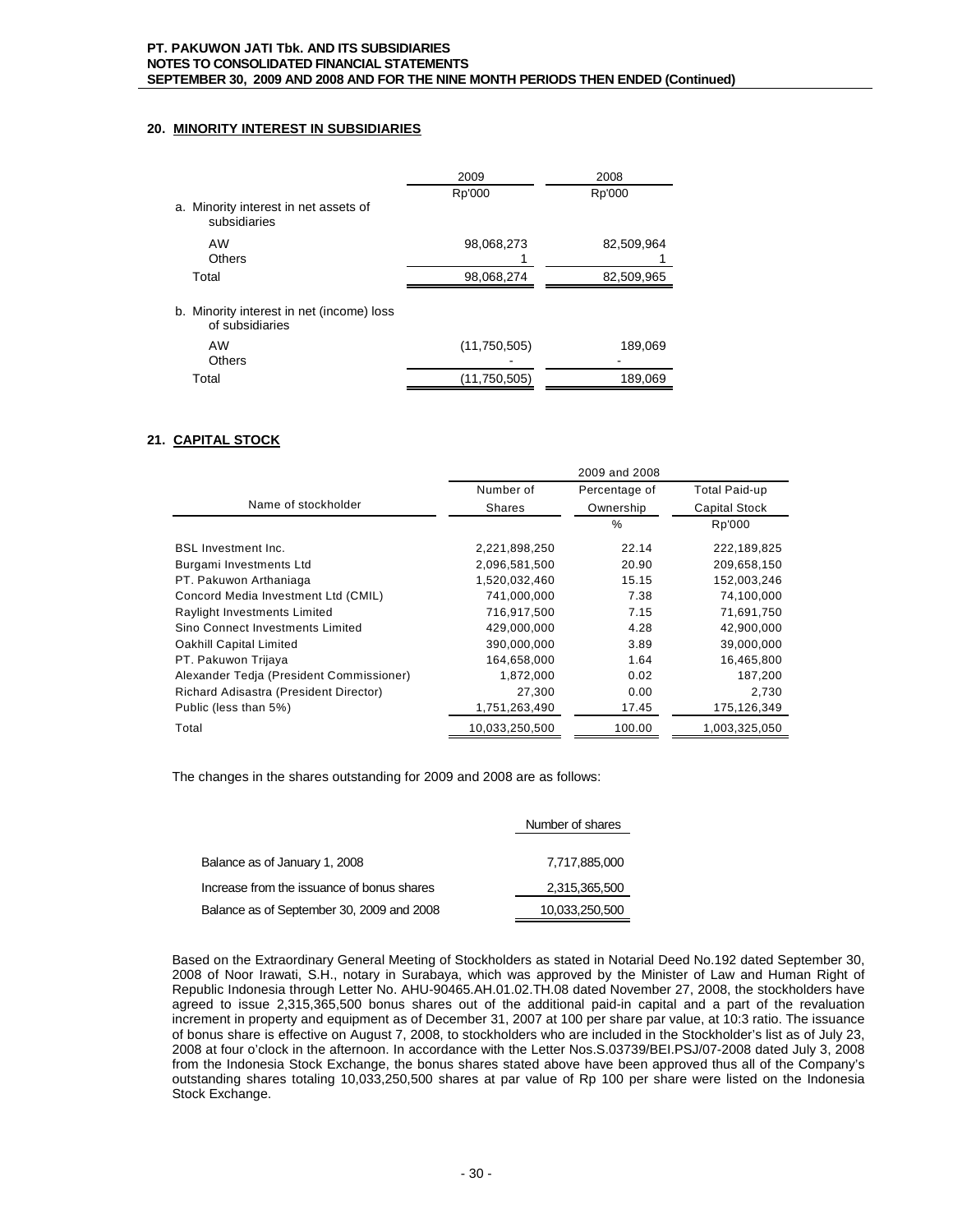# **22. ADDITIONAL PAID-IN CAPITAL**

|                                                              | 2009 and 2008 |
|--------------------------------------------------------------|---------------|
|                                                              | Rp'000        |
| Additional paid-in capital from:                             |               |
| Sale of the Company's shares through public offering in 1989 | 18,900,000    |
| Rights offering I to stockholders in 1991                    | 50,000,000    |
| Rights offering II to stockholders in 1994                   | 115,500,000   |
| Distribution of 35,000,000 bonus shares in 1992              | (35,000,000)  |
| Total                                                        | 149,400,000   |
| Conversion of bonds into shares in 2006                      |               |
| Total proceeds from the issuance of 876,577,000 shares       | 455,821,500   |
| Total par value                                              | (438,288,500) |
| Excess proceeds                                              | 17,533,000    |
| Balance as of June 30, 2008                                  | 166,933,000   |
| Bonus shares issuance in 2008                                | (166,933,000) |
| Balance as of June 30, 2009                                  |               |

# **23. SALES AND REVENUES**

| 2009        | 2008        |
|-------------|-------------|
| Rp'000      | Rp'000      |
|             |             |
| 136,633,957 | 124,991,142 |
| 54,121,709  | 47,715,390  |
| 190,755,666 | 172,706,532 |
| 70,916,064  | 64,786,354  |
| 8,604,517   | 40,874,606  |
| 215,399,244 | 850,000     |
|             |             |
| 28,516,263  | 26,632,619  |
| 8,406,427   | 7,628,379   |
| 13,056,615  | 12.844.325  |
| 49,979,305  | 47,105,323  |
| 535.654.797 | 326,322,815 |
|             |             |

The Company has insurance for business interruption with PT Asuransi AIU Indonesia for US\$ 37,300,000 in 2009 and PT. Zurich Insurance Indonesia for US\$ 40,800,000 in 2008.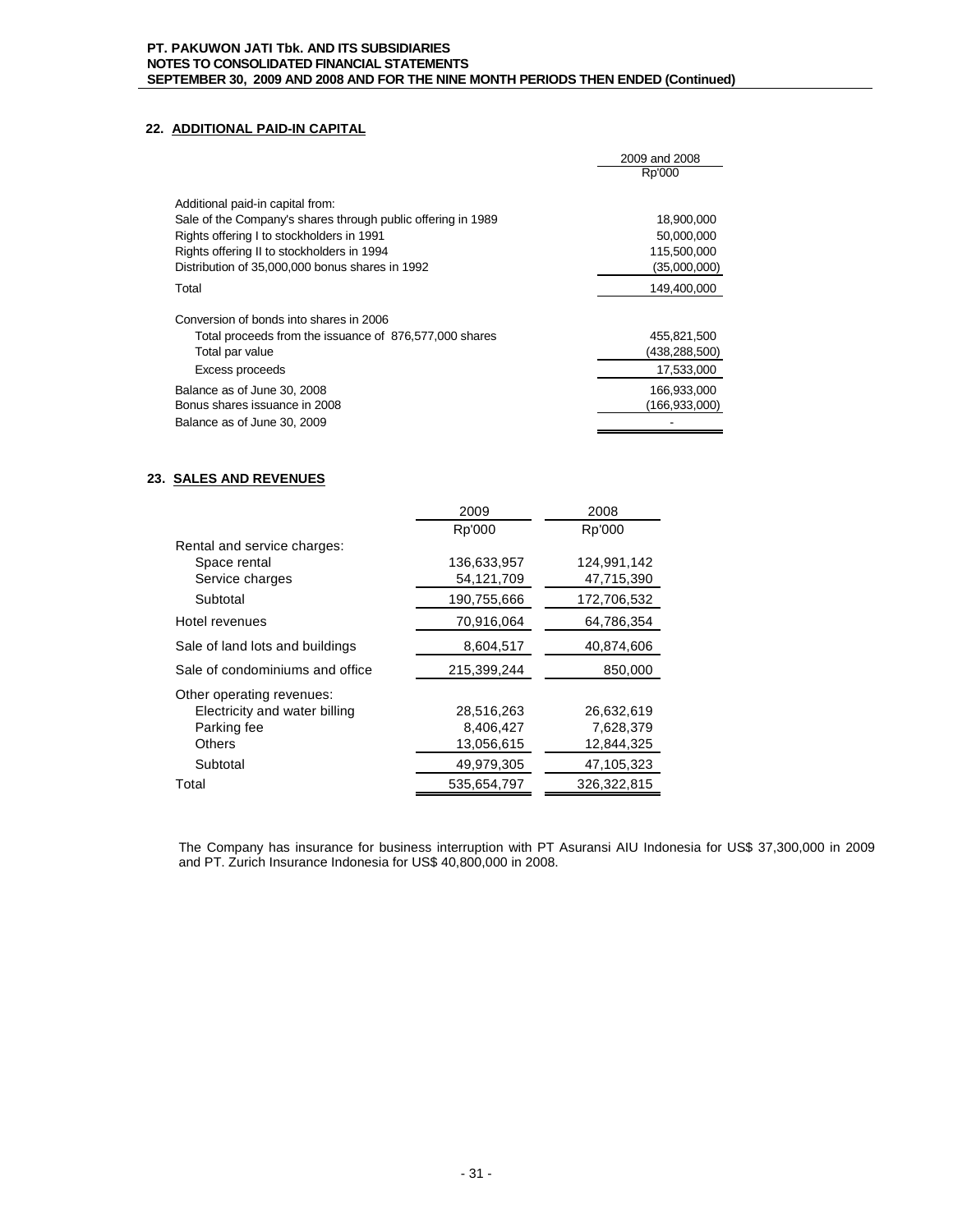# **24. DIRECT COSTS AND COST OF SALES**

|                                         | 2009        | 2008        |
|-----------------------------------------|-------------|-------------|
|                                         | Rp'000      | Rp'000      |
| <b>Direct Costs</b>                     |             |             |
| Building expenses:                      |             |             |
| Electricity, water and gas              | 45,647,224  | 49,138,833  |
| Depreciation (Note 8 and 9)             | 21,681,855  | 19.530.606  |
| Repairs and maintenance                 | 4,111,187   | 5,667,837   |
| Cleaning                                | 5,039,198   | 4.052,289   |
| Land and building taxes                 | 6,636,341   | 3,454,696   |
| Amortization of property and            |             |             |
| equipment under BOT                     |             |             |
| scheme (Note 10)                        | 2,712,016   | 2,712,016   |
| Insurance                               | 1,414,502   | 1,648,743   |
| <b>Others</b>                           | 3,208,617   | 3,008,879   |
| Total building expenses                 | 90.450.939  | 89,213,899  |
| Personnel expenses                      | 12,338,908  | 10,547,027  |
| Hotel operating expenses                |             |             |
| Hotel department                        | 13,785,229  | 13,258,114  |
| Electricity, water and gas              | 12,351,024  | 12,760,526  |
| Depreciation (Note 9)                   | 13,707,977  | 12,132,919  |
| Personnel expenses                      | 8,963,030   | 8,591,310   |
| Total hotel operating expenses          | 48,807,259  | 46,742,868  |
| <b>Total Direct Costs</b>               | 151,597,106 | 146,503,795 |
| Cost of sales - Land lots and buildings | 3,149,399   | 15,667,494  |
| Cost of sales - Condominium and office  | 128,872,262 | 289,458     |
| <b>Total Direct Costs and Cost</b>      |             |             |
| of Sales                                | 283,618,769 | 162,460,747 |

# **25. OPERATING EXPENSES**

|                                     | 2009       | 2008       |
|-------------------------------------|------------|------------|
|                                     | Rp'000     | Rp'000     |
|                                     |            |            |
| General and administrative:         |            |            |
| Salaries and allowances             | 7,410,078  | 9,224,716  |
| Office expenses                     | 2,222,608  | 3,532,258  |
| Hotel operator's fees               | 2,694,730  | 2,259,753  |
| Professional fees                   | 3,061,595  | 1,751,711  |
| <b>Travelling expenses</b>          | 947,191    | 1,438,414  |
| Shares administration and reporting | 289,953    | 738,850    |
| Bank charges                        | 874,968    | 1,315,538  |
| Entertainment                       | 446,958    | 333,859    |
| Office equipment                    | 336,524    |            |
| Employee benefit                    |            | 522,681    |
| <b>Others</b>                       | 1,942,778  | 3,119,420  |
| Total                               | 20,227,382 | 24,237,200 |
| Marketing:                          |            |            |
| Advertising and promotion           | 6,763,754  | 13,144,025 |
| Events                              | 1,654,005  | 2,213,882  |
| Salaries and allowances             | 2,784,847  | 3,340,874  |
| <b>Others</b>                       | 5,650,674  | 3,148,766  |
| Subtotal                            | 16,853,280 | 21,847,547 |
| Total                               | 37,080,662 | 46,084,746 |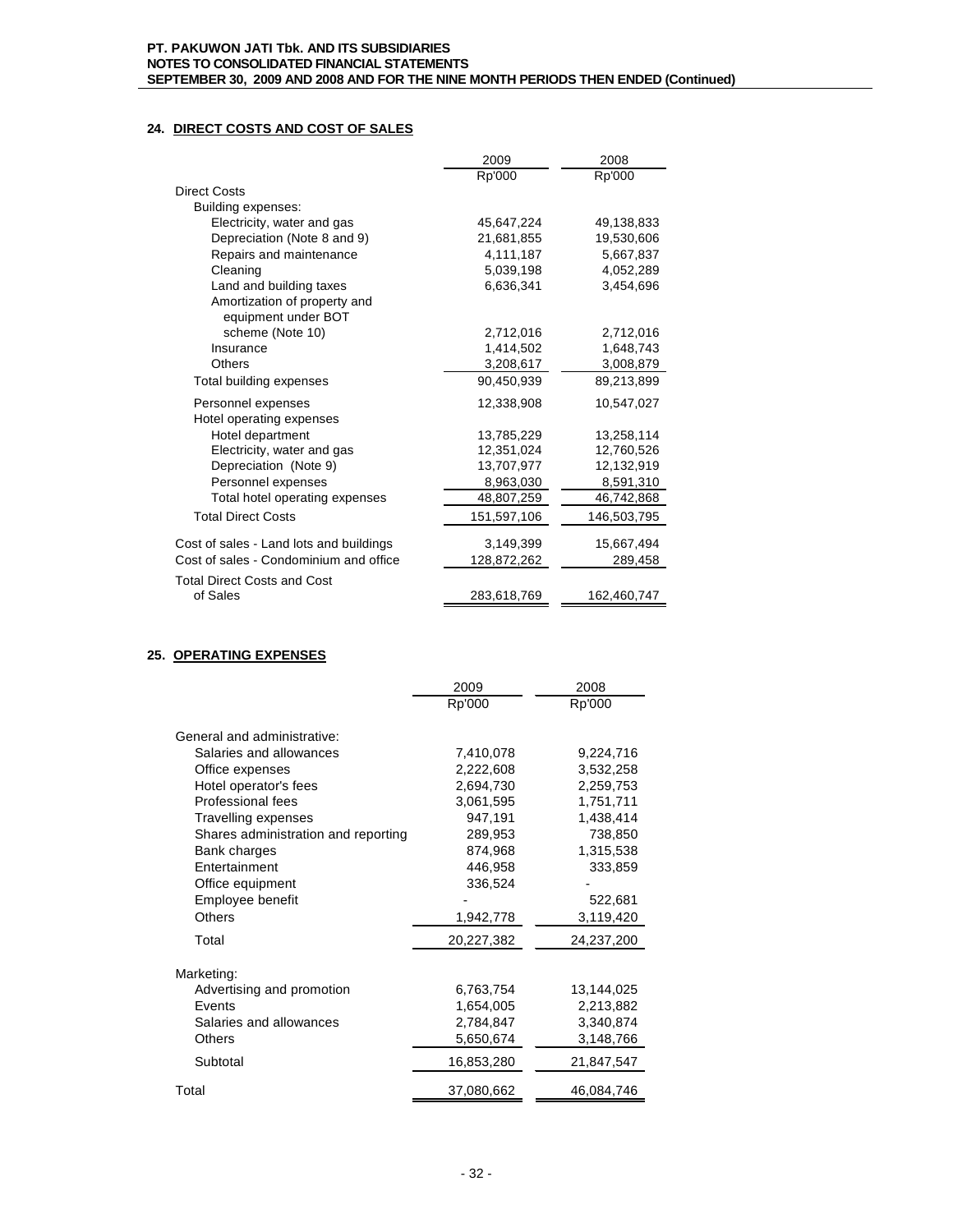# **26. INTEREST INCOME**

|                         | 2009       | 2008       |
|-------------------------|------------|------------|
|                         | Rp'000     | Rp'000     |
| Time deposits           | 18,189,995 | 18,022,142 |
| <b>Current accounts</b> | 125,119    | 79,485     |
| Total                   | 18,315,113 | 18,101,627 |

# **27. FINANCIAL CHARGES**

|                            | 2009       | 2008       |  |
|----------------------------|------------|------------|--|
|                            | Rp'000     | Rp'000     |  |
| Financial charges on       |            |            |  |
| <b>Senior Secured Note</b> | 36,454,140 | 53,205,376 |  |
| MCNs discount amortization | 10.427.128 | 9,712,285  |  |
| Bond payable I             | 3,442,111  | 3,762,910  |  |
| Bank loan                  | 1,625,990  |            |  |
| Total                      | 51,949,370 | 66,680,571 |  |

# **28. EARNINGS PER SHARE**

The computation of basic and diluted earnings per share is based on the following data:

|                                                                                         | 2009          | 2008       |
|-----------------------------------------------------------------------------------------|---------------|------------|
|                                                                                         | Rp'000        | Rp'000     |
|                                                                                         |               |            |
| Earning (loss) for computation of basic<br>earning (loss) per share                     | 234,935,080   | 63,670,603 |
| Earning (loss) for computation of diluted                                               |               |            |
| earning (loss) per share                                                                | 211,484,129   | 73,927,996 |
|                                                                                         | <b>Shares</b> | Shares     |
| Weighted average number of ordinary shares<br>for computation of basic earning (loss)   |               |            |
| per shares (thousand shares)                                                            | 10,033,251    | 10,033,251 |
| Weighted average number of ordinary shares<br>for computation of diluted earning (loss) |               |            |
| per shares (thousand shares)                                                            | 10,033,251    | 10,033,251 |
|                                                                                         | Rp            | Rp         |
| In full Rupiah                                                                          |               |            |
| Basic earning (loss) per share                                                          | 23.42         | 6.35       |
| Diluted earning (loss) per share                                                        | 21.08         | 7.37       |

The weighted average number of shares for the computation of basic and diluted earning (loss) per shares, has been adjusted to reflect the effect of the bonus shares in 2008. Thus earning per share as of September 30, 2008 have been restated.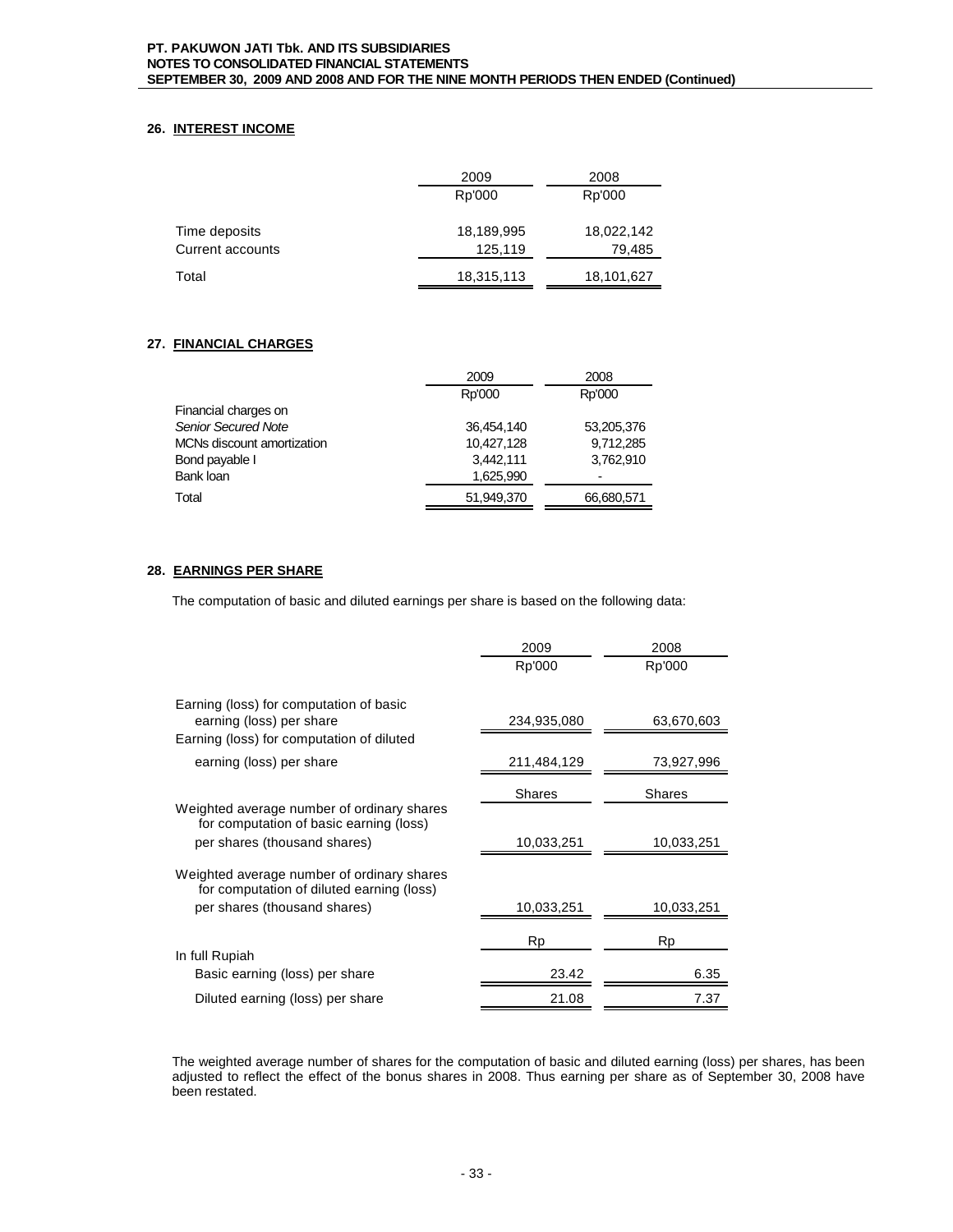Diluted earning (loss) per share reflects the effect of the mandatory convertible notes of the subsidiary (AW).

# **29. ACQUISITION OF A SUBSIDIARY**

On February 23, 2007 in the Extraordinary General Meeting of Stockholders, the Company's stockholders agreed to invest in 80,000 new shares of AW amounting to US\$ 80,000,000.

Based on Notarial Deed No. 4 dated March 2, 2007 of Esther Mercia Sulaiman, SH. Notary in Jakarta, the Company acquired 83.33% equity ownership of 80,000 shares of AW at an acquisition cost amounting to US\$ 80,000,000. The deed was approved by the Minister of Justice and Human Rights through Letter No. W7-03156- HT.01.04 dated March 26, 2007.

At the acquisition date, the Company recorded the assets and liabilities of AW at its fair values.

The assets and liabilities of AW at the acquisition date are as follows:

|                              |             | Book value prior |
|------------------------------|-------------|------------------|
|                              | Fair value  | to acquisition   |
|                              | Rp'000      | Rp'000           |
| Assets                       |             |                  |
| Cash                         | 4,667,039   | 4,667,039        |
| Receivables                  | 500         | 500              |
| Prepayment and other current |             |                  |
| assets                       | 5,175,180   | 5,175,180        |
| Real estate assets           | 316,574,459 | 160,266,376      |
| Property and equipment - net | 365,026,280 | 185,529,144      |
| Other noncurrent assets      | 15,317      | 15,317           |
| Total                        | 691,458,775 | 355,653,556      |
| Liabilities                  |             |                  |
| Mandatory convertible bonds  | 367,220,844 | 531,280,000      |
| <b>Other liabilities</b>     | 72,608,846  | 72,608,846       |
| Total                        | 439,829,690 | 603,888,846      |
| Total                        | 251,629,085 | (248, 235, 290)  |
| Shares issuance              | 728,400,000 | 728,400,000      |
| <b>Net Assets</b>            | 980,029,085 | 480,164,710      |

|                                                                            | Rp'000                         |
|----------------------------------------------------------------------------|--------------------------------|
| Fair value of net assets acquired (83.33%)<br>Total cost (US\$ 80,000,000) | 816,690,904<br>(728, 400, 000) |
| Excess of the fair value of net assets acquired<br>over acquisition cost   | 88,290,904                     |
| Reduction to fair value of nonmonetary<br>assets acquired                  | (88, 290, 904)                 |
| <b>Negative Goodwill</b>                                                   |                                |

The excess of the fair values of the net assets acquired over the acquisition cost amounting to Rp 88,290,904 thousand was eliminated by reducing proportionately the fair values of the acquired real estate assets and property and equipment.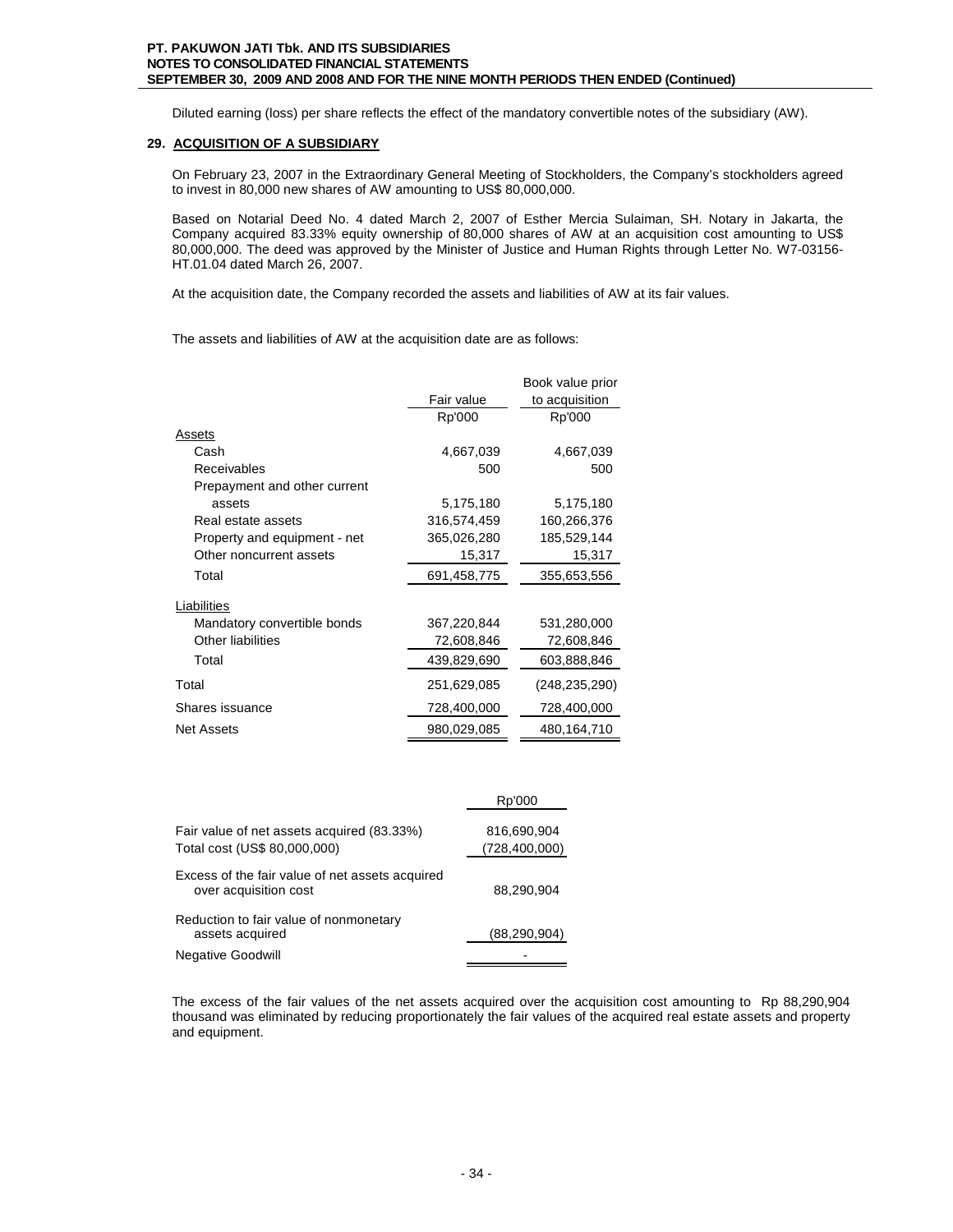# **30. RELATIONSHIP AND TRANSACTIONS WITH RELATED PARTIES**

## Nature of Relationship

PT. Pakuwon Darma has partly the same management as the Company.

## **Transaction with Related Parties**

In 2007, the Company purchased land from PT. Pakuwon Darma measuring 101,769 square meters in Kelurahan Kalisari, Surabaya amounting to Rp 21,269,721 thousand (including VAT 10%). Such purchased land was approved by the stockholders through the Company's Extraordinary Stockholders Meeting on September 27, 2007. As of September 30, 2009 and 2008, payable arising from this transaction is presented as trade account payable (Note 11).

The Company also entered into nontrade transactions with related parties. As of balance sheet dates, receivable arising from this transactions is presented as other accounts receivable from related parties.

# **31. SEGMENT INFORMATION**

## Business Segments

For management purposes, the Company and its subsidiaries are currently organized into three (3) business segments namely: a) office and shopping center business, b) real estate, c) hospitality.

These business segments are the bases on which the Company and its subsidiaries report their primary segment information.

Segment information based on business segments is presented below: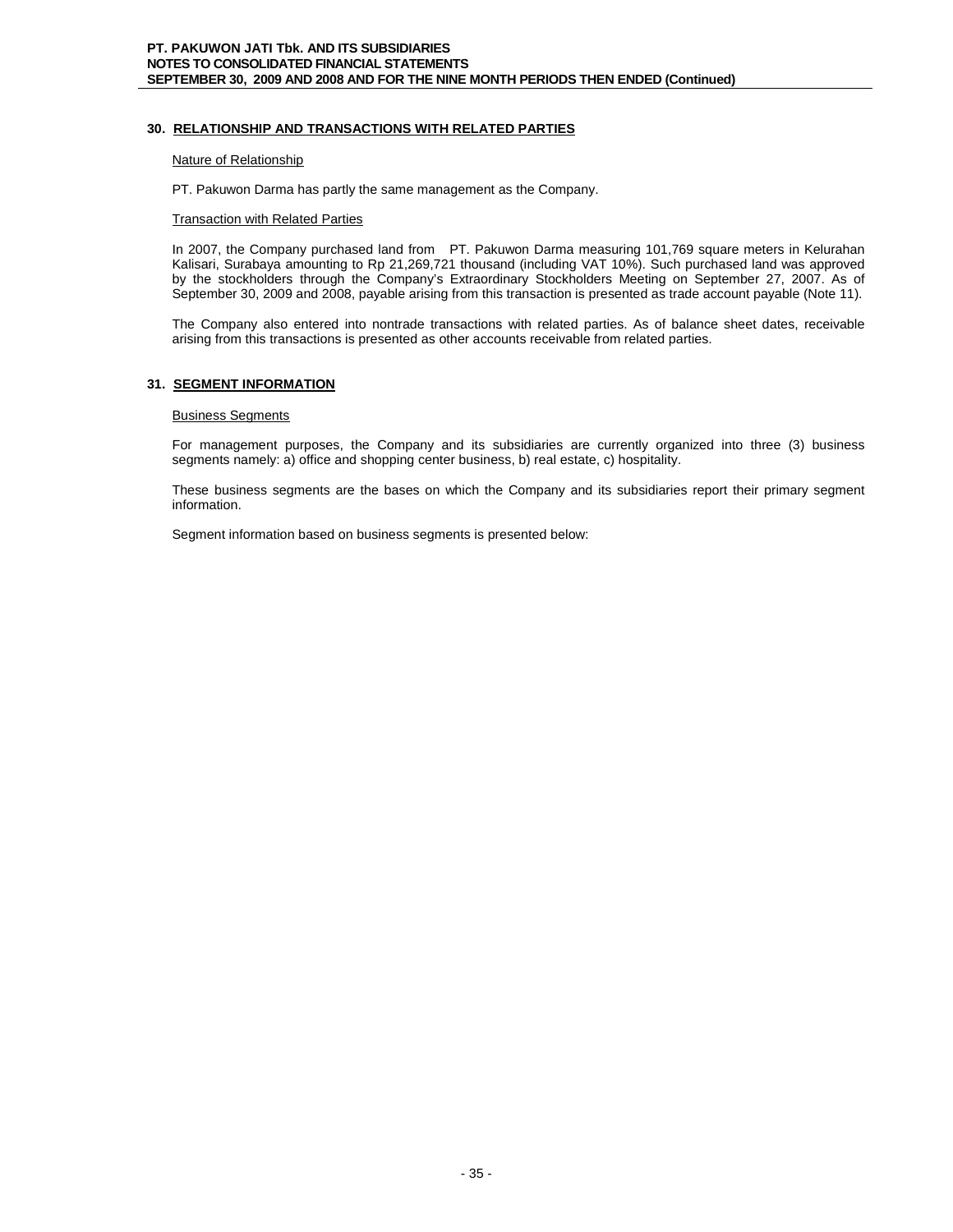|                                                                  | 2009            |                    |                    |                    |                             |
|------------------------------------------------------------------|-----------------|--------------------|--------------------|--------------------|-----------------------------|
|                                                                  |                 | <b>Real estate</b> |                    |                    |                             |
|                                                                  |                 | (Residential,      |                    |                    |                             |
|                                                                  | Office and      | Condominium,       |                    |                    |                             |
|                                                                  | shopping center | Office)            | <b>Hospitality</b> | <b>Elimination</b> | Consolidated                |
|                                                                  | Rp'000          | <b>Rp'000</b>      | Rp'000             | Rp'000             | Rp'000                      |
| SALES/REVENUE                                                    |                 |                    |                    |                    |                             |
| External sales/revenues                                          | 234,588,818     | 230,149,915        | 70,916,064         |                    | 535,654,797                 |
| Internal sales/revenues                                          | 12,351,024      |                    |                    | (12, 351, 024)     |                             |
| Total sales / revenue                                            | 246,939,842     | 230,149,915        | 70,916,064         | (12, 351, 024)     | 535,654,797                 |
| <b>RESULT</b>                                                    |                 |                    |                    |                    |                             |
| Segment result                                                   | 138,316,009     | 72,593,909         | 5,357,691          |                    | 216,267,609                 |
| Unallocated segment result                                       |                 |                    |                    |                    | (1,312,243)                 |
| Unallocated expense                                              |                 |                    |                    |                    |                             |
| Income from operations                                           |                 |                    |                    |                    | 214,955,366                 |
| Interest income                                                  |                 |                    |                    |                    | 18,315,113                  |
| Reversal of allowance for doubtful accounts - net                |                 |                    |                    |                    | 1,378,355                   |
| Gain on foreign exchange - net                                   |                 |                    |                    |                    | 96,187,862                  |
| Financial charges                                                |                 |                    |                    |                    | (51, 949, 370)              |
| Gain on sale of equipment                                        |                 |                    |                    |                    | 72,264                      |
| Others - net                                                     |                 |                    |                    |                    | (656, 185)                  |
| Income before tax                                                |                 |                    |                    |                    | 278,303,406                 |
| Tax expense                                                      |                 |                    |                    |                    | (31, 617, 821)              |
| Income before minority interest in net<br>income of subsidiaries |                 |                    |                    |                    | 246,685,585                 |
| Minority interest in net income of                               |                 |                    |                    |                    |                             |
| subsidiaries<br>Net income                                       |                 |                    |                    |                    | (11,750,505)<br>234,935,080 |
|                                                                  |                 |                    |                    |                    |                             |
| OTHER INFORMATION                                                |                 |                    |                    |                    |                             |
| <b>ASSETS</b>                                                    |                 |                    |                    |                    |                             |
| Segment assets                                                   | 1,558,927,663   | 1,156,447,765      | 447,736,640        | (1,816,665,168)    | 1,346,446,900               |
| Unallocated assets                                               |                 |                    |                    |                    | 2,323,486,845               |
| Consolidated total assets                                        | 1,558,927,663   | 1,156,447,765      | 447,736,640        | (1,816,665,168)    | 3,669,933,745               |
| Liabilities                                                      |                 |                    |                    |                    |                             |
| Segment liabilities                                              | 833,591,487     | 652,958,225        | 15,286,375         | (1,292,491,999)    | 209,344,088                 |
| Unallocated liabilities                                          |                 |                    |                    |                    | 2,123,661,323               |
| Consolidated total liabilities                                   | 833,591,487     | 652,958,225        | 15,286,375         | (1,292,491,999)    | 2,333,005,411               |
| Addition to property and                                         |                 |                    |                    |                    |                             |
| equipment and investment property                                | 56,600,819      | 13,320,484         |                    |                    | 69,921,303                  |
| Unallocated addition to property                                 |                 |                    |                    |                    |                             |
| and equiment                                                     |                 |                    |                    |                    |                             |
| Total addition to property and                                   |                 |                    |                    |                    |                             |
| equipment and investment property                                | 56,600,819      | 13,320,484         | ä,                 | ä,                 | 69,921,303                  |
| Depreciation and amortization                                    | 22,072,801      | 2,321,070          | 13,707,977         |                    | 38,101,848                  |
| Unallocated depreciation and                                     |                 |                    |                    |                    |                             |
| amortization                                                     |                 |                    |                    |                    |                             |
| Total depreciation and amortization                              | 22,072,801      | 2,321,070          | 13,707,977         | $\blacksquare$     | 38,101,848                  |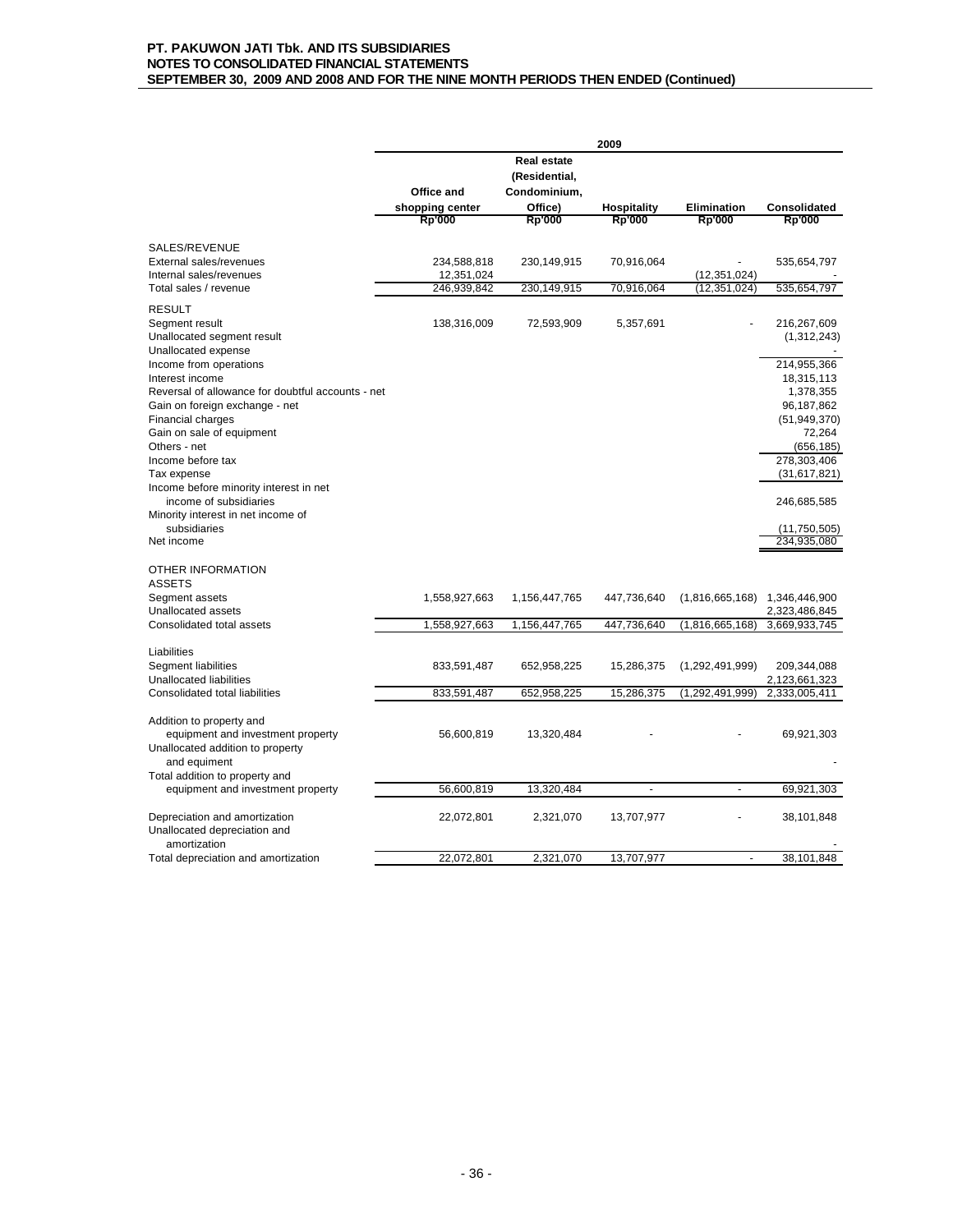|                                                                                                                       | 2008            |                                                     |                          |                          |                              |
|-----------------------------------------------------------------------------------------------------------------------|-----------------|-----------------------------------------------------|--------------------------|--------------------------|------------------------------|
|                                                                                                                       | Office and      | <b>Real estate</b><br>(Residential,<br>Condominium, |                          |                          |                              |
|                                                                                                                       | shopping center | Office)                                             | <b>Hospitality</b>       | <b>Elimination</b>       | Consolidated                 |
|                                                                                                                       | <b>Rp'000</b>   | Rp'000                                              | <b>Rp'000</b>            | <b>Rp'000</b>            | <b>Rp'000</b>                |
| SALES/REVENUE                                                                                                         |                 |                                                     |                          |                          |                              |
| External sales/revenues                                                                                               | 215,690,481     | 45,845,980                                          | 64,786,353               |                          | 326,322,815                  |
| Internal sales/revenues                                                                                               | 12,760,526      |                                                     |                          | (12,760,526)             |                              |
| Total sales / revenue                                                                                                 | 228,451,007     | 45,845,980                                          | 64,786,353               | (12,760,526)             | 326,322,815                  |
| <b>RESULT</b><br>Segment result<br>Unallocated segment result<br>Unallocated expense                                  | 111,032,833     | 4,999,407                                           | 2,587,920                |                          | 118,620,160<br>(842, 839)    |
| Income from operations                                                                                                |                 |                                                     |                          |                          | 117,777,322                  |
| Interest income                                                                                                       |                 |                                                     |                          |                          | 18,101,627                   |
| Gain on foreign exchange - net                                                                                        |                 |                                                     |                          |                          | 8,345,646                    |
| <b>Financial charges</b>                                                                                              |                 |                                                     |                          |                          | (66,680,571)                 |
| Others - net                                                                                                          |                 |                                                     |                          |                          | 4,791,242                    |
| Income before tax                                                                                                     |                 |                                                     |                          |                          | 82,335,266                   |
| Tax expense<br>Income before minority interest in net<br>income of subsidiaries<br>Minority interest in net income of |                 |                                                     |                          |                          | (18, 853, 730)<br>63,481,536 |
| subsidiaries                                                                                                          |                 |                                                     |                          |                          | 189,069                      |
| Net income                                                                                                            |                 |                                                     |                          |                          | 63,670,605                   |
| OTHER INFORMATION<br><b>ASSETS</b><br>Segment assets                                                                  | 1,496,196,889   | 1,040,074,094                                       | 450,593,953              | (1,702,421,474)          | 1,284,443,462                |
| Unallocated assets                                                                                                    |                 |                                                     |                          |                          | 2,096,614,850                |
| Consolidated total assets                                                                                             | 1,496,196,889   | 1,040,074,094                                       | 450,593,953              | (1,702,421,474)          | 3,381,058,312                |
| Liabilities<br><b>Segment liabilities</b><br><b>Unallocated liabilities</b>                                           | 842,561,544     | 572,933,476                                         | 12,061,981               | (1,259,932,525)          | 167,624,476<br>2,053,858,888 |
| Consolidated total liabilities                                                                                        | 842,561,544     | 572,933,476                                         | 12,061,981               | (1, 259, 932, 525)       | 2,221,483,364                |
| Addition to property and<br>equipment and investment property<br>Unallocated addition to property<br>and equiment     | 260,087,227     | 37,635,216                                          |                          |                          | 297,722,443                  |
| Total addition to property and                                                                                        |                 |                                                     |                          |                          |                              |
| equipment and investment property                                                                                     | 260,087,227     | 37,635,216                                          | $\overline{\phantom{a}}$ | $\overline{\phantom{a}}$ | 297,722,443                  |
| Depreciation and amortization<br>Unallocated depreciation and<br>amortization                                         | 17,110,592      | 5,132,030                                           | 12,132,919               |                          | 34,375,541                   |
| Total depreciation and amortization                                                                                   | 17,110,592      | 5,132,030                                           | 12,132,919               | $\overline{\phantom{a}}$ | 34,375,541                   |
|                                                                                                                       |                 |                                                     |                          |                          |                              |